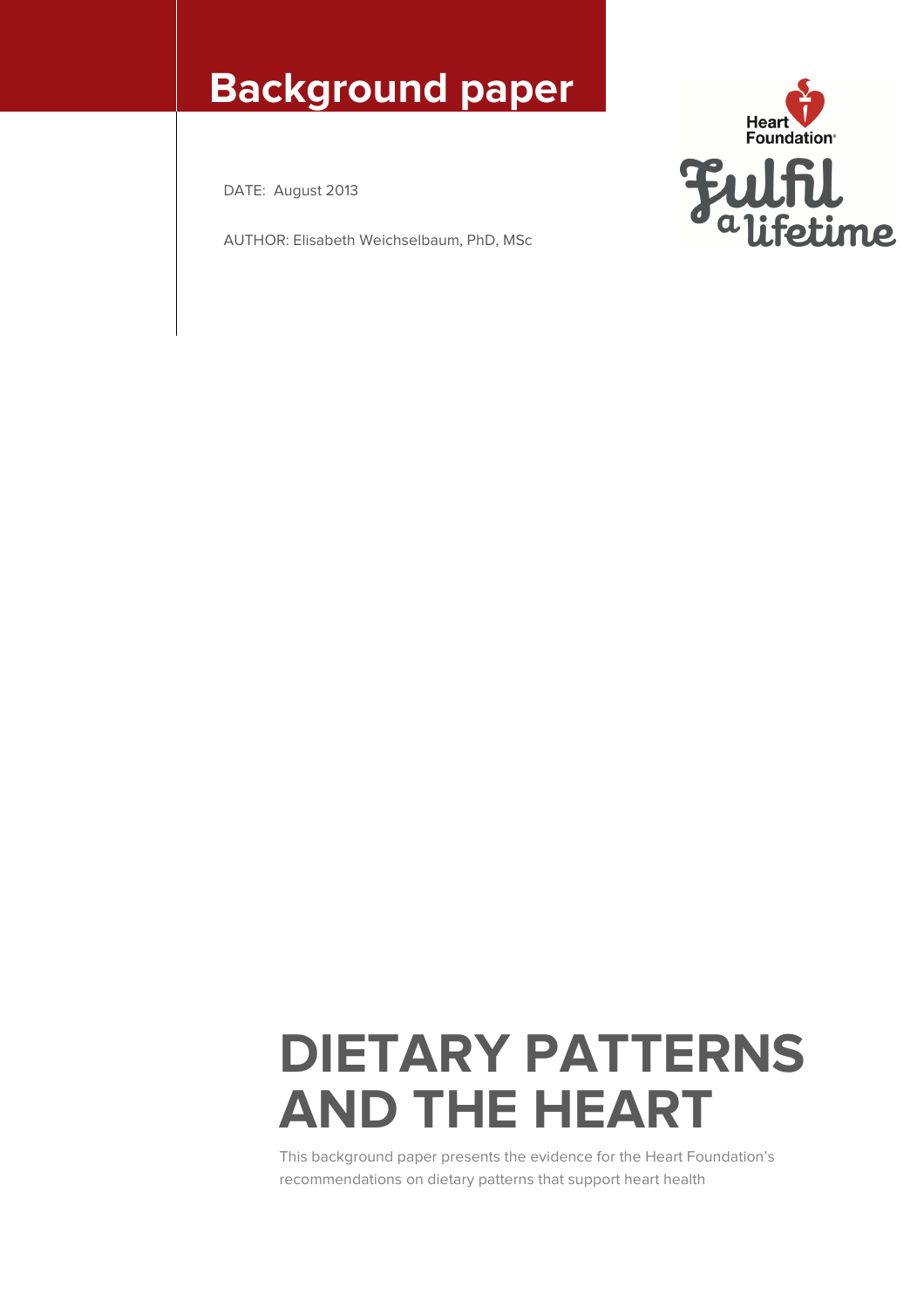## **CONTENTS**

| Adherence to Dietary Guidelines and Recommendations 43 |
|--------------------------------------------------------|
|                                                        |
|                                                        |
|                                                        |
|                                                        |

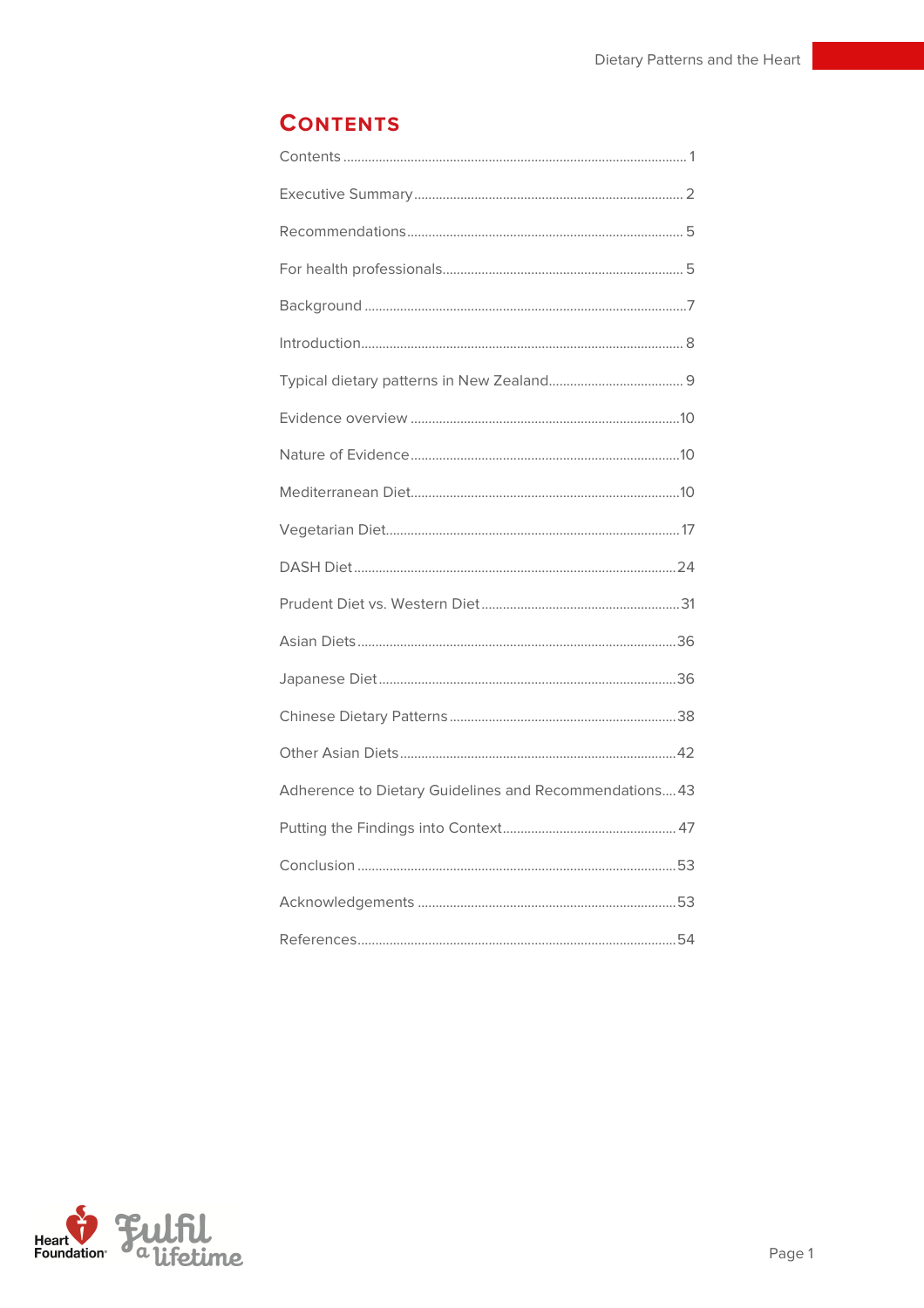## **EXECUTIVE SUMMARY**

It is the overall diet, as well as single dietary components, that impact on health status and risk of disease, including cardiovascular disease (CVD). Many studies have investigated the association between dietary patterns and risk of disease. This paper reviews the latest evidence on dietary patterns and CVD, including heart disease and stroke.

Overall, this review of the evidence found:

- Various dietary patterns are associated with a reduced risk of CVD, including coronary heart disease (CHD) and stroke. These include the Mediterranean, vegetarian, DASH and prudent dietary patterns.
- Dietary patterns that have a protective effect on cardiovascular health share several features, including a large proportion of plant foods in the diet, wholegrain varieties of foods, fish and/or legumes, plant oils, and nuts. Certain animal products, particularly those high in fat and saturated fat, and foods high in refined carbohydrates, sugar and fat are usually limited or completely excluded in these types of dietary pattern.
- People who eat a healthier diet also tend to lead a healthier lifestyle, explaining some but not all of the observed protective associations.
- A Western dietary pattern, characterised by a high proportion of foods such as red meat, processed meat, refined grains, sweets and desserts, hot chips, and high-fat dairy products, has been associated with an increased risk of CHD and stroke.

The specific findings relating to the various dietary patterns are:

#### **Mediterranean diet:**

- The Mediterranean diet is characterised by a high intake of vegetables, legumes, fruits and nuts, cereals (largely unrefined), and olive oil, a moderately high intake of fish, a low-to-moderate intake of dairy products, a low intake of meat and poultry, and a regular but moderate intake of alcohol.
- Increased adherence to the Mediterranean diet seems to decrease the risk of CVD in primary and in secondary prevention.
- In US cohorts those who adhered more closely to a Mediterranean style diet tended to lead a healthier lifestyle, which

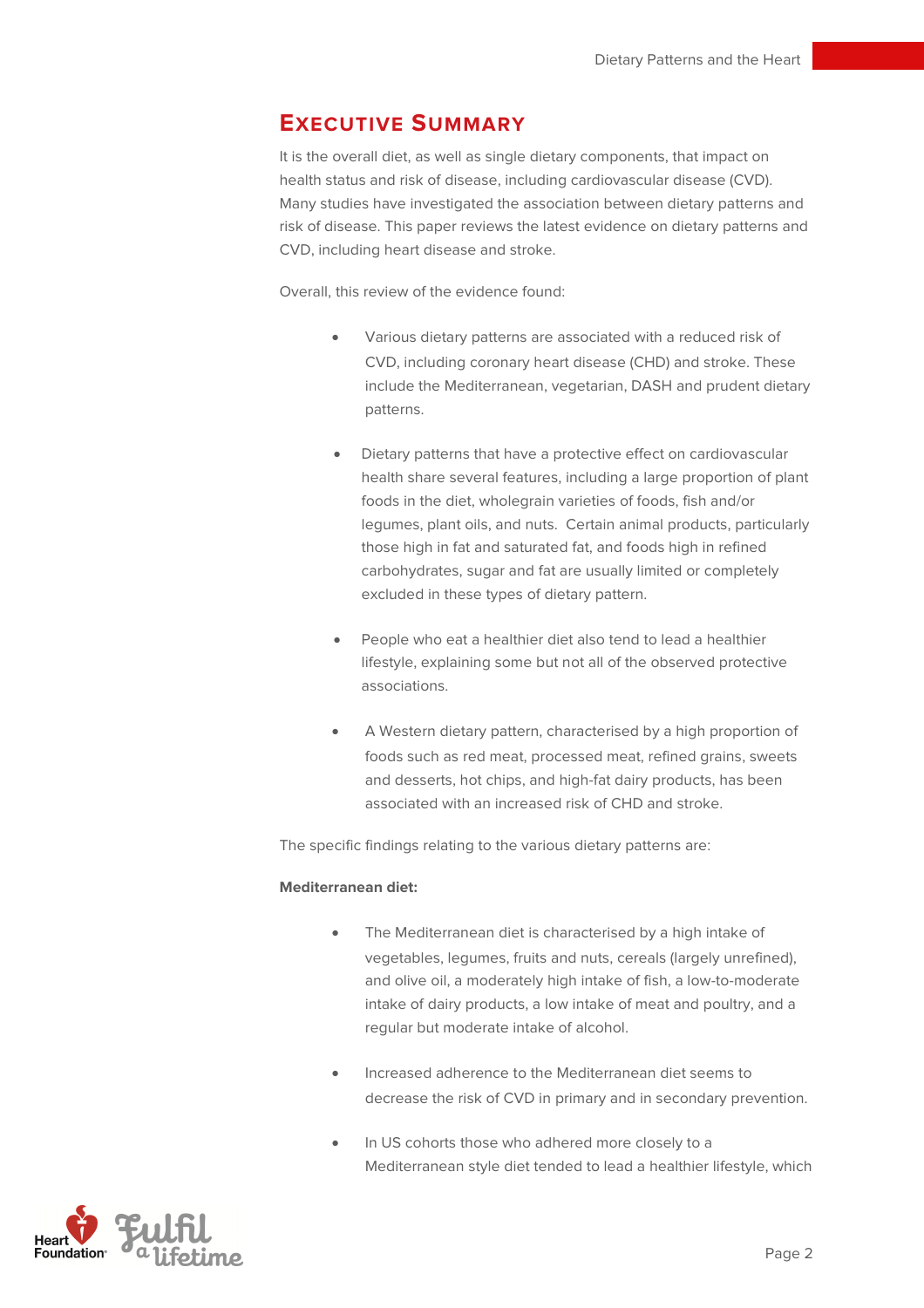explained some of the association with lower risk of CVD. However, in Mediterranean populations other lifestyle factors were unrelated to the observed risk reduction, suggesting that the Mediterranean diet per se had a protective effect.

There is also some evidence that it reduces the risk of developing metabolic syndrome and has a protective effect on most individual components of the metabolic syndrome.

#### **Vegetarian diet:**

- Vegetarian diets do not contain meat, poultry or fish; vegan diets further exclude dairy products and eggs. Although a vegetarian can be equally unbalanced as any other diet, people who follow a vegetarian diet generally have higher intakes of plant foods including fruits, vegetables, legumes and nuts, which have been associated with a protective effect on health.
- A vegetarian diet is associated with lower ischaemic heart disease (IHD) mortality risk (more so in vegans), but does not seem to be associated with cerebrovascular mortality.
- Vegetarians and vegans tend to lead a healthier life overall, explaining some but not all of the lower risk observed in these groups.
- Vegetarians, and in particular vegans, generally have lower triglyceride, total and LDL cholesterol levels than non-vegetarians.
- Blood pressure levels are lower in vegetarians (more so in vegans) compared to non-vegetarians; however, much of this effect can be explained by the lower body mass indexes (BMIs) of vegetarians, and in particular of vegans.
- People eating a vegetarian diet seem to have a lower risk of developing type 2 diabetes. A vegetarian diet also seems to be effective in the treatment of type 2 diabetes.

#### **DASH diet:**

• The DASH diet (short for Dietary Approaches to Stop Hypertension) has specifically been developed to lower blood pressure levels. It is a diet low in saturated fat, cholesterol and total fat, and emphasises fruit, vegetables, and fat-free or low-fat milk and milk products. It also includes whole grain products, fish, poultry, and nuts.

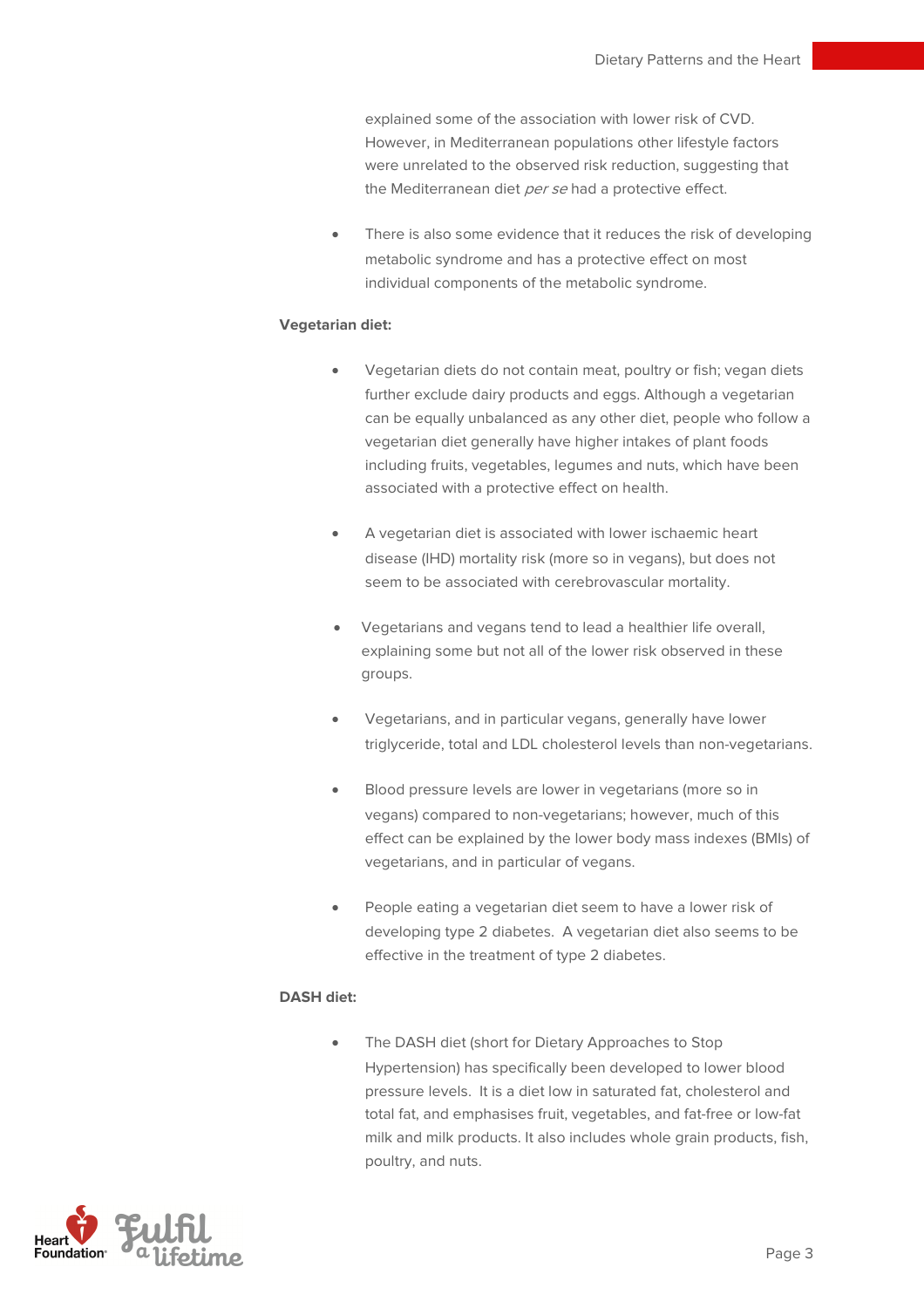- The DASH diet has been associated with lower risk of CHD, although some studies using a more stringent DASH score have not found an association.
- The DASH diet is effective in reducing blood pressure in subjects with elevated blood pressure levels, more so when sodium intake is reduced as well.
- The DASH diet has been found to reduce blood levels of total and LDL cholesterol, but also HDL cholesterol.

#### **Prudent versus Western diet:**

- The prudent dietary pattern is one that complies well with healthy eating recommendations and typically is high in foods such as vegetables, legumes, fruit, fish and shellfish, poultry, wholegrains and low-fat dairy products. In contrast, the Western dietary pattern is characterised by a higher intake of foods such as red meat, processed meat, refined grains, sweets and desserts, hot chips, and high-fat dairy products.
- Evidence from US based studies suggests that a prudent dietary pattern is associated with a lower risk of CHD, and possibly stroke, whereas a Western dietary pattern is associated with an increased CVD risk. Findings from European studies do not support an association, possibly because the prudent and Western dietary patterns observed in Europe are different to those observed in the US.
- Findings from a small number of US based studies do not suggest that a prudent dietary pattern is associated with risk of type 2 diabetes, but that a Western dietary pattern is associated with an increased risk of type 2 diabetes.
- A Western dietary pattern may be associated with an increased risk of metabolic syndrome.

#### **Asian diet:**

- There is limited evidence suggesting that a Japanese dietary pattern may be beneficial for cardiovascular health, although findings have been inconsistent.
- A Japanese dietary pattern is characterised by high intakes of soybean products, fish, seaweeds, vegetables, fruits and green

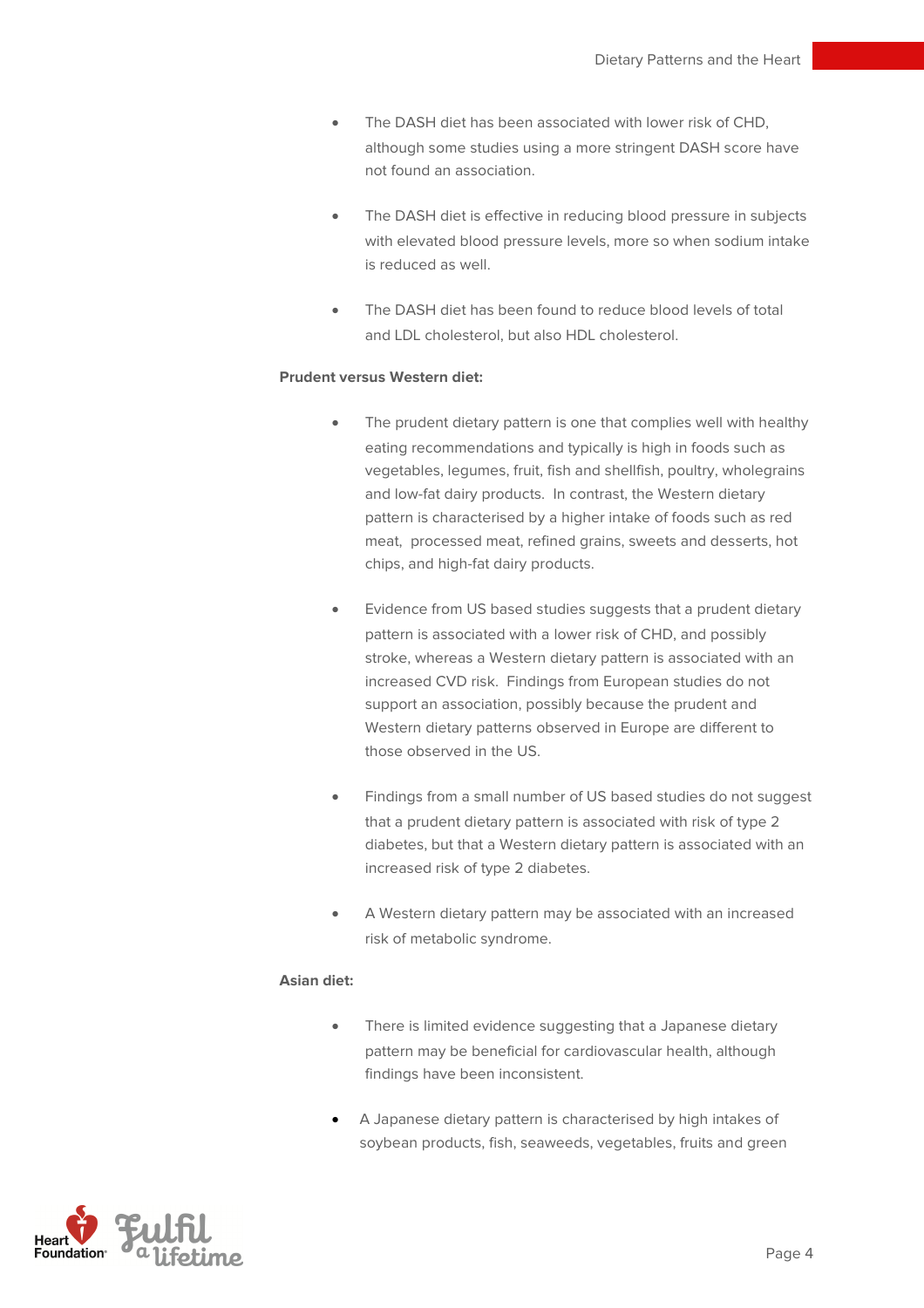tea, and by a high salt consumption through high intakes of soy sauce, salty soups and various other condiments high in salt.

• A diet typical for Northern China, which is high in staple foods including grains and starchy root vegetables, and low in proteinsources, has been associated with a higher risk of stroke compared to a diet typical for Southern China, which is high in rice, vegetables, seafood, pork and poultry.

These findings are in accordance with the previous position statement, which also found a protective effect of traditional Mediterranean, vegetarian, Asian and modified Western dietary patterns on heart disease.

## **RECOMMENDATIONS**

There are a number of traditional and modified dietary patterns associated with a reduced risk of heart disease. These dietary patterns include the prudent (similar to dietary guidelines) diet, the Mediterranean diet, a vegetarian diet, or the DASH diet.

The main features of these dietary patterns can be applied to create a heart healthy diet. They typically contain plenty of vegetables and fruit, wholegrain varieties of foods, fish and/or legumes, plant oils, and nuts.

Specific benefits of these dietary patterns are:

- The Mediterranean diet is associated with a lower risk of CVD in the general population. It has also been found to lower risk of CVD, and to improve cardiovascular risk factors including blood pressure, cholesterol levels and blood glucose levels in high risk subjects.
- Vegetarian or vegan diets are associated with a lower risk of CVD in the general population. They seem to be more effective in improving total and LDL cholesterol levels than a balanced diet that also includes meat, but HDL cholesterol levels are reduced as well. However, total and LDL cholesterol levels were clearly more affected by a vegetarian diet than HDL cholesterol, and it can be expected that the ratio will decline.
- The DASH diet is effective in reducing blood pressure levels, particularly when sodium intake is reduced at the same time. The DASH diet also seems to lower total and LDL cholesterol levels, but also HDL cholesterol level, but has no significant effect on total to HDL cholesterol ratio.

#### FOR HEALTH PROFESSIONALS

To reduce the risk of heart disease in both normal and high risk patients, it is recommended to advise people to follow a heart healthy dietary pattern. Dietary patterns associated with a reduced risk of heart disease include the

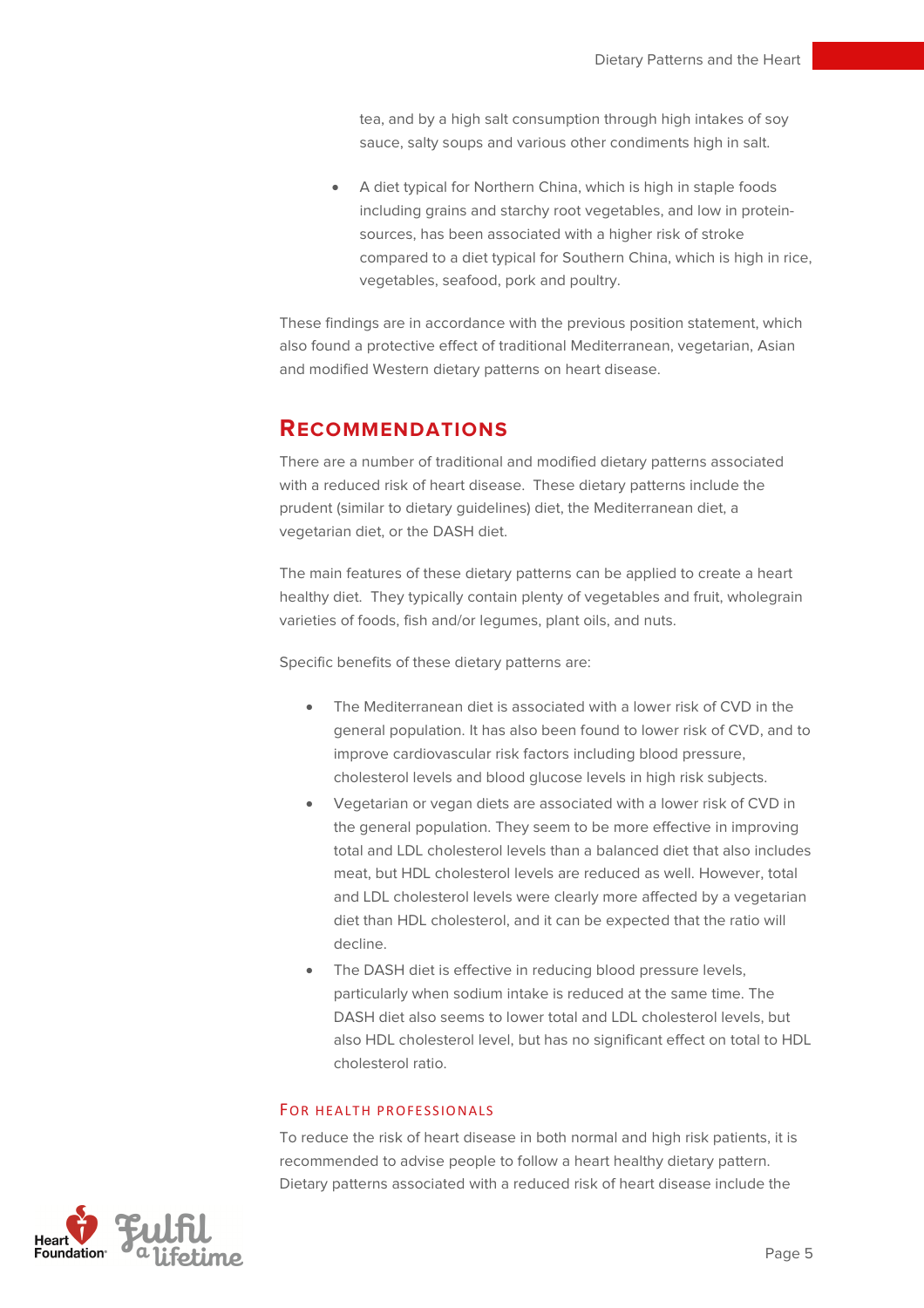Mediterranean diet, vegetarian diet, and probably the prudent, Asian or DASH diet. The heart healthy aspects of these diets are their high content of plantbased foods such as vegetables and fruit, legumes, nuts and healthy oils.

While a number of dietary patterns appear to support heart health, the typical Western diet is not included amongst these. In comparison to heart healthy eating patterns, most New Zealanders do not eat sufficient vegetables and fruit, wholegrains, legumes, or oily fish; and eat too much fatty or processed animal foods and refined grains.

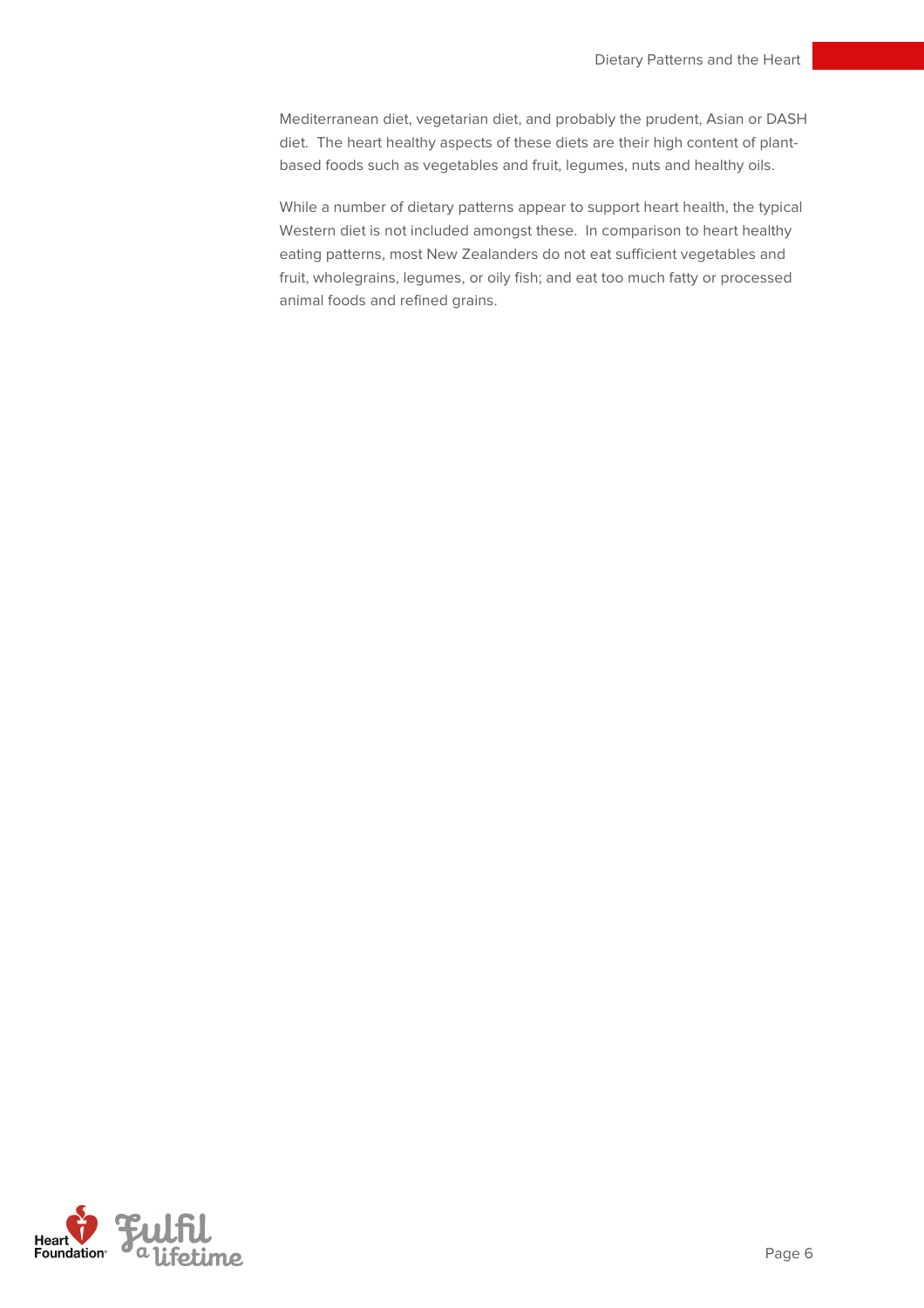## **BACKGROUND**

A large variety of dietary patterns exist throughout the world, some of which have been suggested to be beneficial for health, whereas others have been suggested to increase the risk of disease, including cardiovascular disease (CVD).

The Heart Foundation of New Zealand has previously published a position paper on dietary patterns (1999). Based on the epidemiological and randomised controlled trial evidence available at the time, the Heart Foundation concluded that dietary patterns associated with increasing the risk of coronary heart disease (CHD) included the traditional diet of Northern Europe and other "Western" nations, and the modern Western diet. These dietary patterns were commonly based on full fat animal and dairy foods, low to moderate fruit and vegetables, refined cereal products and sugar and processed or fried foods.

Dietary patterns associated with protection against CHD included vegetarian diets, the traditional diet of the Mediterranean coast, the traditional diets of Asia, and modified Western dietary patterns. These dietary patterns emphasised fat sources from plant oils, nuts, seeds and fish and had a high content of vegetables, fruit, legumes and whole grain foods.

Since publication of the 1999 position paper, numerous studies on the association between dietary patterns and health have been published. This paper is an update of the position paper from 1999, and provides an overview of the current evidence on dietary patterns and health, in particular on heart health. In particular, this paper will look at the types of foods that are typically included in dietary patterns that are associated with heart health, as well as the nutrient composition of heart healthy diets.

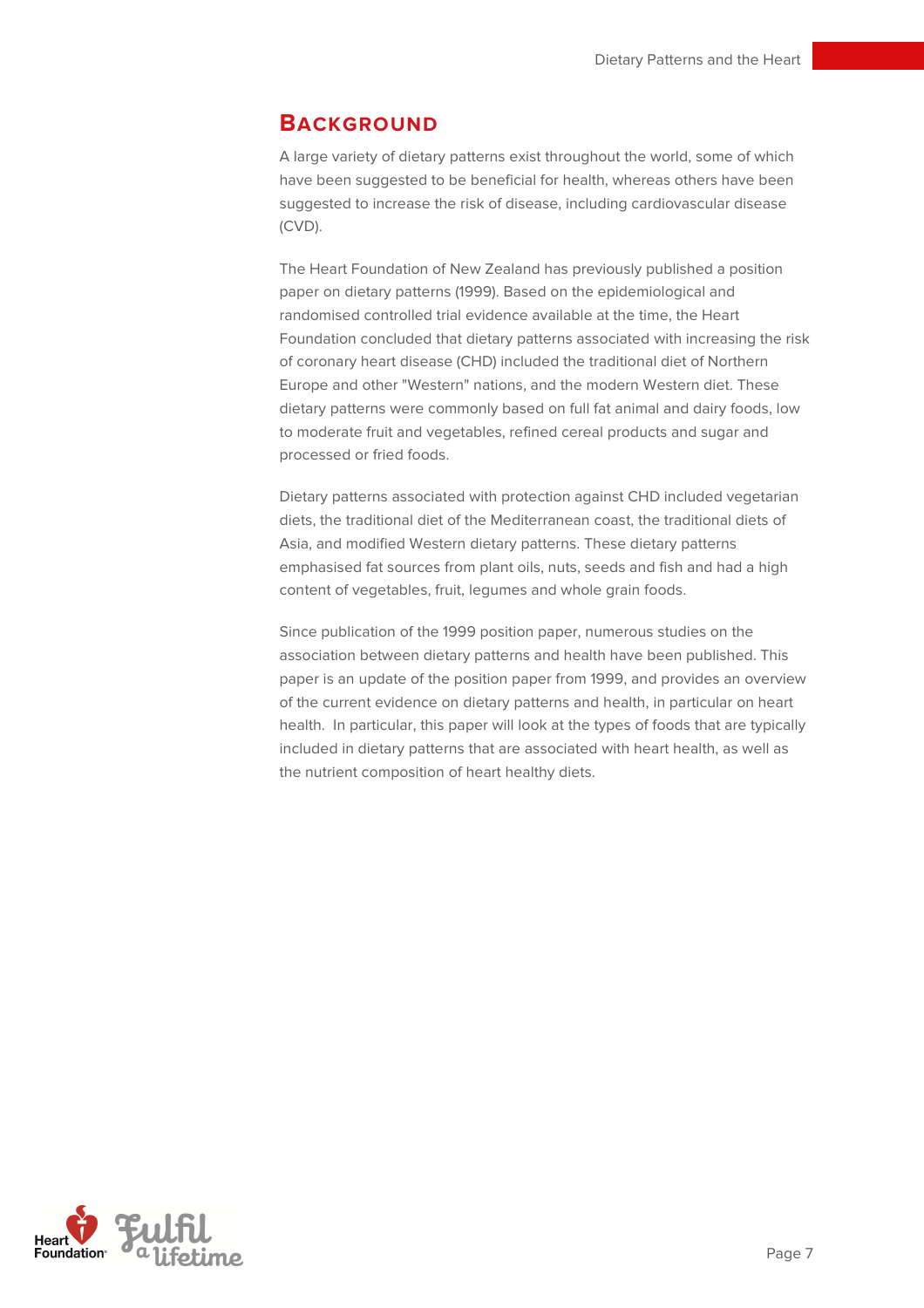## **INTRODUCTION**

A variety of specific dietary factors have been associated with risk of disease, including cardiovascular disease (CVD). For example, replacing saturated fatty acids with unsaturated fatty acids and reducing sodium have been associated with a reduced risk of CVD, as have other dietary factors such as dietary fibre or polyunsaturated fatty acids (from fish and plants).

Studies that investigate the effect of specific dietary components on cardiovascular health are extremely useful to identify single components of the diet that reduce or increase risk of CVD. However, an approach that only looks at specific components of the diet may ignore the fact that our diet is composed of a pattern of

## What are dietary patterns?

Dietary patterns are dietary habits that are characterised by specific foods or food groups. A dietary pattern represents a typical habitual diet.

For example, some dietary patterns are high in fruits and vegetables, wholegrain products and low-fat dairy products, whereas others can be high in refined carbohydrates, meat and meat products.

Although a variety of dietary patterns have been identified, in reality each individual's dietary habits are unique and can be more or less similar to one or more of the major dietary patterns identified.

many different foods and nutrients which act in synergy. Therefore, it makes sense to look at the diet as a whole to identify patterns that are associated with health outcomes, and to extrapolate from these studies common features of dietary patterns that may be linked to a protective or a detrimental effect on health.

However, studying the association between dietary patterns and health outcomes is complex and findings should be interpreted with caution, in particular when trying to look at single foods or nutrients. It is difficult from these types of studies to disentangle which components of a dietary pattern contribute to a reduced or increased risk of disease. In addition, other lifestyle factors may affect risk of disease and may not always be appropriately accounted for. The methods of identifying dietary patterns also vary between studies, making it more difficult to draw firm conclusions. Most methods measure if people more or less adhere to a certain pattern, but actual intakes of different foods and nutrients may vary significantly between individuals adhering to a certain dietary pattern.

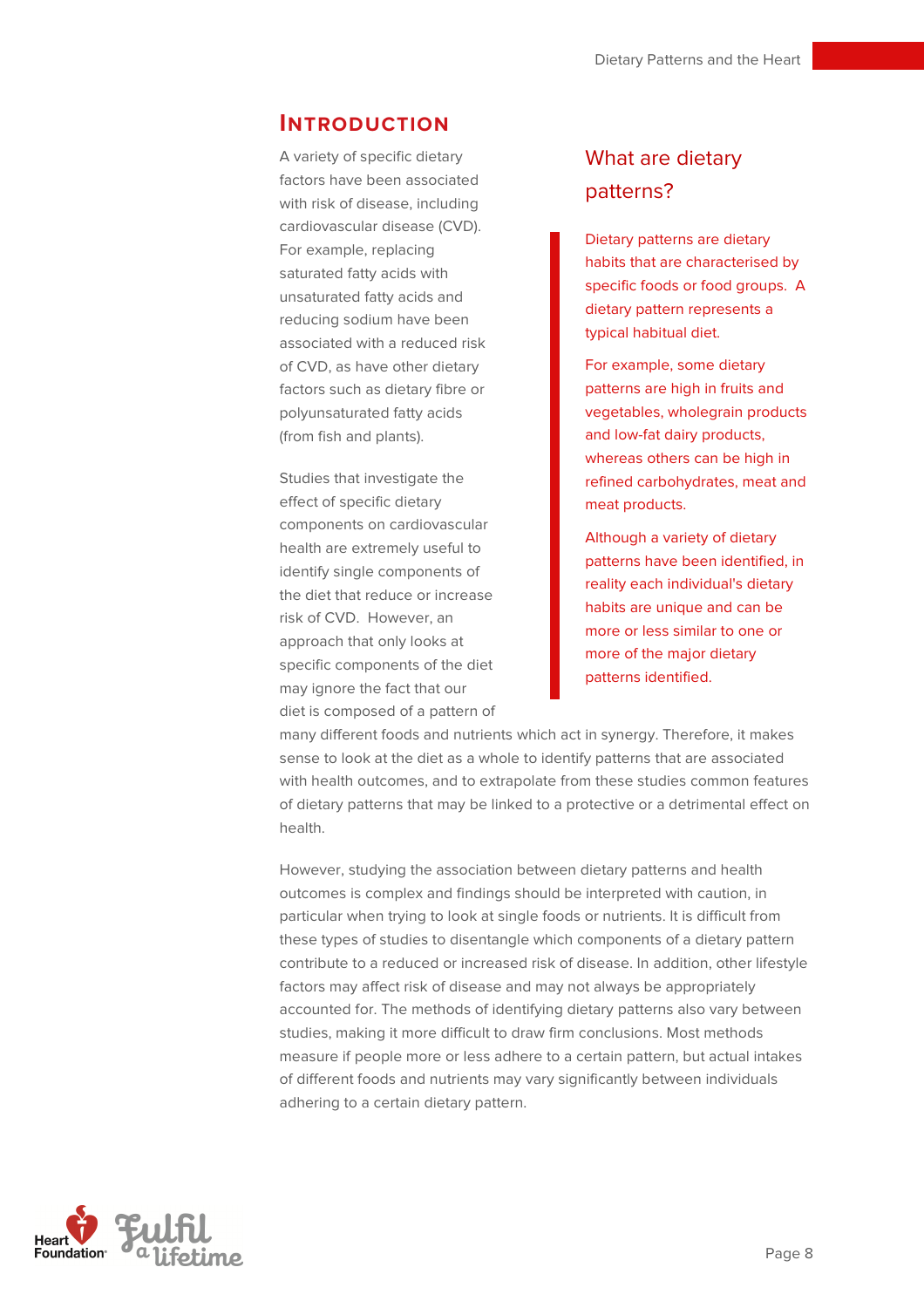## **TYPICAL DIETARY PATTERNS IN NEW ZEALAND**

The New Zealand Nutrition Survey provides some insights into the dietary habits of New Zealanders [University of Otago and Ministry of Health 2011]. The data does not allow conclusions to be drawn on overall dietary patterns of New Zealanders (e.g. whether those who have high intakes of fruit and vegetables also have high intakes of wholegrain products), but it gives insight into what areas of the diet may need improving and which population groups may be particularly vulnerable to an inadequate diet.

The latest survey found:

- Around two-thirds (66%) of New Zealanders ate three or more servings of vegetables (excluding vegetable juice) each day and less than two thirds (60%) reported eating two or more servings of fruit (excluding fruit juice) each day.
- A similar number chose whole-grain types of bread most often (63%).
- Almost half (48%) reported using reduced-fat or trim milk instead of whole milk.
- Red meat was the most frequently eaten meat, consumed three to four times a week by 45% of the adult population, and once or twice per week by 30%. Chicken was eaten once or twice a week by half adult New Zealanders (56%), and around a quarter (24%) reported eating chicken three to four times per week.
- Fresh or frozen seafood was reported to be eaten by 42% of New Zealand adults one or more times a week, and by 30% less than once a week, whereas 28% reported not having eaten fish in the prior four weeks. Canned seafood was eaten by 29% of the population one or more times a week, and by 29% less than once a week.
- Processed meat was eaten once or twice a week by 42% of the population, and three to four times per week by 20%.
- Fast food or takeaways were reported as being never eaten or eaten less than once a week by 66% of the population, one or two times a week by 28%, and three or more times a week by 6%.
- Soft drinks or energy drinks were reported to be consumed three or more times a week by 24% and consumed daily by 7% of the population.

Overall, findings of the NZANS 2008/09 suggested that many New Zealanders do not follow a cardio-protective dietary pattern. In particular younger adults seemed to have less favourable eating habits compared to older adults. Also, socio-economic status seems to play a role, as those from more deprived areas reported generally more unfavourable eating habits.

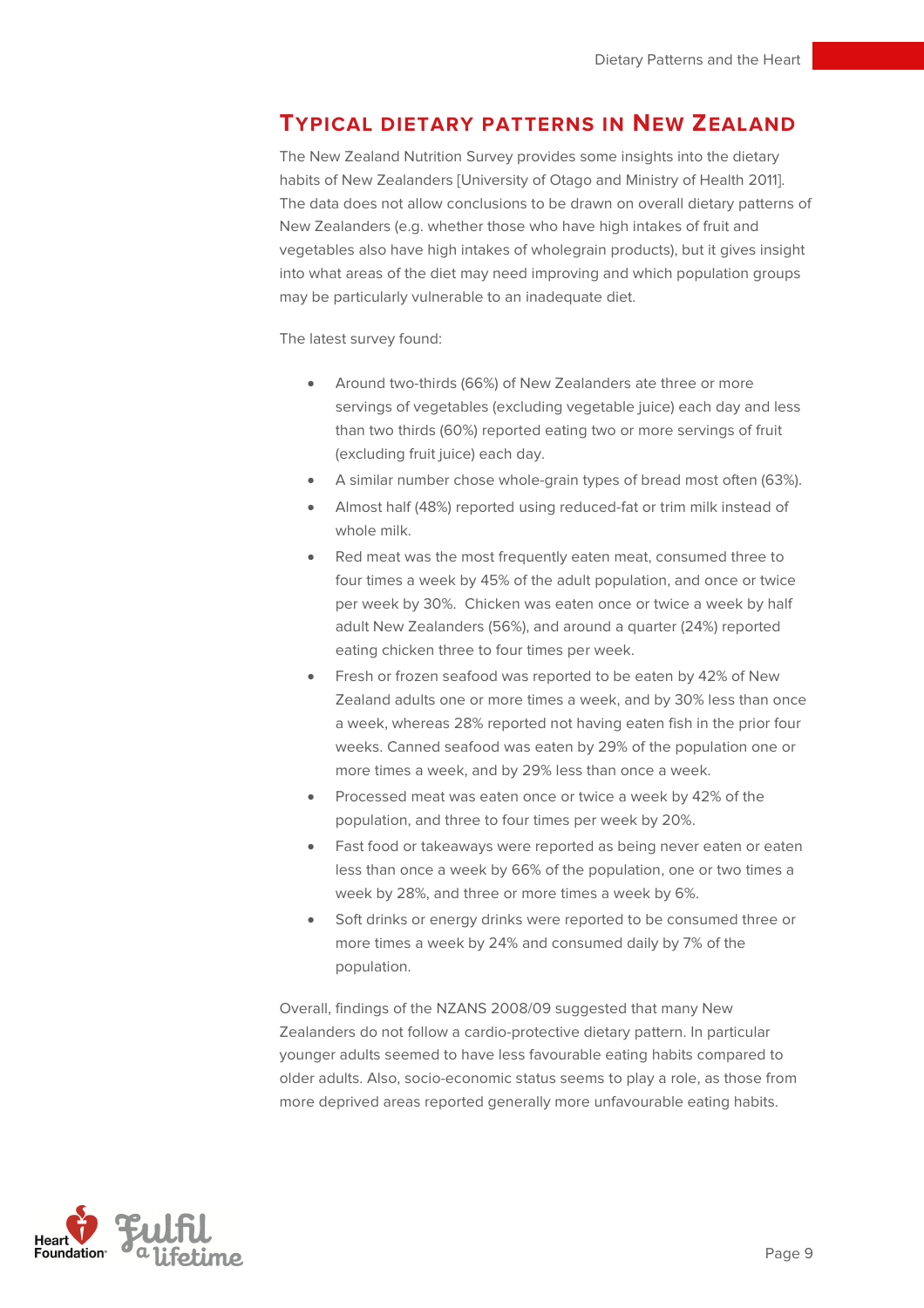## **EVIDENCE OVERVIEW**

## NATURE OF EVIDENCE

Where available, evidence used in this background paper was drawn from systematic reviews and meta-analysis. However, only a few reviews and metaanalyses have been published since 1999. In sections where reviews were not available, individual studies published since the 1999 position statement have been used.

The bulk of evidence on dietary patterns and associations with health comes from observational studies (mainly prospective cohort studies). This type of study does not allow conclusions to be made on the effect of certain dietary patterns on health, but solely establishes an association between the two. There is always the chance of residual confounding in observational studies, i.e. that some factors not accounted for may have been partly responsible for an observed association. In addition, diet is often only assessed at one point of time (usually at time of recruitment), which means that any changes in the diet are generally not accounted for. The methods used for assessing dietary habits also vary between studies, which may impact on study outcomes. An advantage of cohort studies is that they are generally carried out in a healthy population, which provides evidence for the role of dietary patterns in primary prevention.

The only type of study that can show a causal relationship are randomised controlled trials (RCTs). There are fewer RCTs available investigating the effect of dietary patterns on health. RCTs are generally carried out in those with already established disease or a high risk of disease. This is because the likelihood of a disease event is much higher in these vulnerable populations, which increases the chances of finding an effect in a shorter period of time and in a smaller population group. Due to the nature of the studies which have been conducted, the findings of RCTs generally provide evidence on the effect of a dietary pattern in secondary prevention rather than primary prevention.

More evidence was available for some of the dietary patterns (e.g. vegetarian and Mediterranean diet), whereas the amount of evidence was limited for other dietary patterns (e.g. Asian diet).

#### MEDITERRANEAN DIET

The traditional Mediterranean dietary pattern has previously been reported to be associated with a reduced risk of developing CVD (primary prevention) and a lower risk of reinfarction rates in people with already established CVD (secondary prevention) [HF position paper 1999].

The traditional Mediterranean diet is characterised by a high intake of vegetables, legumes, fruits and nuts, cereals (largely unrefined), and olive oil, and a low intake of saturated fat. A moderately high intake of fish, a low-to-

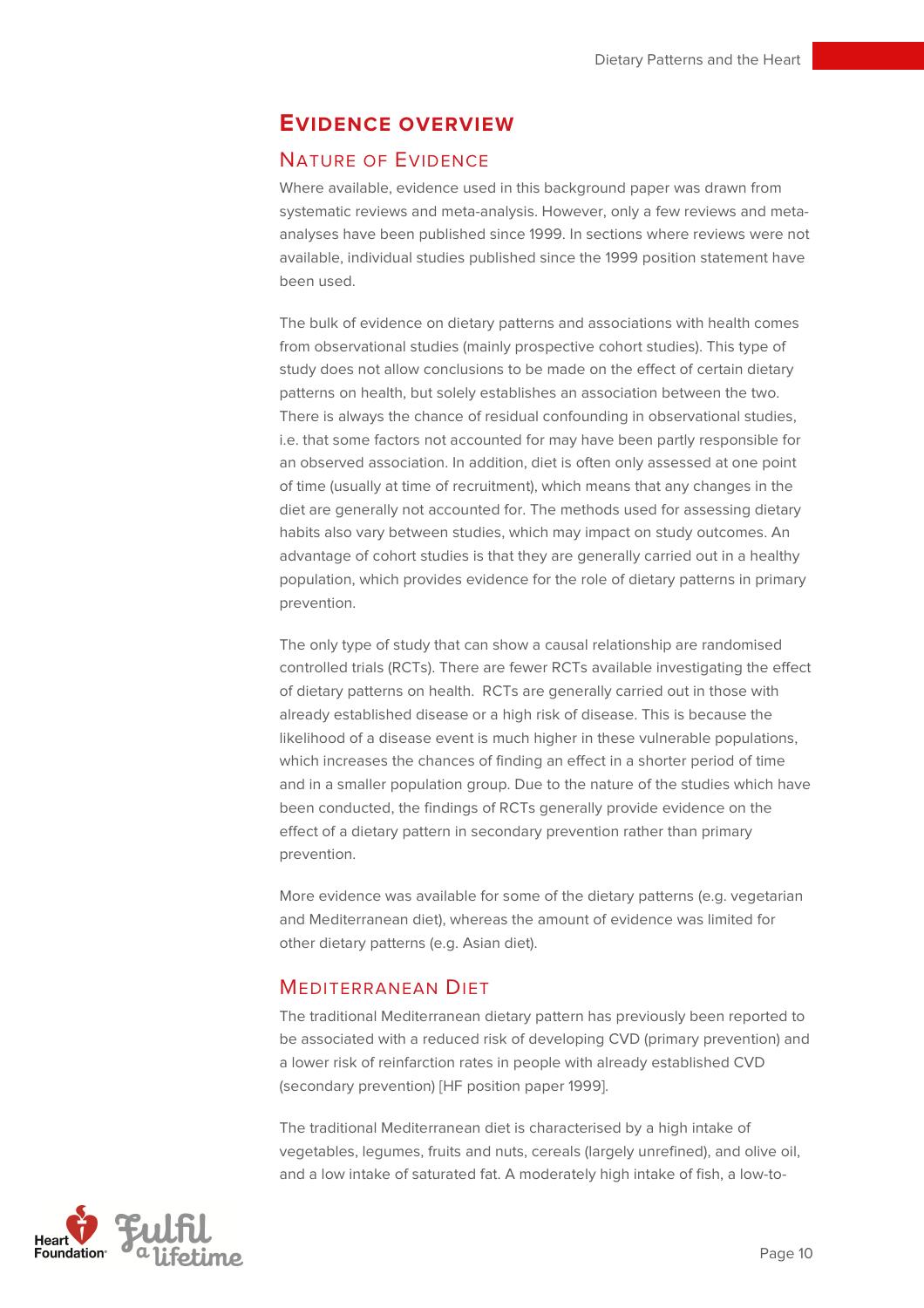moderate intake of dairy products, a low intake of meat and poultry, and a regular but moderate intake of alcohol, primarily in the form of wine, are other characteristics of the traditional Mediterranean diet [Trichopoulou et al. 2003].

An example of food components of a traditional Mediterranean diet are shown in Table 1. It gives sex-specific median intakes in the Greek cohort of the EPIC (European Prospective Investigation Into Cancer) study.

Table 1: Median intake of dietary components considered in the Mediterranean diet score (by Trichopoulou et al.) in the Greek cohort of the EPIC study [Trichopoulou et al. 2009]

| <b>Dietary variable of Mediterranean</b><br>diet score | <b>Men</b> | <b>Women</b> |
|--------------------------------------------------------|------------|--------------|
| Vegetables (g/day)                                     | 549        | 499          |
| Legumes (g/day)                                        | 9.1        | 6.7          |
| Fruits and nuts (g/day)                                | 363        | 357          |
| Cereals (g/day)                                        | 178        | 140          |
| Fish and seafood (g/day)                               | 24         | 19           |
| Dairy products (g/day)                                 | 196        | 191          |
| Meat and meat products (g/day)                         | 121        | 90           |
| <b>MUFA:PUFA ratio</b>                                 | 17         | 17           |

#### Cardiovascular Disease

A systematic review of prospective cohort studies, published in 2010, investigated the relationship between adherence to a Mediterranean diet, overall mortality and incidence of chronic diseases (including CVD) in primary prevention. Meta-analysis of data from nine cohorts (from eight studies) found that for every two-point increase in adherence score for the Mediterranean diet (of a maximum attainable score of 7-9) overall mortality risk was reduced by 8%, and risk of CVD incidence and mortality was reduced by 10%, which was statistically significant [Sofi et al. 2010 & 2008].

Two of the observational studies included in the review looked at the different components of the Mediterranean pattern in more detail. Martinez-Gonzales et al. [2009] found that most of the components of the Mediterranean diet were associated with CVD and CHD in the expected direction. However, this was only statistically significant for one component (fruits and nuts), which could be due to a relatively small number of CVD cases. One component that was associated with CVD and CHD in a direction that was not expected was cereals. In the studied population these were mainly consumed as white bread. Those who had the highest intake of white bread had a 92% higher risk of CHD compared to those with the lowest intake. When adjusting for energy intake, this was no longer significant, suggesting that those who consumed the most white bread also had higher energy intakes. Thus it may not be bread per se but rather excess energy intake from bread that may have led to an association. When cereals were excluded from the Mediterranean diet score, the inverse association between a high Mediterranean die score and CVD and CHD was stronger.

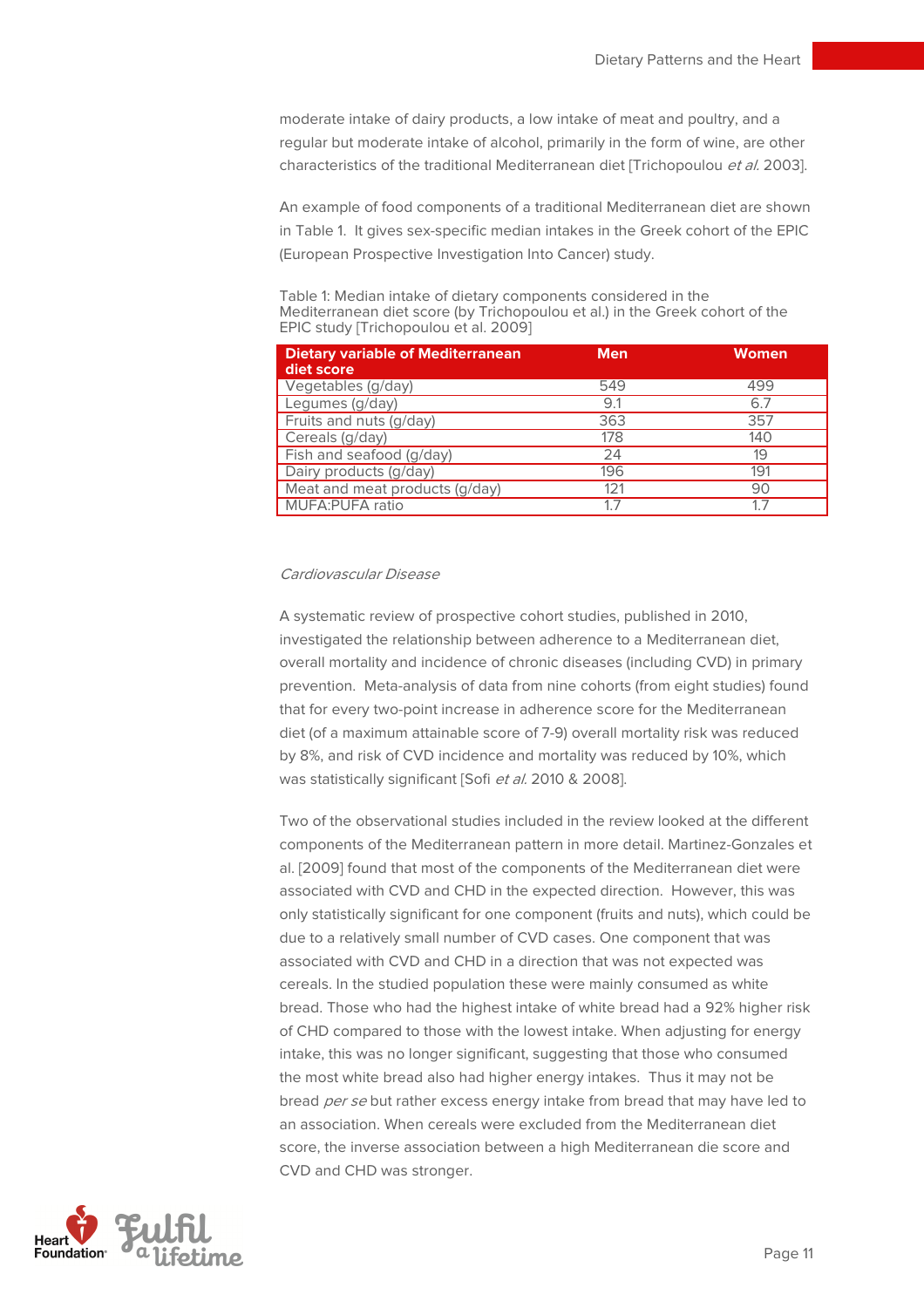In the Spanish cohort of the EPIC study, Buckland et al. [2009] found that the association between components of the Mediterranean diet and CHD varied between men and women. [Buckland et al. 2009]. CHD risk was lower in men who had higher intakes of vegetables (>135g vs <78g per 4184kJ), higher intakes of fish (>31g vs <17g per 4184kJ) and lower intakes of dairy (<95g vs >170g per 4184kJ). There was no statistically significant association in women. In women, a higher intake of olive oil was associated with a significantly lower risk of CHD, and a higher meat intake was associated with a significantly higher risk. However, neither were associated with risk in men. Gender differences could possibly be due to differences in average intakes between men and women, and possibly different results would be found if sex-specific cut-offs were used. Of note, the occurrence of CHD in this cohort was significantly higher in men than it was in women, which may have also influenced these findings.

Some studies investigated whether confounding from factors such as energy intake, physical activity, smoking, BMI, family history of CVD or risk factors, accounted for some of the association between the Mediterranean diet and reduced risk of CVD. In two US based studies, after adjusting for these and other potential confounding factors (e.g. race, education level) the effect size was clearly lower than when only adjusting for age (and energy in one study) [Fung et al. 2009; Mitrou et al. 2007]. This means that in these two study populations the confounding factors explained some of the lower risk observed in people more closely adhering to a Mediterranean diet. However, in two Mediterranean cohorts (one Greek, one Spanish) adjustment for potential confounding factors did not markedly change the effect size, suggesting that a protective effect on CVD risk is likely to be largely due to better adherence to the Mediterranean diet [Trichopoulou et al. 2003; Martinez-Gonzales et al. 2009].

The Lyon Diet Heart Study is an RCT that investigated the effect of the Mediterranean diet in a group of men and women aged <70 years who survived a myocardial infarction (MI) (secondary prevention). The authors of the study found a significant reduction in major coronary events in the group following a Mediterranean-style diet, compared to the control group, who only received generic dietary counselling. The intervention was for 27 months, with a further 19 months of follow-up. After 46 months the combined risk of cardiac death and recurrent MI was reduced by 82% [de Lorgeril et al. 1999]. However, several methodological issues have been highlighted such as early termination of the study, possibly leading to an overestimation of risk reduction, baseline diet only being assessed in the experimental but not the control group, and dietary data only being reported for 227 out of 605 study participants. Therefore, findings need to be interpreted with caution [McKeown et al. 2010].

Findings from a more recent RCT, the PREDIMED (Prevención con Dieta Mediterránea) study, also suggest that the Mediterranean diet is associated

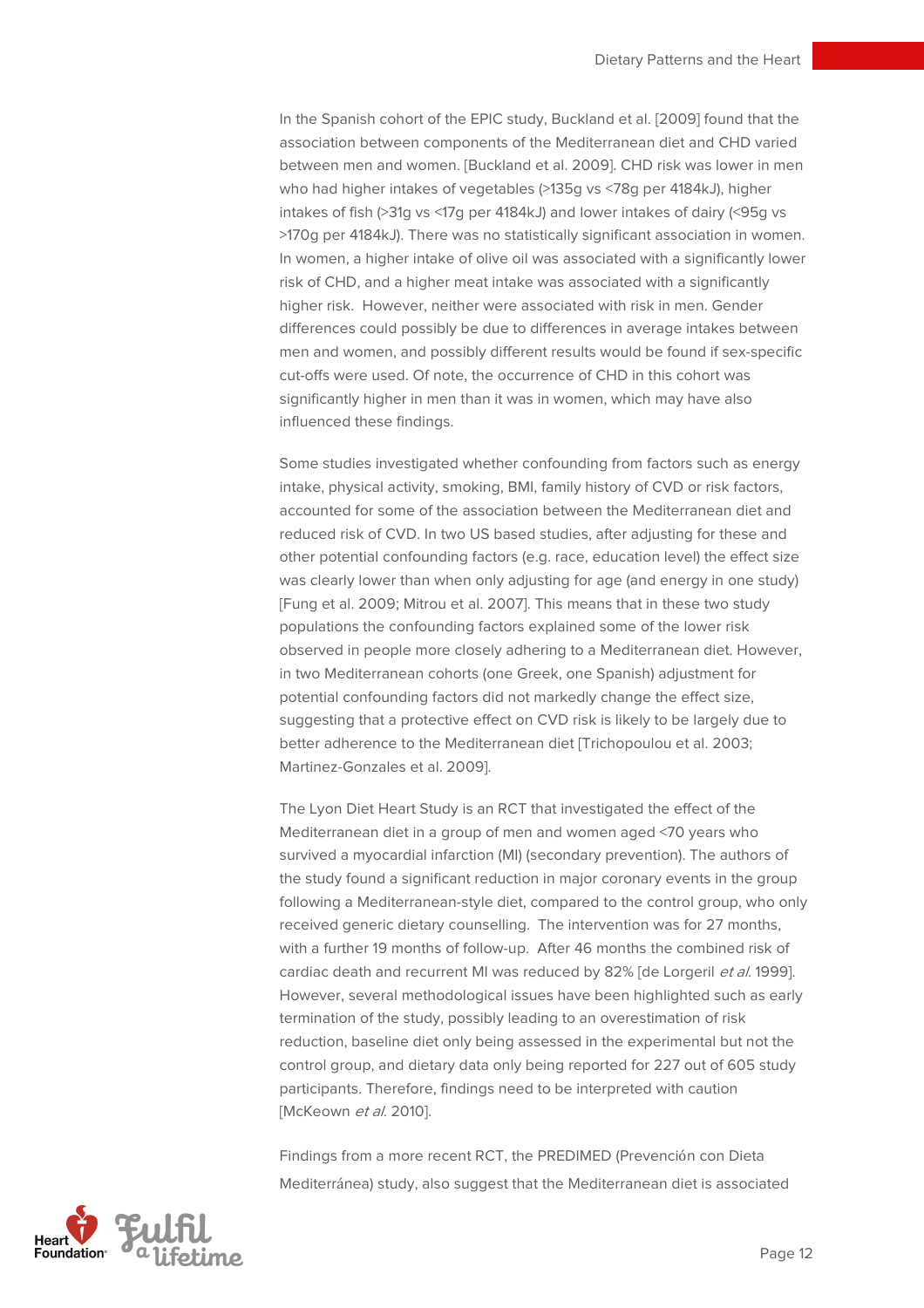with lower risk of CVD. In this study Spanish men and women aged 55- 80 years who were at high risk of developing CVD followed a Mediterranean diet, either supplemented with extra-virgin olive oil or with mixed nuts, or a control diet (advice to reduce fat). Participants in both Mediterranean diet groups had a significantly reduced risk (about 30%) of developing CVD compared to those in the control group. Further analysis only showed a statistically significant reduced risk of stroke, but not of MI or death from cardiovascular causes. The authors suggested this may have been due to insufficient statistical power [Estruch et al. 2013]. It is worth noting that although there were differences in type of fat consumed, overall fat intakes between the groups were similar. According to the authors the main dietary differences involved the supplemental items (olive oil and nuts). This is likely to be because of the study location (Spain) where the baseline diet is likely to be a Mediterranean diet.

#### Metabolic syndrome and components

A group of researchers from Greece and Italy systematically reviewed the evidence of the effect of the Mediterranean diet on metabolic syndrome and its components [Kastorini et al. 2011]. The review authors included both observational studies and clinical trials (which were all short term trials). Based on data from clinical trials, a significant protective combined effect of the Mediterranean diet was found for all examined components of metabolic disease, including waist circumference (-0.4cm), HDL cholesterol (+1.2mg/dl), triglycerides (-6.1mg/dl), systolic and diastolic blood pressure (-2.4 and -1.6mm Hg), blood glucose levels (-3.9mg/dl) and insulin resistance (-0.5 HOMA-IR).

The proportion of mono-unsaturated fatty acids in most clinical trials was relatively high and was mostly above 20% of total energy [Kastorini et al. 2011]. This is in line with intakes observed in a Greek cohort, where intakes of monounsaturated fatty acids in those who adhered to a Mediterranean diet was 25- 28% of energy. However, two observational studies in Spanish cohorts found mono-unsaturated fatty acid intakes of around 15% of total energy in those adhering to a Mediterranean diet [Martinez-Gonzales et al. 2009; Buckland et al. 2009].

The contribution of fat to total energy intake was also relatively high in many of the intervention studies (35-40%), whereas the contribution of carbohydrates to total energy intake was around 45-50% [Kastorini et al 2011].

Meta-analysis of data from cross-sectional studies resulted in similar findings but to a greater level than clinical trials [Kastorini et al. 2011]. However, they are a weaker study design.

More detailed analysis of data from clinical trials showed that a significant protective effect was only evident in studies carried out in Mediterranean countries, in studies with more than 65 participants, and studies with a duration of at least three months [Kastorini et al. 2011]. More significant

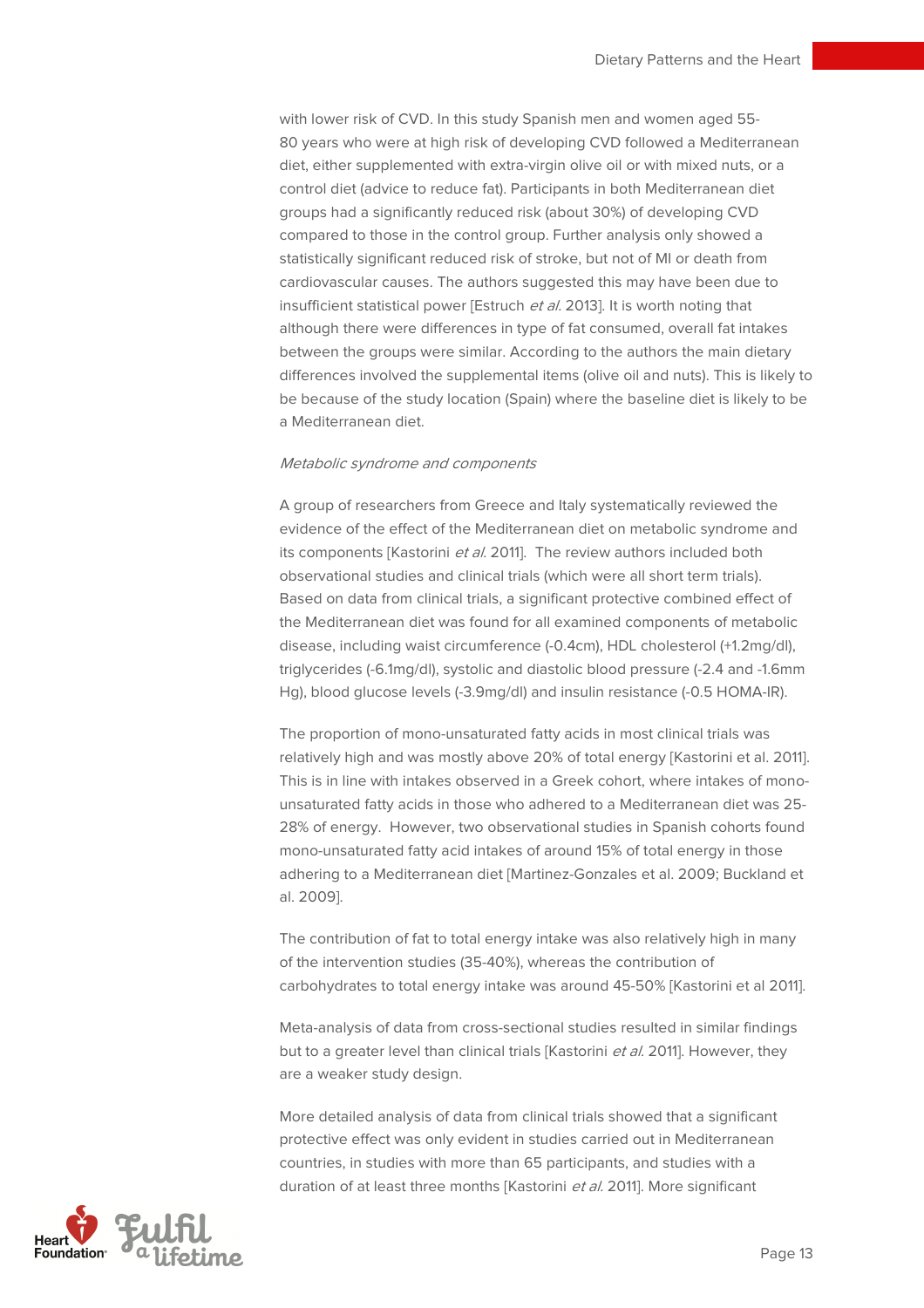findings were evident in studies that promoted physical activity, and that were of high compared to low study quality [Kastorini et al. 2011]. The study authors emphasised that there was significant heterogeneity between the different studies included in the review, which limits generalisation of its findings.

A systematic review and meta-analysis of RCTs (n=6) investigated the effect of the Mediterranean diet on markers of the metabolic syndrome compared to low-fat diets. Studies were included if they had a minimum follow-up of six months and reported intention-to-treat data [Nordmann et al. 2011]. Five of the six studies were in primary prevention. There was a significant positive effect of the Mediterranean diet compared to low-fat diets at two years follow-up for weight loss (-2.2kg), change in BMI (-0.6kg/m $^2$ ), change in waist circumference (-0.9cm), change in systolic and diastolic blood pressure (-1.7 and -1.5mm Hg), change in total cholesterol (-7.4mg/dl), and change in fasting plasma glucose (- 3.8mg/dl). A non-significant positive effect was found for LDL cholesterol (- 3.3mg/dl) and HDL cholesterol (+0.9mg/dl) [Nordmann et al. 2011].

Recommended total fat (<30-35% of energy) and mono-unsaturated fatty acid intakes (10-25% of energy) were generally lower than in studies included by Kastorini (which also were much shorter in duration), and mostly conformed to levels recommended for New Zealand adults. The Mediterranean diet groups were advised to eat more fruits, vegetables, nuts, fish, olive oil, and wholegrain, and reduce intake of red and processed meat.

Evidence from prospective cohort studies is limited. The Framingham Offspring Cohort study, carried out in a US population, found that better adherence to the Mediterranean diet was associated with lower insulin resistance, waist circumference, fasting plasma glucose and triglycerides, and higher HDL cholesterol in participants free of diabetes at baseline after seven years of follow-up. No significant association with blood pressure was found. The authors did not report baseline levels of these metabolic syndrome components, or the change in levels over the seven years follow-up, which limits interpretation of the data (i.e. differences may already have existed at baseline). Participants free of metabolic syndrome or diabetes at baseline and who were in the highest quintile of adherence to the Mediterranean diet had a statistically significant lower incidence rate of metabolic syndrome compared to those in the lowest quintile (30.1% vs. 38.5%) [Rumawas et al 2009].

#### Qualitative aspects of the traditional Mediterranean diet in included studies

The Mediterranean diet is typically high in foods considered beneficial for health, and contains moderate to low amounts of foods that are considered less beneficial for health (see Table 2). This generally leads to a more beneficial nutrient intake in those with higher Mediterranean diet scores (see Table 3). For example, Martinez-Gonzales [2009] found that a high compared to a low Mediterranean diet score was associated with a significantly lower intake of fat (33% vs 40% of energy intake) and saturated fat (10% vs. 15%), and

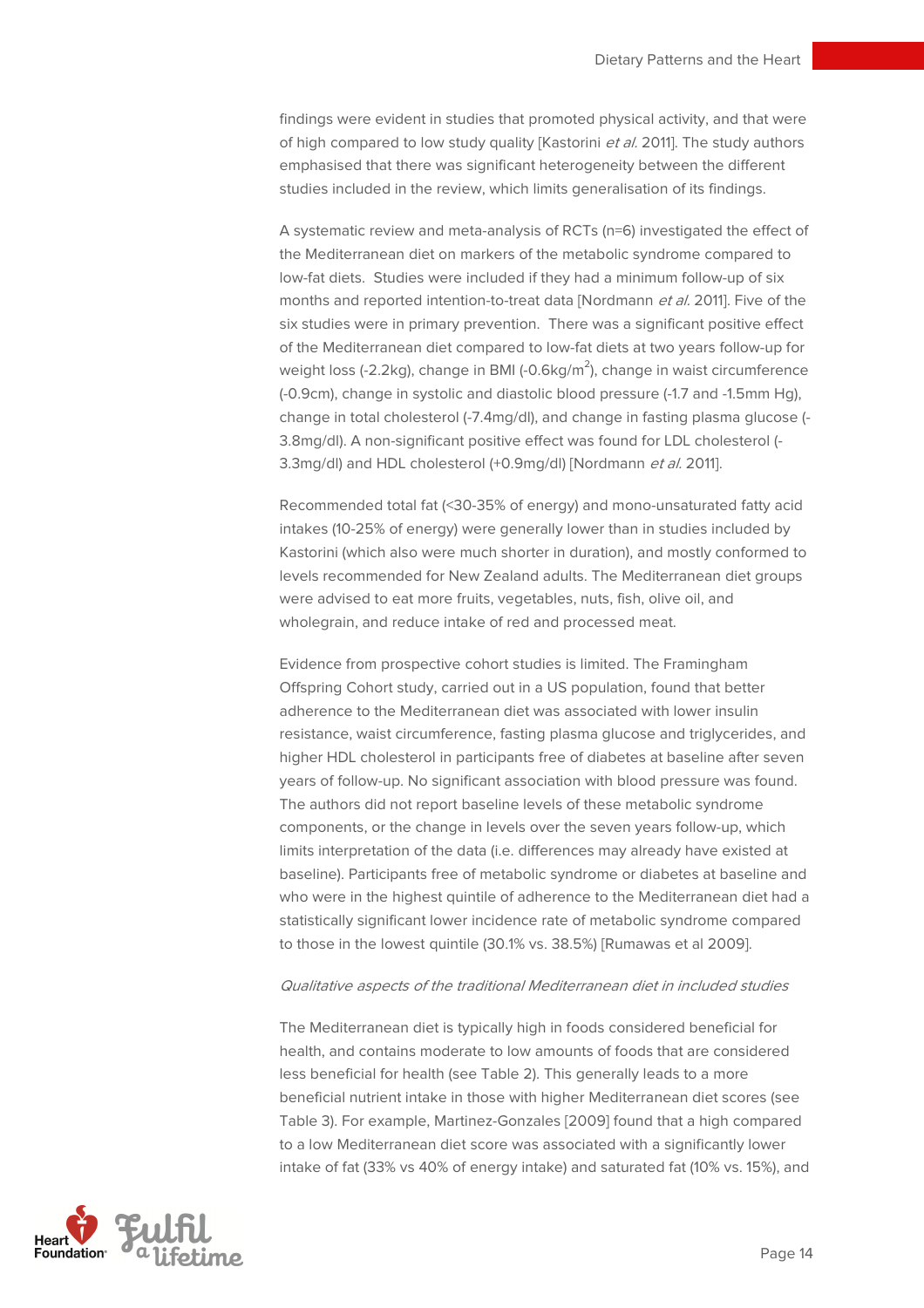a significantly higher olive oil consumption (29g vs. 14g/day) and fibre intake (40g vs. 18g/day). Also in other studies it was found that those who adhered more closely to the Mediterranean diet generally had higher intakes of dietary fibre and carbohydrates, and lower intakes of saturated fatty acids and total fat, or a higher monounsaturated to saturated fatty acid ratio [Buckland et al. 2009; Fung et al. 2009; Mitrou et al. 2007]. Intakes of monounsaturated fatty acids were not consistently reported to be higher or lower in those with high Mediterranean diet scores, despite higher intakes of olive oil found in studies carried out in Mediterranean countries [Buckland et al. 2009; Martinez-Gonzalez et al. 2009].

| <b>Foods</b>                                           | <b>Recommended</b><br>servings per day or<br><b>week (PREDIMED</b><br>study) <sup>1</sup> | Servings/day consumed by high-vs.<br>low-scorers (Nurses' Health Study) <sup>2</sup> |            |  |
|--------------------------------------------------------|-------------------------------------------------------------------------------------------|--------------------------------------------------------------------------------------|------------|--|
|                                                        |                                                                                           | Low                                                                                  | High       |  |
| <b>Meat</b>                                            | White instead of red                                                                      |                                                                                      |            |  |
| <b>Red and</b><br>processed meat                       | $<1$ /dav                                                                                 | $1.0$ /day                                                                           | $0.8$ /day |  |
| Fish, seafood                                          | $\geq$ 3/week (esp. fatty)                                                                | $0.2$ /day                                                                           | $0.5$ /day |  |
| <b>Whole grains</b>                                    |                                                                                           | $0.4$ /day                                                                           | $1.6$ /day |  |
| <b>Vegetables</b>                                      | $\geq$ 2/day                                                                              | $1.8$ /day                                                                           | $4.4$ /day |  |
| <b>Potatoes</b>                                        |                                                                                           |                                                                                      |            |  |
| Fruit                                                  | $\geq$ 3/day                                                                              | $1.3$ /day                                                                           | $3.2$ /day |  |
| Pulses/legumes                                         | $>3$ /week                                                                                | $0.2$ /day                                                                           | $0.6$ /day |  |
| Olive oil                                              | $\geq$ 4/day (tablespoons)                                                                | ä,                                                                                   |            |  |
| Nuts/seeds                                             | $>3$ /week                                                                                | $0.1$ /day                                                                           | $0.5$ /day |  |
| Sugar-sweetened<br>beverages                           | <1 drink/dav                                                                              |                                                                                      |            |  |
| Commercial<br>bakery goods,<br>sweets, and<br>pastries | $<$ 3/week                                                                                | $\overline{a}$                                                                       |            |  |
| Wine with meals                                        | ≥7 glasses/week<br>(optional, only for<br>habitual drinkers)                              |                                                                                      |            |  |

Table 2: Recommendations for Mediterranean diet in the PREDIMED study, and intake frequency of foods in the Nurses' Health Study cohort

 $^1$ Estruch et al. 2013;  $^2$ Fung et al. 2009

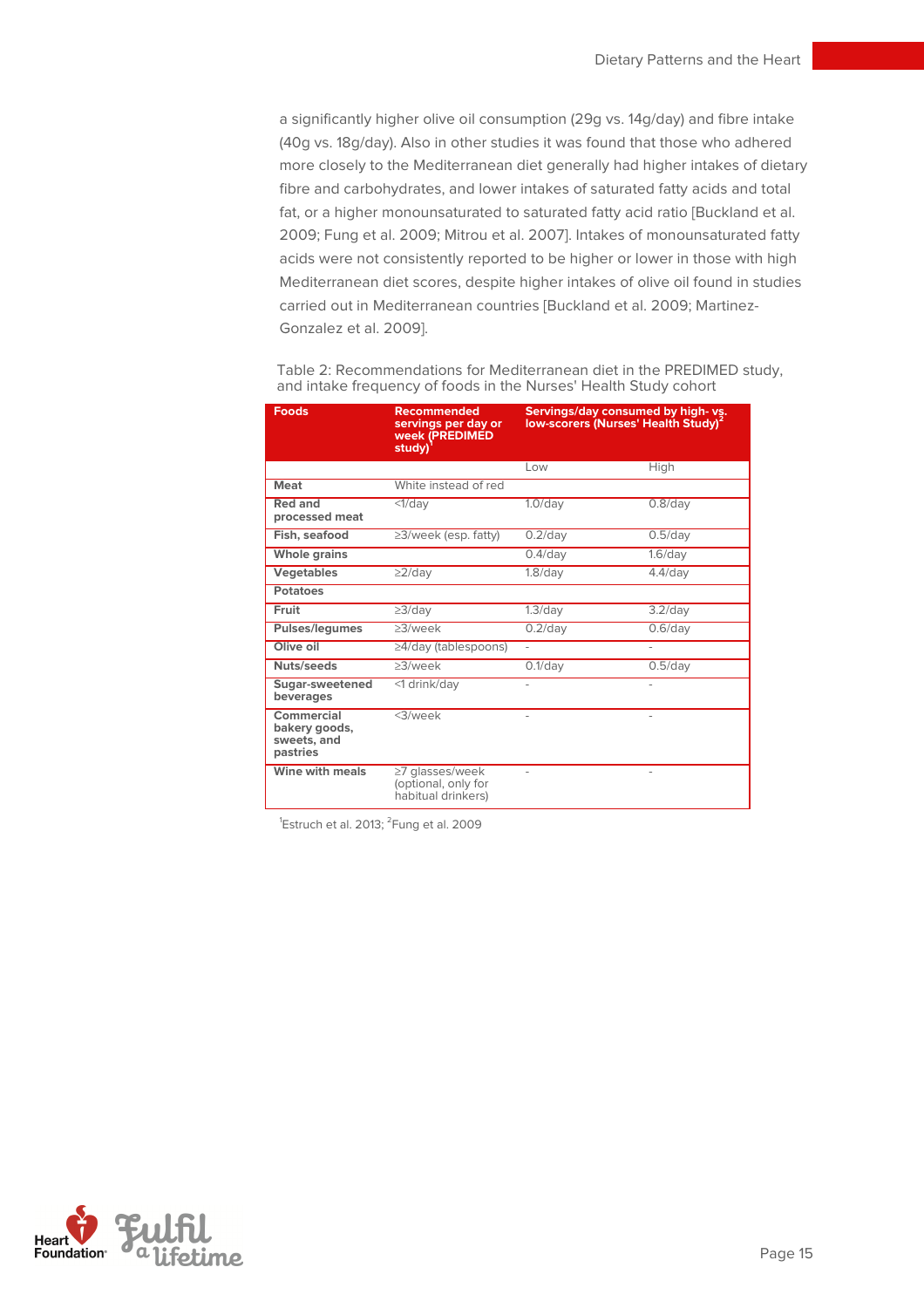Table 3: Dietary composition of diets in study participants with low and high scores of Mediterranean diet score; epidemiological studies.

|                         | <b>Low scores</b> |              |                                         |     | <b>High scores</b> |                                         |
|-------------------------|-------------------|--------------|-----------------------------------------|-----|--------------------|-----------------------------------------|
|                         |                   | ATTICA study | $EPIC2$ and<br>$SUN$ study <sup>3</sup> |     | ATTICA study       | $EPIC2$ and<br>$SUN$ study <sup>3</sup> |
|                         | Men               | Women        | Men and<br>women<br>combined            | Men | Women              | Men and<br>women<br>combined            |
| % of Energy             |                   |              |                                         |     |                    |                                         |
| <b>Total fat</b>        | 47                | 48           | 38-40                                   | 39  | 40                 | 33-35                                   |
| <b>SFA</b>              | 15                | 15           | $13 - 15$                               | 12  | 11                 | 10                                      |
| <b>MUFA</b>             | 24                | 24           | $15 - 16$                               | 25  | 28                 | $15 - 16$                               |
| <b>MUFA:SFA (ratio)</b> | 1.8               | 1.8          | 1.1                                     | 2.5 | 2.2                | 1.6                                     |
| <b>PUFA</b>             |                   |              | 6                                       |     |                    | 5                                       |
| Protein                 |                   |              | 18                                      |     |                    | 18                                      |
| Carbohydrates           |                   |              | 40                                      |     |                    | 47                                      |
| Fibre                   |                   |              | $18 - 20$                               |     |                    | $27 - 40$                               |

<sup>1</sup>Pangiotakos et al. 2006; <sup>2</sup>Buckland et al. 2009; <sup>3</sup>Martinez-Gonzales et al. 2009; SFA saturated fatty acids; MUFA monounsaturated fatty acids; PUFA polyunsaturated fatty acids;

> **MEDITERRANEAN SUMMARY: TRADITIONAL DIET**

- Increased adherence to the Mediterranean diet seems to decrease the risk of CVD in primary and in secondary prevention.
- Whereas lifestyle factors including physical activity and smoking, as well as BMI, seem to explain some of the protective effect in US cohorts, this is not the case in Mediterranean cohorts. It is likely that those who adhere more closely to the Mediterranean diet but live in countries outside the Mediterranean region are more health conscious overall.
- There is also some evidence that the Mediterranean diet reduces the risk of developing metabolic syndrome and has a protective effect on most components of the metabolic syndrome.

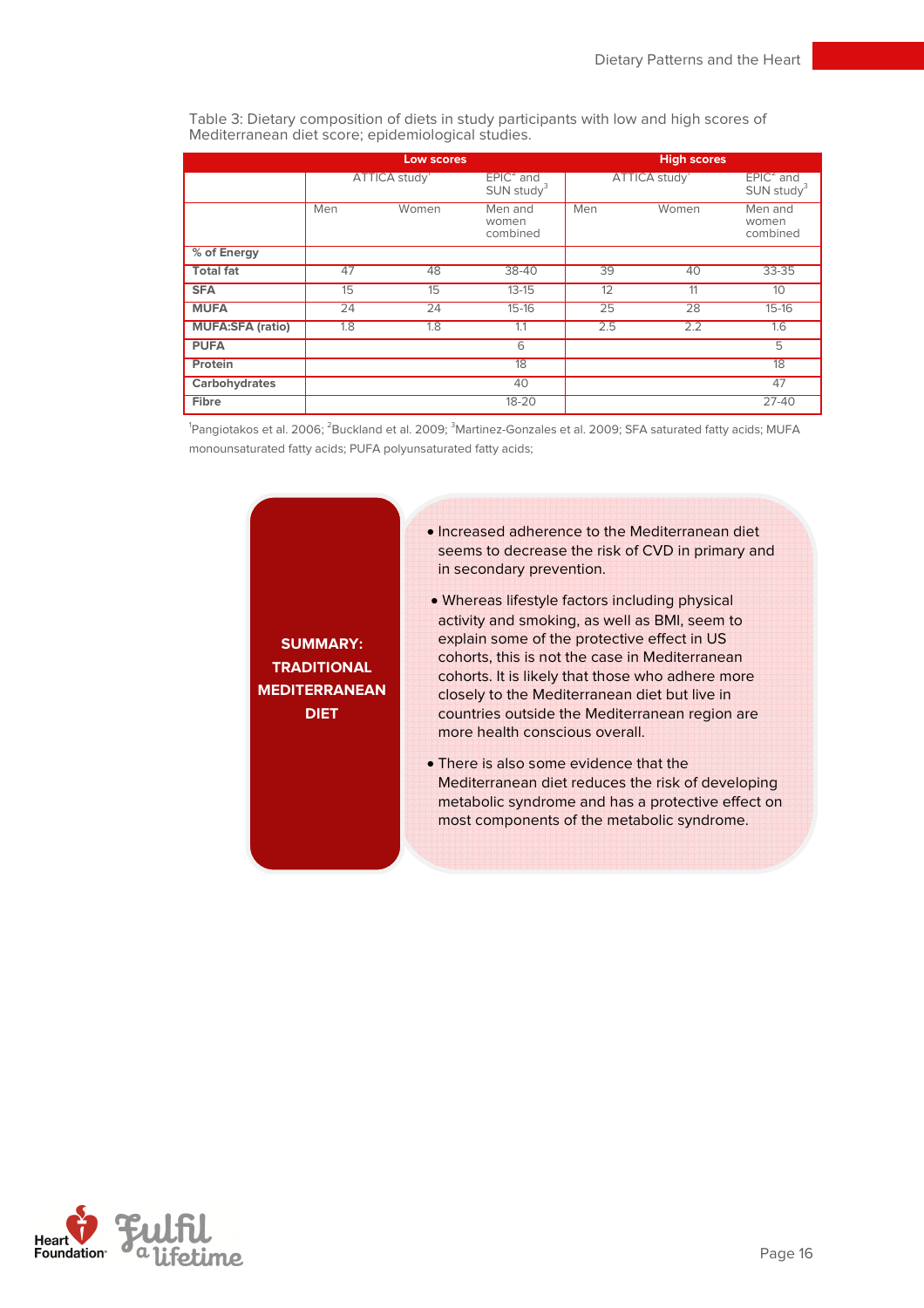## VEGETARIAN DIET

Vegetarian diets do not contain meat, poultry or fish; vegan diets further exclude dairy products and eggs [Key et al. 2006]. A vegetarian diet has long been associated with lower blood lipid levels, reduced risk of CHD, reduced blood pressure and lower body weight compared to non-vegetarian diets [see HF position paper 1999]. However, vegetarian diets are defined by what they do not contain and the actual composition of the diet can vary widely [Key et al. 2006]. On average though, people who follow a vegetarian diet generally have higher intakes of plant foods including fruits, vegetables, legumes and nuts, which have been associated with a protective effect on health [Hu 2006]. Data from the EPIC-Oxford study also shows that in general vegetarians and vegans seem to eat a diet with a more favourable nutrient composition than meat eaters [Appleby et al. 2002]. In addition, people who follow a vegetarian diet tend to have a healthier lifestyle altogether, including more physical activity, less smoking and lower alcohol consumption [Chang-Claude et al. 2005].

#### Cardiovascular Disease

A collaborative analysis (published 1999) of findings from five prospective studies found that vegetarians (defined as not eating any meat or fish) had a significantly lower IHD mortality risk (by 24%), whereas risk of dying from cerebrovascular disease and risk of all-cause mortality were similar to nonvegetarians [Key et al. 1999]. The lower mortality from IHD was observed in people with and without history of CVD or diabetes at time of recruitment.

The review authors also found that IHD mortality risk was significantly lower in occasional meat eaters (by 20%), fish eaters (by 34%) and vegetarians (excluding vegans, by 34%) compared to regular meat eaters. IHD risk in vegans was 26% lower compared to regular meat eaters, but this was not statistically significant (although this could have been due to the relatively low number of vegans in the included studies). A lower risk of all-cause mortality was also found in occasional meat eaters, fish eaters and vegetarians compared to regular meat eaters, but not in vegans [Key et al. 1999]. Risk of cerebrovascular mortality was not significantly different between the different groups [Key et al. 1999].

The findings by Key et al. [1999] suggest that a reduced meat intake rather than avoidance of meat altogether is associated with a lower risk of IHD and total mortality. Those who eat less meat may have an overall healthier dietary pattern and may lead a healthier lifestyle compared to regular meat eaters, and the findings are therefore likely to be a reflection of an overall healthier dietary pattern and lifestyle.

A more recent systematic review and meta-analysis, published in 2012, also reviewed the evidence of vegetarian diets in association with CVD and overall mortality from prospective studies [Huang et al. 2012]. In contrast to the

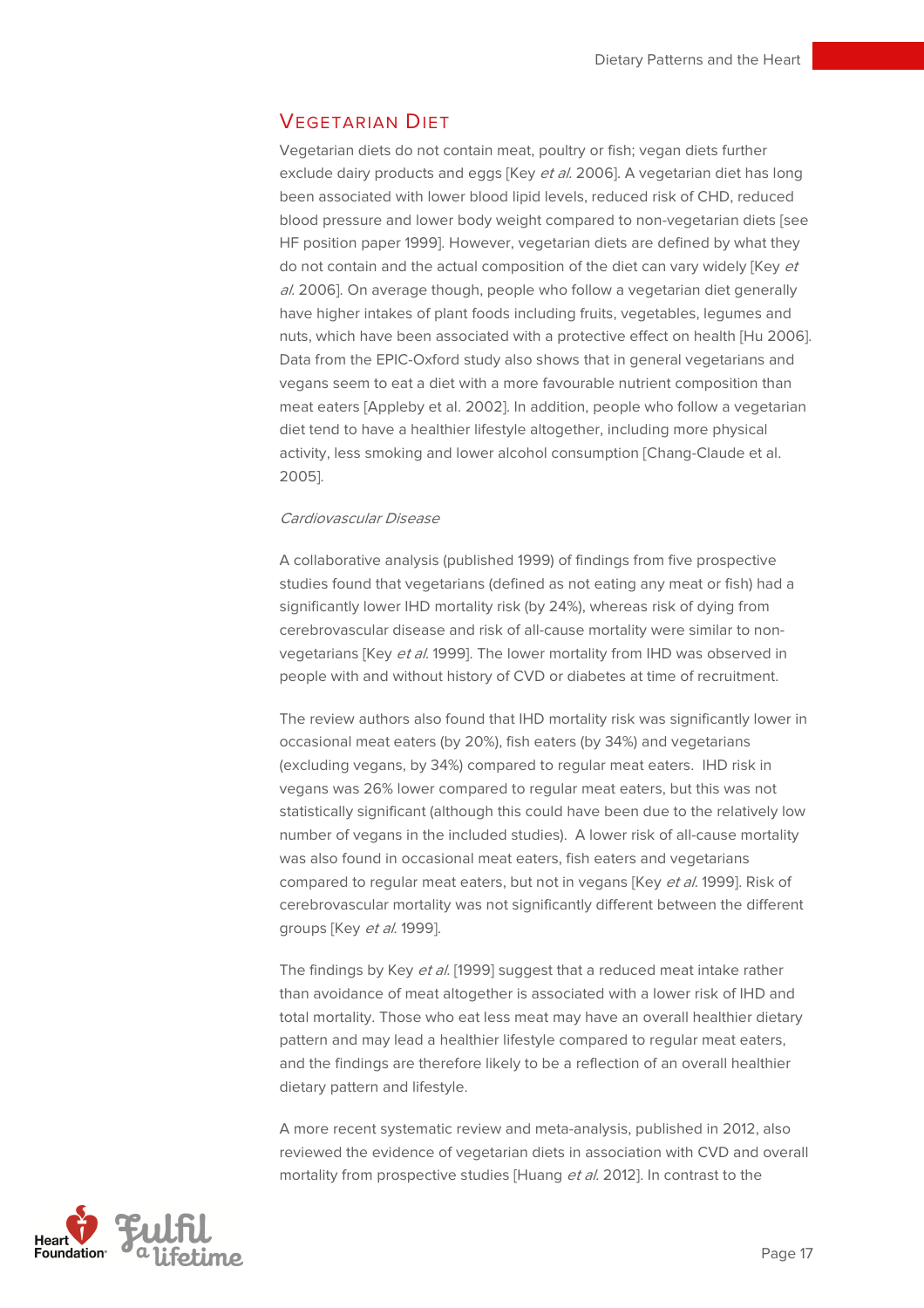analysis by Key et al. [1999], the authors of this review defined vegetarians as those who did not eat meat or fish (including lacto-ovo vegetarians and vegans) or ate these foods less than once a week. Based on findings from seven prospective cohort studies, risk of all-cause mortality was not significantly different between vegetarians (including those eating very little meat and fish) and non-vegetarians, whereas IHD mortality risk was significantly lower in vegetarians (by 29%; including those eating very little meat and fish) compared to non-vegetarians. Risk of cerebrovascular disease mortality was somewhat lower in vegetarians (including those eating very little meat and fish), but this was not statistically significant [Huang et al 2012].

The latest results of the EPIC (European Prospective Investigation into Cancer and Nutrition)-Oxford cohort also confirmed a protective association of a vegetarian diet with IHD mortality risk, even when results were adjusted for BMI [Crowe et al. 2013]. The meat-eaters in the EPIC-cohort are not reflective of the average UK population but are generally a more health conscious population group [Key et al. 2009], which means that it is likely that the protective association can be explained by dietary factors, rather than confounded by lifestyle.

Both Huang et a/[2012] and Key et a/[1999] hypothesised that the lower mortality rate from IHD can at least partly be explained by lower cholesterol levels in people eating a vegetarian diet.

#### Blood lipids

Vegetarian diets have long been associated with reduced blood lipid levels [see Bremer et al. 1999; Key et al. 1999 & 2006, Craig et al. 2009]. In a review including 10 cross-sectional studies, nine demonstrated significant differences between the cholesterol levels of subjects eating plant-based diets and those of the general population. Those studies that reported on nutrient intakes of the study population found that in studies that evaluated the effects of different types of plant-based diets, populations following vegan diets had the lowest cholesterol concentrations. Of the three case-control studies identified, two demonstrated significantly lower total cholesterol and LDL cholesterol values in the populations consuming plant-based diets, whereas one casecontrol study found no significant difference [Ferdowsian & Barnard 2009].

Cross-sectional analysis within the EPIC-Oxford cohort (not included in the review) also revealed significantly lower total and LDL cholesterol levels in vegetarians and vegans, more so in the latter group [Thomas et al. 1999].

Evidence from RCTs also suggests that vegetarian and vegan diets have a more beneficial effect on total cholesterol and LDL cholesterol compared to control diets. Ferdowsian and Barnard [2009] concluded that, while it is difficult to compare the effects of dietary interventions from various studies, the reviewed studies suggest that a greater reduction in dietary animal products yields greater reductions in lipid levels. The review authors

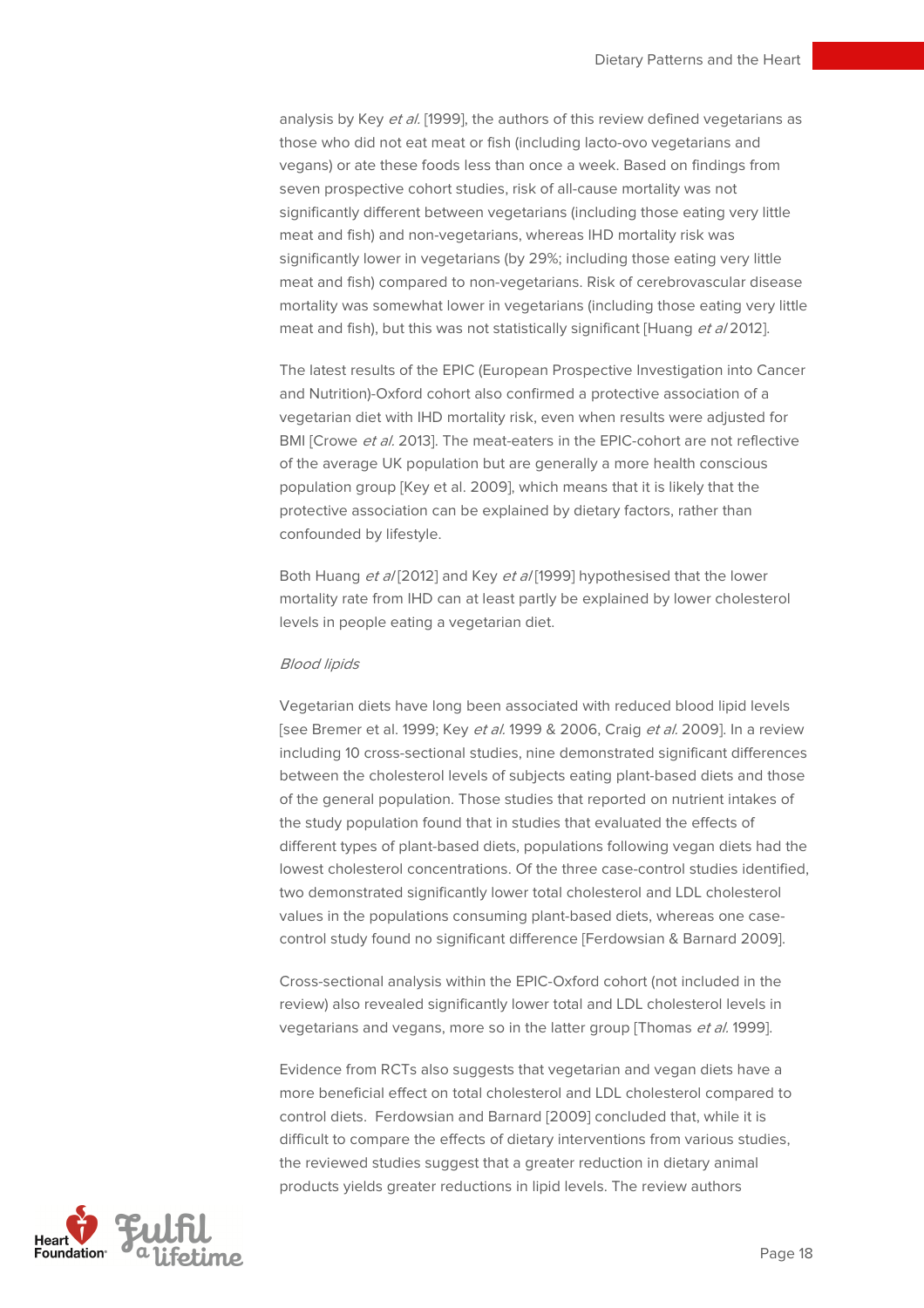suggested that primary plant-based (i.e. allowing small amounts of lean meat) and lacto-ovo-vegetarian dietary interventions were associated with decreases of total cholesterol and LDL cholesterol of about 10% to 15%, vegan dietary interventions were associated with decreases of approximately 15% to 20%, and combination dietary interventions (vegetarian diets with additional fibre, soy and nuts) were associated with decreases of approximately 20% to 35% [Ferdowsian & Barnard 2009].

Both data from observational studies and RCTs suggests that a vegetarian diet is also associated with lower HDL cholesterol compared to non-vegetarians. However, it has been suggested that evidence from observational studies does not support an association of decreased HDL cholesterol with poor cardiovascular health in vegetarians [Ferdowsian & Barnard 2009]. Total to HDL cholesterol ratios were not reported, but seeing that total cholesterol levels were clearly more affected by a vegetarian diet than HDL cholesterol, it can be assumed that the ratio would have declined.

Observational studies show that long-term adherence to a vegetarian diet is consistently associated with lower plasma triglyceride concentrations. However, RCTs have demonstrated varied effects on triglycerides [Ferdowsian & Barnard 2009]. Thus the effect on triglycerides is inconclusive.

A subsequent RCT in patients with type 2 diabetes found that both a low-fat vegan diet and a diet following the 2003 American Diabetes Association guidelines were effective in lowering total and LDL cholesterol levels. When controlling for medication changes (i.e. using the last value before any medication adjustment) the low-fat vegan diet was significantly more effective in lowering total and LDL cholesterol levels. Following the low-fat vegan diet led to significantly lower intakes of saturated and monounsaturated fat, but not polyunsaturated fat (as a proportion of total energy), and significantly higher intakes of carbohydrates (as a proportion of total energy) and fibre (see Table 4) [Barnard et al. 2009a].

Table 4: Nutrient intakes in subjects from a RCT either following a vegan diet or following a diet based on the 2003 American Diabetes Association guidelines (control group) [Barnard et al. 2009a)

|                  | Vegan group | <b>Control group</b> |
|------------------|-------------|----------------------|
| % of Energy      |             |                      |
| <b>Total fat</b> | 22.3        | 33.7                 |
| <b>SFA</b>       | 5.1         | 9.9                  |
| <b>MUFA</b>      | 8.2         | 13.1                 |
| <b>PUFA</b>      | 7.0         | 7.7                  |
| Protein          | 14.8        | 21.1                 |
| Carbohydrates    | 66.3        | 46.5                 |
| Fibre (g/day)    | 21.7        | 13.4                 |

SFA saturated fatty acids; MUFA monounsaturated fatty acids; PUFA polyunsaturated fatty acids

Another RCT in patients with type 2 diabetes comparing a vegetarian diet with an iso-caloric conventional diet for diabetics (based on recommendations by

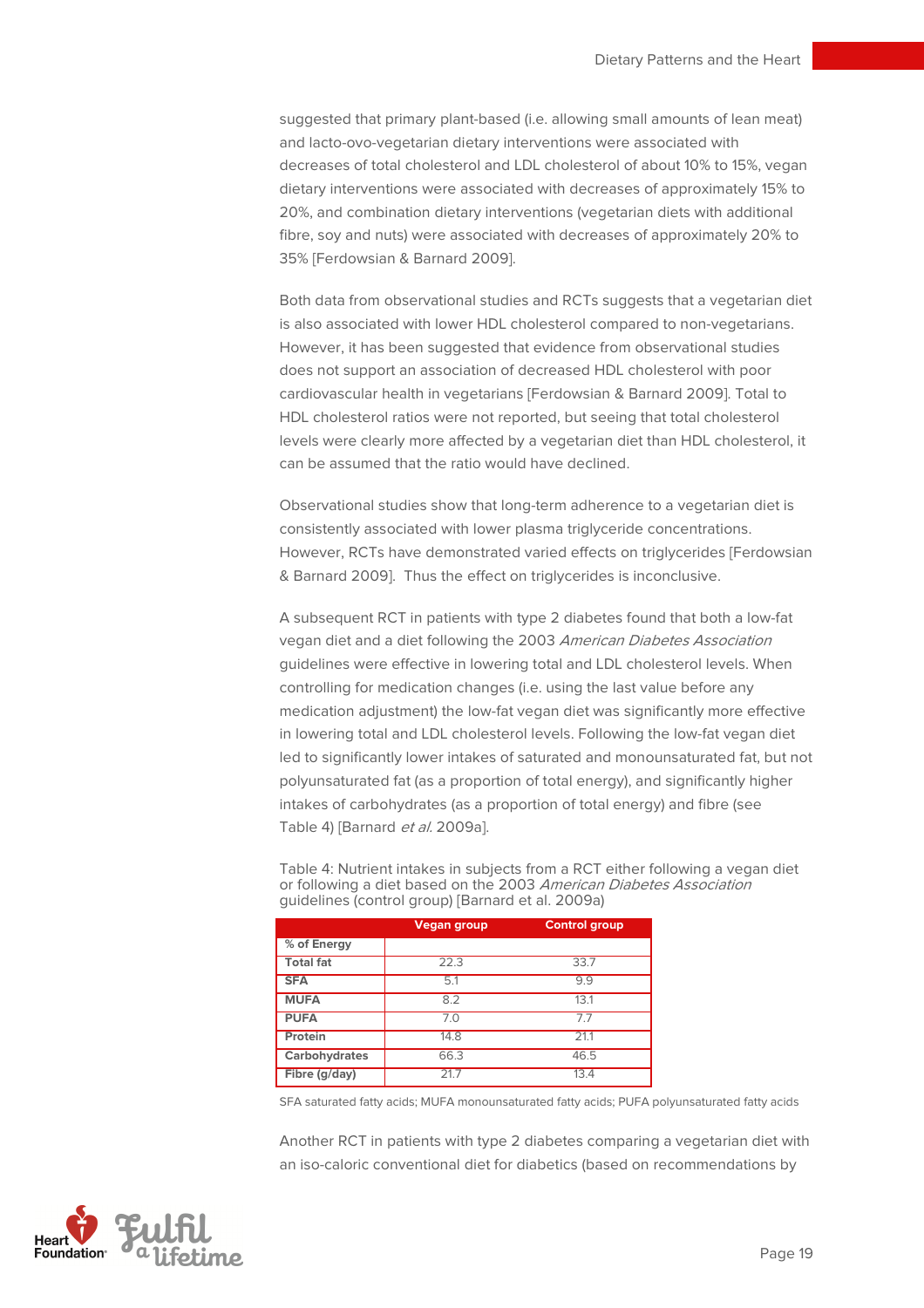the European Association for the Study of Diabetes) found a significantly reduced LDL cholesterol concentration in the vegetarian group after 12 and 24 weeks, whereas no significant effect was found in the conventional diet group. Neither diet had a significant effect on total cholesterol levels. In this study, following a vegetarian diet led to significant increases in intakes of fibre, and significant decreases in intakes of protein and cholesterol, as well as a significant increase in polyunsaturated to saturated fatty acid ratio of the diet, compared to those following a conventional diet for diabetics [Kahleova et al. 2011].

#### Blood pressure

It has previously been reported that vegetarian diets are associated with reduced blood pressure [see Bremer et al. 1999]. A review published in 2005 also reported that observational studies consistently found lower blood pressure levels in vegetarians compared to non-vegetarians. In most studies included in the review, some of the variation was explained by a lower BMI in vegetarians, but not all studies have found this. The review authors concluded that observational studies show that the systolic blood pressure of vegetarians is 3 to 14mmHg lower and the diastolic blood pressure 5 to 6mmHg lower than that of non-vegetarians. The prevalence of hypertension ranged from 2% to 40% in vegetarians compared to 8% and 60% in non-vegetarians [Berkow & Barnard 2005]. Data from a small number of RCTs also suggests that switching from an omnivorous to a vegetarian diet reduces blood pressure in normotensive and hypertensive subjects. In these studies a low sodium intake appeared not to be associated with the blood pressure-lowering effect [Berkow & Barnard 2005].

Analysis within a sub-sample of subjects from the EPIC-Oxford cohort with no self-reported hypertension, resulted in small but statistically significant differences in age-adjusted blood pressure levels in different dietary groups (meat eaters, fish eaters, vegetarians, vegans). Meat eaters on average had the highest, and vegans the lowest, blood pressure [Appleby et al. 2002]. When adjusting for BMI, the difference between the groups was no longer significant (except for diastolic blood pressure in women). Further adjustment for non-dietary factors (physical activity, hormone exposure in women), macronutrients and micronutrients highlighted that these factors, together with age and BMI, accounted for two-thirds to three-quarters of the variation in blood pressure [Appleby et al. 2002]. Participants with self-reported hypertension were excluded, and their inclusion in the analysis could alter findings.

Findings from the Adventist Health Study-2 also showed a significant difference in blood pressure levels between non-vegetarians and vegetarians, with lower levels found in vegetarians. Vegans and vegetarians had lower odds of hypertension, however, when adjusting for BMI these were

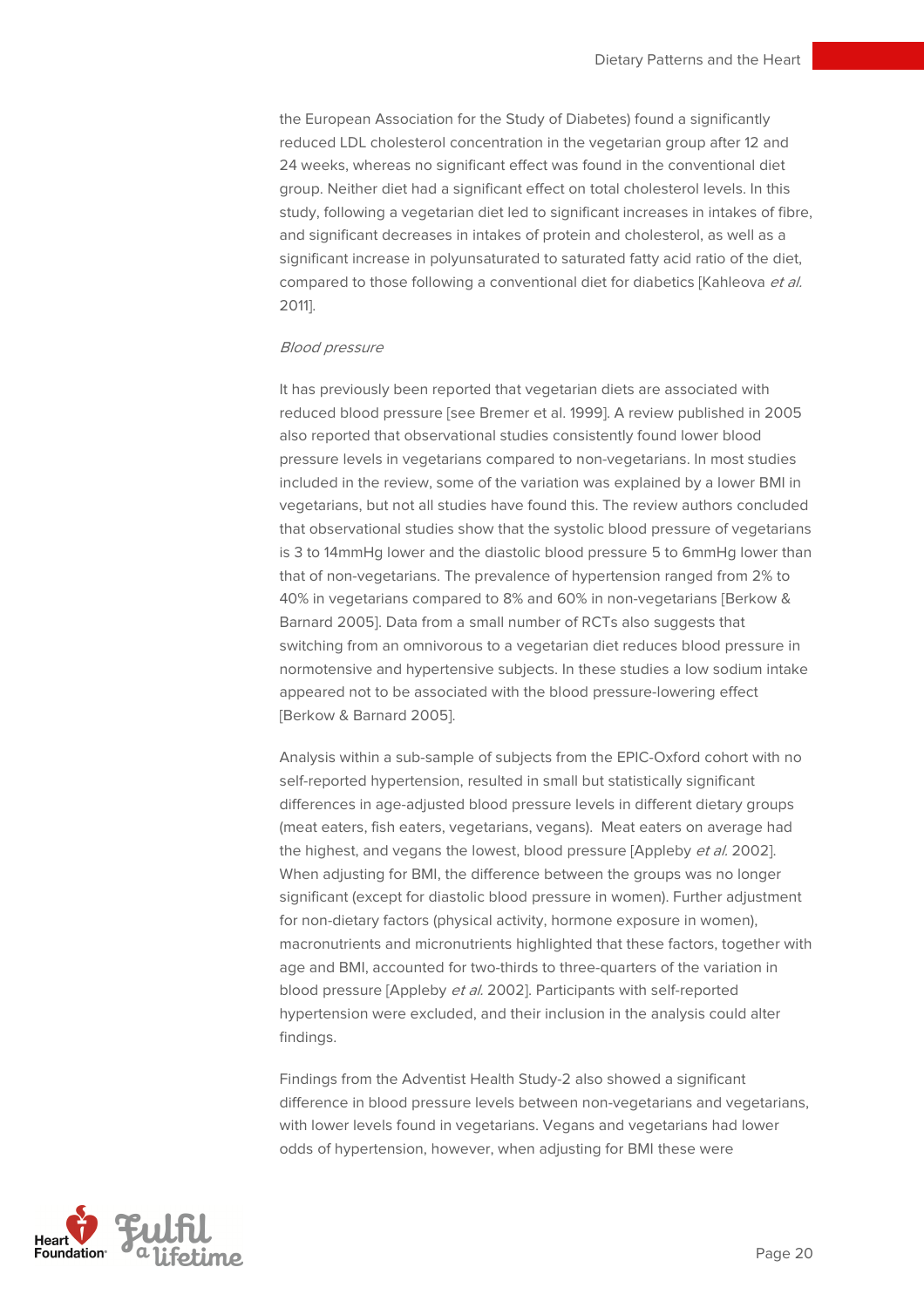substantially diminished and no longer statistically significant [Pettersen et al. 2012].

Overall, evidence suggests that those following a vegetarian or vegan diet seem to have lower blood pressure levels than meat eaters. Much of this protective effect of a vegetarian diet on blood pressure seems to be explained by the lower body weight of vegetarians and vegans, and other dietary and non-dietary factors, although more research will be needed to see to what extent these factors impact on blood pressure. Salt intake is one of the main dietary determinants of blood pressure [SACN 2003]; however, salt intake may not be sufficiently accounted for in observational studies.

#### Diabetes

A review published in 2009 investigated the relationship between a vegetarian diet and type 2 diabetes [Barnard et al. 2009b]. Data from observational studies suggested that diabetes prevalence was lower among vegetarians compared with omnivores. In a prospective study of Adventists, long-term adherence (more than 17 years) to a vegetarian diet was associated with a 74% reduced risk of developing diabetes relative to long-term adherence to a diet that included at least weekly meat intake [Vang et al. 2008].

A subsequent prospective cohort study (Adventist Health Study-2) also found that after two years of follow up the lowest odds for developing diabetes was in vegans, followed by semi- or other forms of vegetarians. Adjusting for BMI weakened the odds, but most remained statistically significant [Tonstad et al. 2011].

Several intervention trials have also found that eating a plant-based diet (either vegetarian or near-vegetarian) leads to improvements in insulin sensitivity and glycaemic control, and a reduced use of insulin use in type 2 diabetes sufferers [Barnard et al. 2009b]. The review authors suggested that weight loss accounts for much, although not all, of the effect of plant-based diets on glycaemic control.

#### Qualitative aspects of vegetarian diets in studies included

As mentioned above, a vegetarian diet is defined by what is not included and the actual composition and quality can vary widely. Only a few observational studies looking at vegetarian diets and heart disease provide detailed information about food and nutrient intakes of the studied population groups. This makes it difficult to identify what factors may be responsible for the observed lower health risk in those who eat very little meat or avoid it completely based on these studies.

It has previously been reported that total fat intakes in vegetarians can vary widely from 15-40% of energy and intakes in lacto-vegetarians may or may not

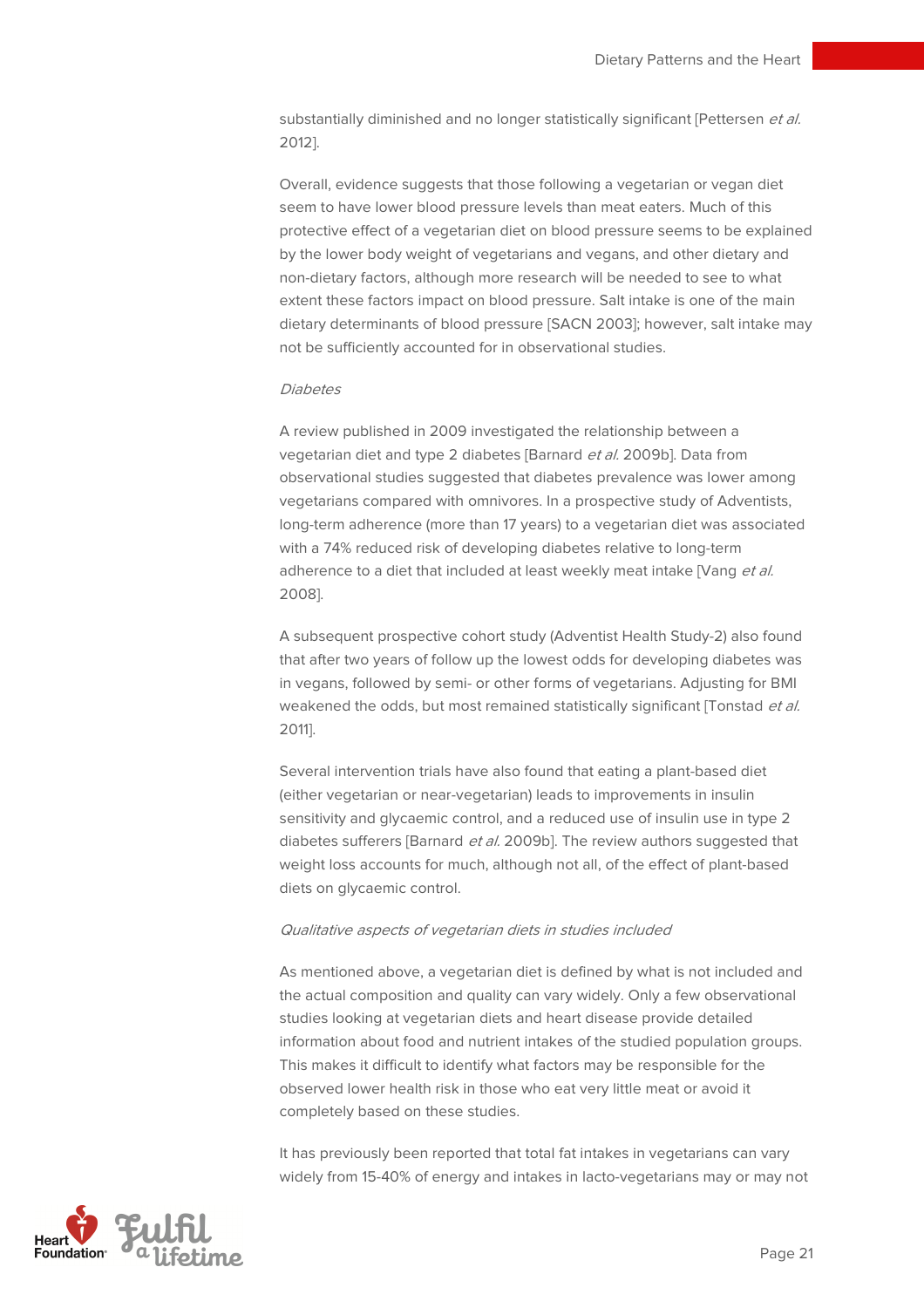differ from intakes of moderate meat-eaters [Bremer et al. 1999]. Vegans generally have the lowest fat intakes. Saturated fat intakes as a proportion of energy are generally lower in vegetarians, and always lower in vegans. Vegetarian intakes of whole grains, carbohydrates and dietary fibre are generally higher, and intakes of cholesterol lower in vegetarians compared to meat-eaters. Also the proportion of polyunsaturated to saturated fatty acids is generally higher in vegetarian diets [Bremer et al. 1999].

In a large UK-based population study (EPIC-Oxford) with 11,000 participants, meat eaters only had slightly higher intakes of fat and saturated fat than fish eaters or vegetarians, whereas the difference to vegans was more pronounced, in particular for saturated fat (see Table 5). It has to be noted that the average intake of saturated fat in meat eaters of this study population is clearly below the UK average of almost 13% of energy [Bates et al. 2011], which reflects that the meat eaters in the study were not a representative sample of the UK population but were on average more health conscious [Key et al. 2009]. The ratio of polyunsaturated to saturated fat was somewhat higher in fish eaters and vegetarians compared to meat eaters, and was clearly higher in vegans. Fibre intake was higher in fish eaters and vegetarians compared to meat eaters, and was even higher in vegans [Appleby et al. 2002].

|                       |                       |                | <b>Men</b>         |               |                       |                       | <b>Women</b>       |        |
|-----------------------|-----------------------|----------------|--------------------|---------------|-----------------------|-----------------------|--------------------|--------|
|                       | <b>Meat</b><br>eaters | Fish<br>eaters | <b>Vegetarians</b> | <b>Vegans</b> | <b>Meat</b><br>eaters | <b>Fish</b><br>eaters | <b>Vegetarians</b> | Vegans |
| % of Energy           |                       |                |                    |               |                       |                       |                    |        |
| <b>Energy KJ</b>      | 9119                  | 9077           | 8909               | 8058          | 8005                  | 7897                  | 7705               | 7123   |
| <b>Total fat</b>      | 31.5                  | 31.1           | 30.9               | 28.7          | 31.1                  | 30.6                  | 30.4               | 28.7   |
| <b>SFA</b>            | 10.4                  | 9.1            | 9.1                | 4.9           | 10.0                  | 9.2                   | 9.2                | 5.2    |
| <b>PUFA</b>           | 5.2                   | 5.9            | 5.8                | 7.8           | 5.2                   | 5.6                   | 5.4                | 7.6    |
| <b>PUFA/SFA ratio</b> | 0.56                  | 0.72           | 0.71               | 1.65          | 0.57                  | 0.67                  | 0.66               | 1.53   |
| Protein               | 16.1                  | 14.1           | 13.1               | 12.8          | 17.4                  | 14.9                  | 13.9               | 13.4   |
| Carbohydrates         | 47.6                  | 50.7           | 51.7               | 54.7          | 49.0                  | 51.5                  | 53.0               | 55.5   |
| Fibre $(g/day)$       | 19.9                  | 24.0           | 24.0               | 28.2          | 20.2                  | 22.7                  | 22.9               | 26.5   |

Table 5: Average nutrient intakes of meat eaters, fish eaters, vegetarians and vegans in the EPIC-Oxford study cohort [Appleby et al. 2002]

<sup>1</sup>Non-starch polysaccharides; SFA saturated fatty acids; PUFA polyunsaturated fatty acids;

In terms of food intake, the EPIC Oxford study reported some differences between the vegetarian and non-vegetarian cohort, other than consumption of meat and fish (see Table 6). The vegetarian cohort consumed less milk and more whole grain than the non-vegetarian study population. Intakes of vegetables were only somewhat higher in vegetarian compared to nonvegetarian women, and were higher in vegetarian compared to nonvegetarian men. However, there was no difference in consumption of fresh fruit, and peanuts or other nuts between vegetarian and non-vegetarian women. The difference in fruit consumption between vegetarian and nonvegetarian men was small, but vegetarian men consumed twice the amount of peanuts and other nuts. Other foods that may explain some of the heart health

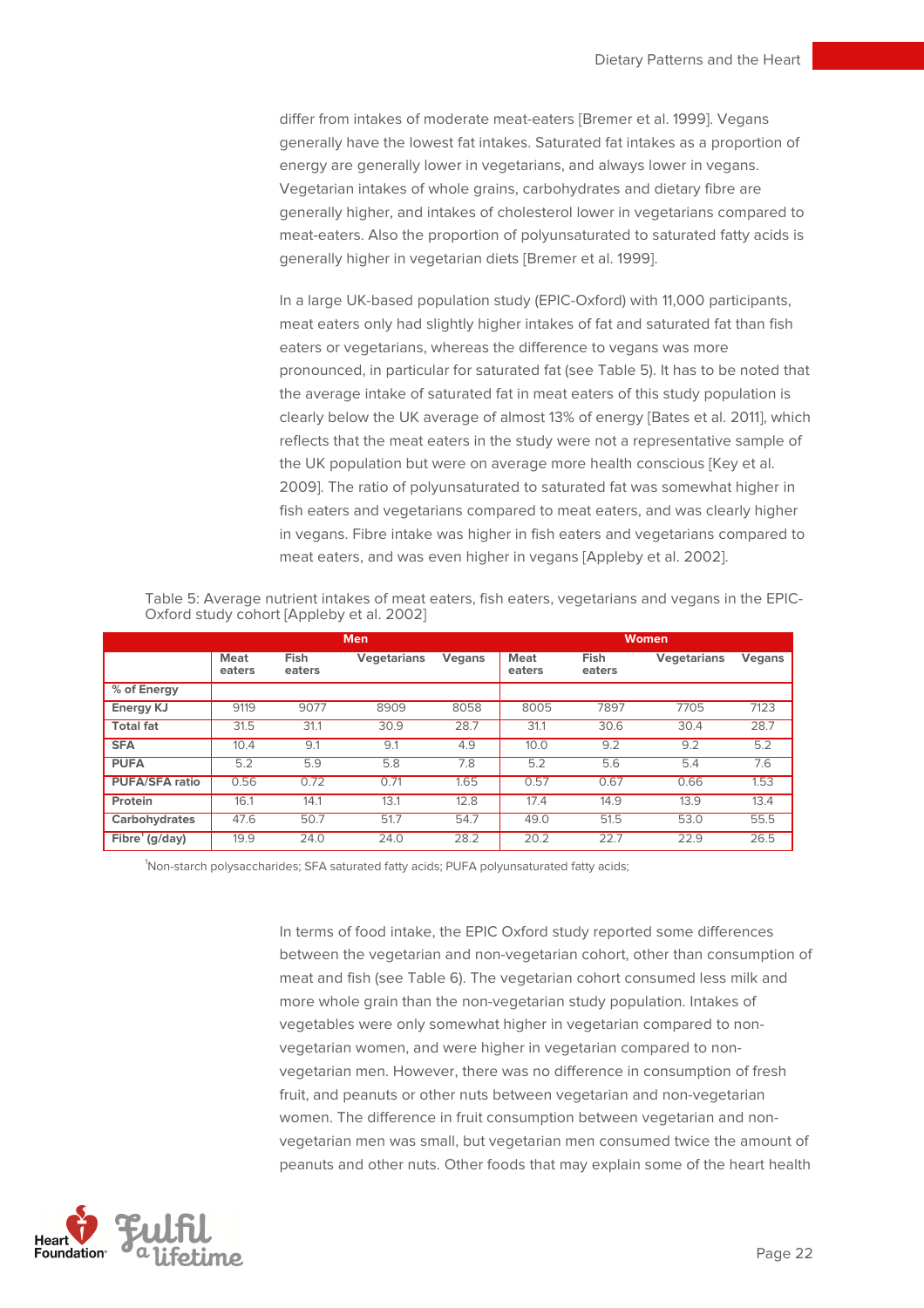benefits of vegetarian diets were not reported (e.g. legumes, soya), and neither was nutrient intake [Crowe et al. 2013].

In the Giessen Wholesome Nutrition Study the differences in food intake between vegetarians and non-vegetarians were more pronounced. Those following a lacto-ovo vegetarian diet consumed more whole grain products, vegetables and legumes, fruit, edible fat and cooking oil, and less bread and pastries made from refined flour, milk and dairy products and eggs, compared to those following an average German diet [Hoffmann et al. 2001].

|                       |                     | <b>EPIC-Oxford cohort'</b> |                     |             | <b>Giessen Wholesome Nutrition</b><br>Studv <sup>2</sup> |                          |
|-----------------------|---------------------|----------------------------|---------------------|-------------|----------------------------------------------------------|--------------------------|
| Foods (g/day)         | Men                 |                            | Women               |             |                                                          |                          |
|                       | Non-<br>vegetarians | Vegetarians                | Non-<br>vegetarians | Vegetarians | Meat eaters                                              | Ovo-lacto<br>vegetarians |
| <b>Meat</b>           | 64                  | 0                          | 49                  | $\Omega$    | 70                                                       | $\Omega$                 |
| <b>Meat products</b>  |                     |                            |                     |             | 50                                                       | $\Omega$                 |
| Fish                  | 33                  | 0                          | 34                  | $\Omega$    | $\overline{21}$                                          | $\Omega$                 |
| <b>Dairy products</b> |                     |                            |                     |             | 223                                                      | 163                      |
| Dairy milk (mL/d)     | 293                 | 149                        | 293                 | 149         |                                                          |                          |
| Dairy cheese          | 15                  | 19                         | 19                  | 23          |                                                          |                          |
| Eggs                  |                     |                            |                     |             | 16                                                       | 6                        |
| <b>Whole grains</b>   | 43                  | 99                         | 49                  | 80          | 47                                                       | 159                      |
| <b>Refined grains</b> |                     |                            |                     |             | 136                                                      | 9                        |
| <b>Vegetables</b>     | 206                 | 246                        | 243                 | 267         | 203 <sup>3</sup>                                         | 405 <sup>3</sup>         |
| Fruit                 | 179                 | 197                        | 238                 | 239         | 190                                                      | 373                      |
| Nuts/seeds            | 2.1                 | 4.2                        | 2.1                 | 2.1         |                                                          |                          |
| Desserts, sweets      |                     |                            |                     |             | 33                                                       | $\overline{9}$           |

Table 6: Differences in food consumption (g/day) between vegetarians and non-vegetarians

1Crowe et al. 2013; <sup>2</sup>Hoffmann et al. 2001; <sup>3</sup>Including legumes;

Overall, vegetarians tend to have higher intakes of foods and nutrients that have been associated with lower risk of heart disease and more beneficial effects on cardiovascular risk factors, and lower intakes of foods and nutrients that have been found to be less beneficial for health.

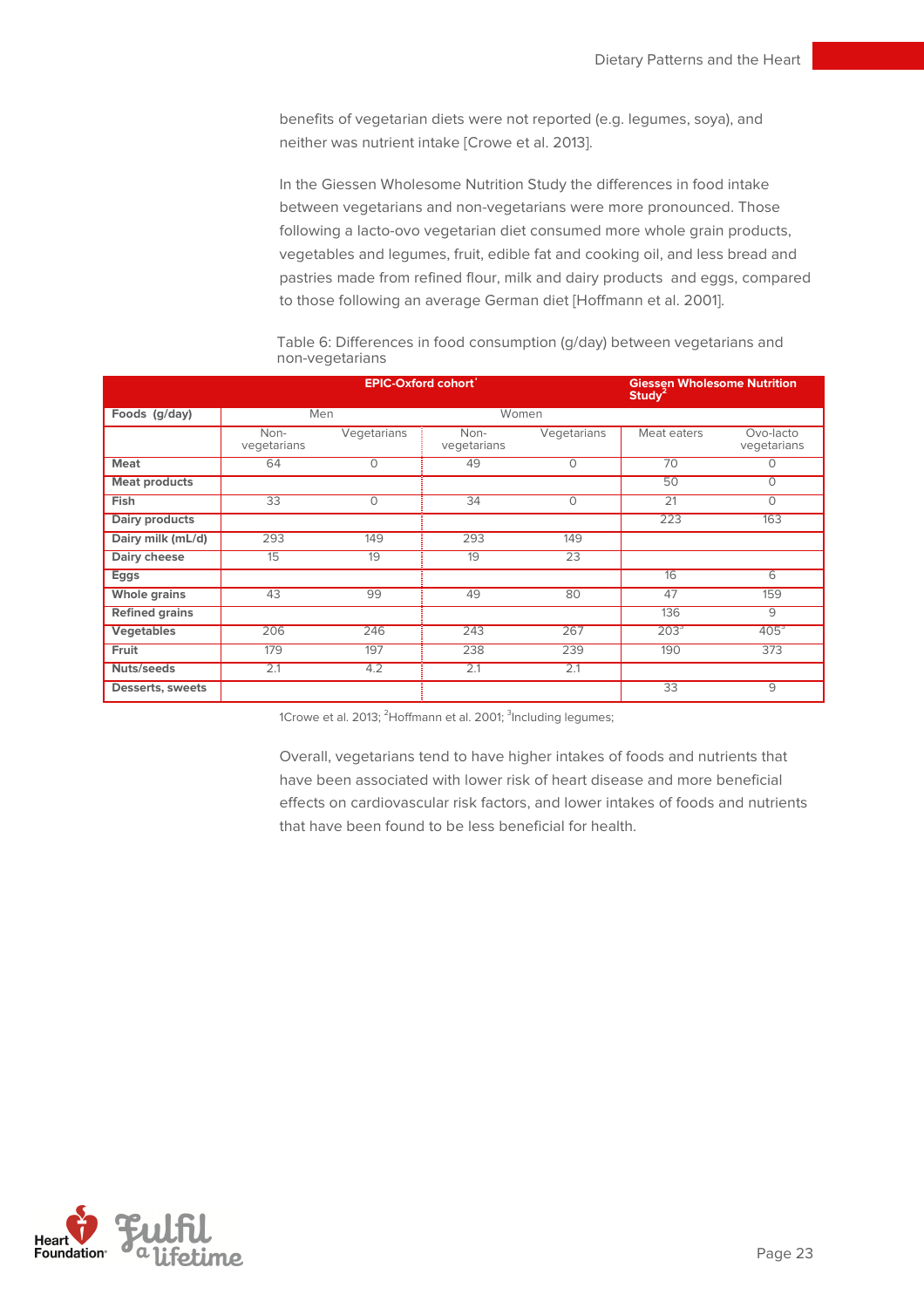## **SUMMARY: VEGETARIAN DIET**

- A vegetarian diet is associated with lower IHD mortality risk (more so in vegans), but does not seem to be associated with cerebrovascular mortality.
- Vegetarians, and in particular vegans, generally have lower total and LDL cholesterol levels than nonvegetarians. Observational studies suggest vegetarians have lower triglyceride levels, but evidence from RCTs is inconclusive.
- Blood pressure levels are lower in vegetarians (more so in vegans) compared to non-vegetarians; however, much of this effect can be explained by the lower BMIs of vegetarians, and in particular of vegans.
	- People eating a vegetarian diet seem to have a lower risk of developing type 2 diabetes. A vegetarian diet also seems to be effective in the treatment of type 2 diabetes.
	- Vegetarians and vegans are generally more health conscious overall, which would explain some of the protective effect of these types of diet.

## DASH DIET

The DASH diet, short for Dietary Approaches to Stop Hypertension, is an eating plan that has specifically been developed to lower blood pressure levels [U.S. Department of Health and Human Services 2006]. The DASH diet provides a detailed diet plan which is low in saturated fat, cholesterol and total fat, and emphasises fruits, vegetables, and fat-free or low-fat milk and milk products. It also includes whole grain products, fish, poultry, and nuts. It focuses on increasing intake of foods rich in nutrients that have been suggested to lower blood pressure, including potassium, calcium, magnesium, protein and fibre [U.S. Department of Health and Human Services 2006].

#### Cardiovascular disease

A small number of prospective studies have investigated the association between adherence to the DASH diet and risk of CVD, some of which have found that adherence to a DASH-style diet was associated with a lower risk of CVD [Fung et al. 2008; Levitan et al. 2009a+b], whereas others found no association [Folsom et al. 2007; Fitzgerald et al. 2012].

Two scoring systems have been developed to assess adherence to the DASH diet. Fung et al. [2008] scored adherence based on eight components of the DASH diet: high intake of fruits, vegetables, nuts and legumes, low-fat dairy products, and whole grains, and low intake of sodium, sweetened beverages,

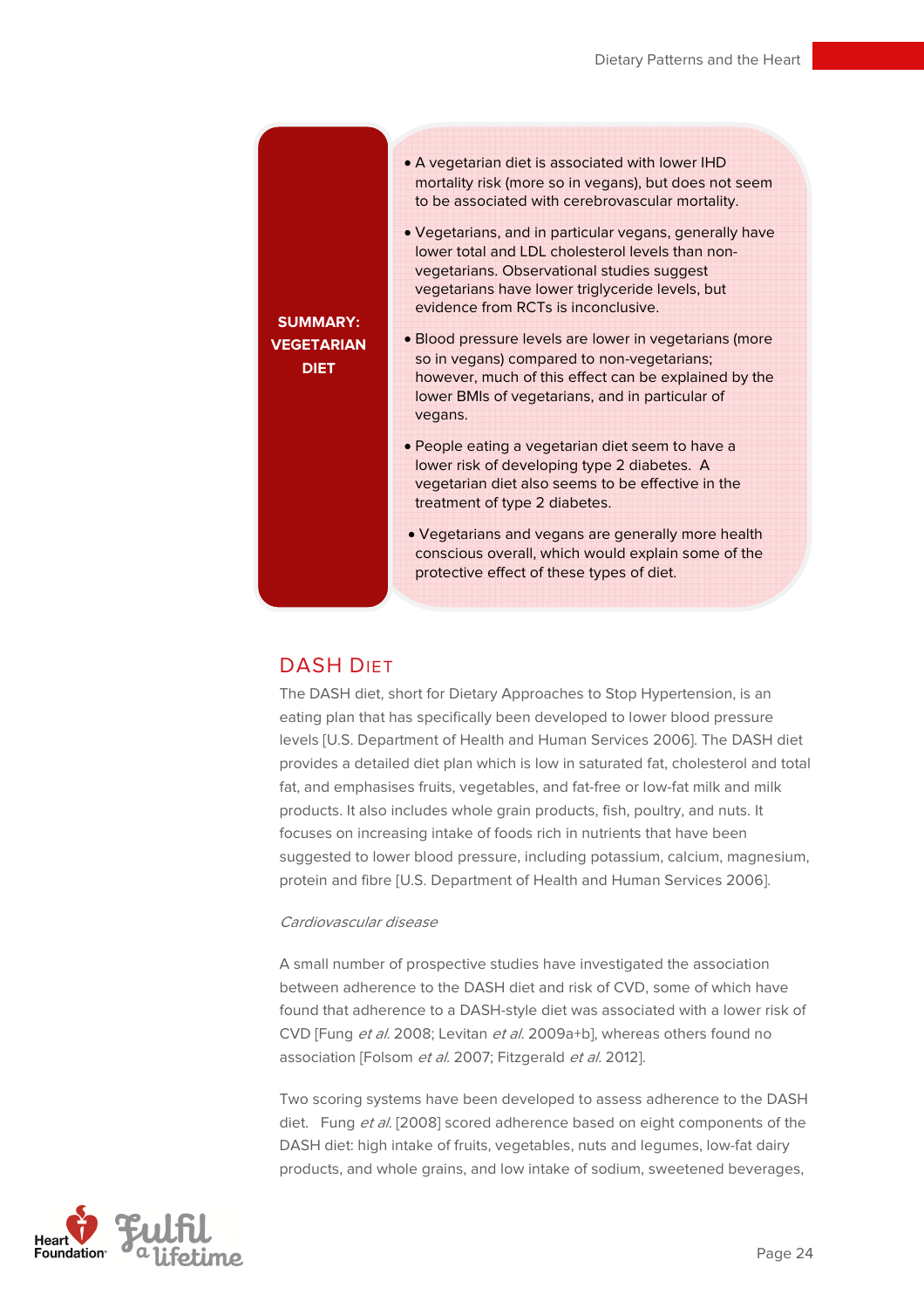and red and processed meats. Scores were given based on quintiles of intake. It measures closer level of adherence to a DASH diet rather than actual adherence, and therefore does not allow conclusions to be drawn on whether a DASH style diet is or is not associated with a lower risk of CVD.

Folsom et al. (2007) developed a far more stringent diet score to assess adherence to the DASH diet. Rather than ranking by quintile as Fung did, they used quantitative criteria to establish cut-off points. For example, a full point was assigned to those consuming four or more servings of vegetables daily, 0.5 points for those approaching the recommended level (2-3 servings per day), and no points given to those consuming far less than the recommended level.

When Fung et al. applied their score within the Nurses' Health Study cohort, a significantly reduced risk of total CHD (24%), non-fatal CHD (22%) and fatal CHD (29%) was found in the highest quintile of cumulative DASH score compared to those in the lowest, after adjustment for several other risk factors including smoking, BMI, energy intake and physical activity. This association was more pronounced when only adjusting for age and energy intake, in normal weight subjects (BMI<25), in smokers, in those with a history of hypertension and in those with lower physical activity levels [Fung et al. 2008].

The score by Fung et al. [2008] was also applied to the Women's Health Study cohort. In this prospective study, no association between adherence to a DASH-style diet and risk of CHD or venous blood clots was found [Fitzgerald et al. 2012].

Researchers from Sweden applied the score developed by Fung et al. [2008] to a female cohort (Swedish Mammography Cohort) and a male cohort (Cohort of Swedish Men). There was a significant inverse association between better adherence to a DASH-style diet and risk of heart failure [Levitan et al. 2009a+b]. Females in the highest quartile of DASH scores had a 37% lower risk of heart failure, and males had a 22% lower risk, compared to those in the lowest quartile, after adjusting for several potential confounding factors including physical activity, energy intake, BMI and smoking. When adjusting for age only, the association was only slightly more pronounced, suggesting that the potential confounding factors did not play a major role in the inverse association between DASH score and risk of heart failure [Levitan et al. 2009a+b]. When analysing the data of the female cohort with the more stringent scoring system developed by Folsom et al, no association was found. The study authors suggested this could be due to the nature of data from food frequency questionnaires, as these usually are designed to rank food intakes rather than measure absolute food and nutrient intakes [Levitan et al. 2009a].

Folsom et al. [2007] applied their scoring system within the Iowa Women's Health Study, where not a single subject complied with all 11 DASH diet goals included in the scoring index. Adherence to a DASH-style diet based on this

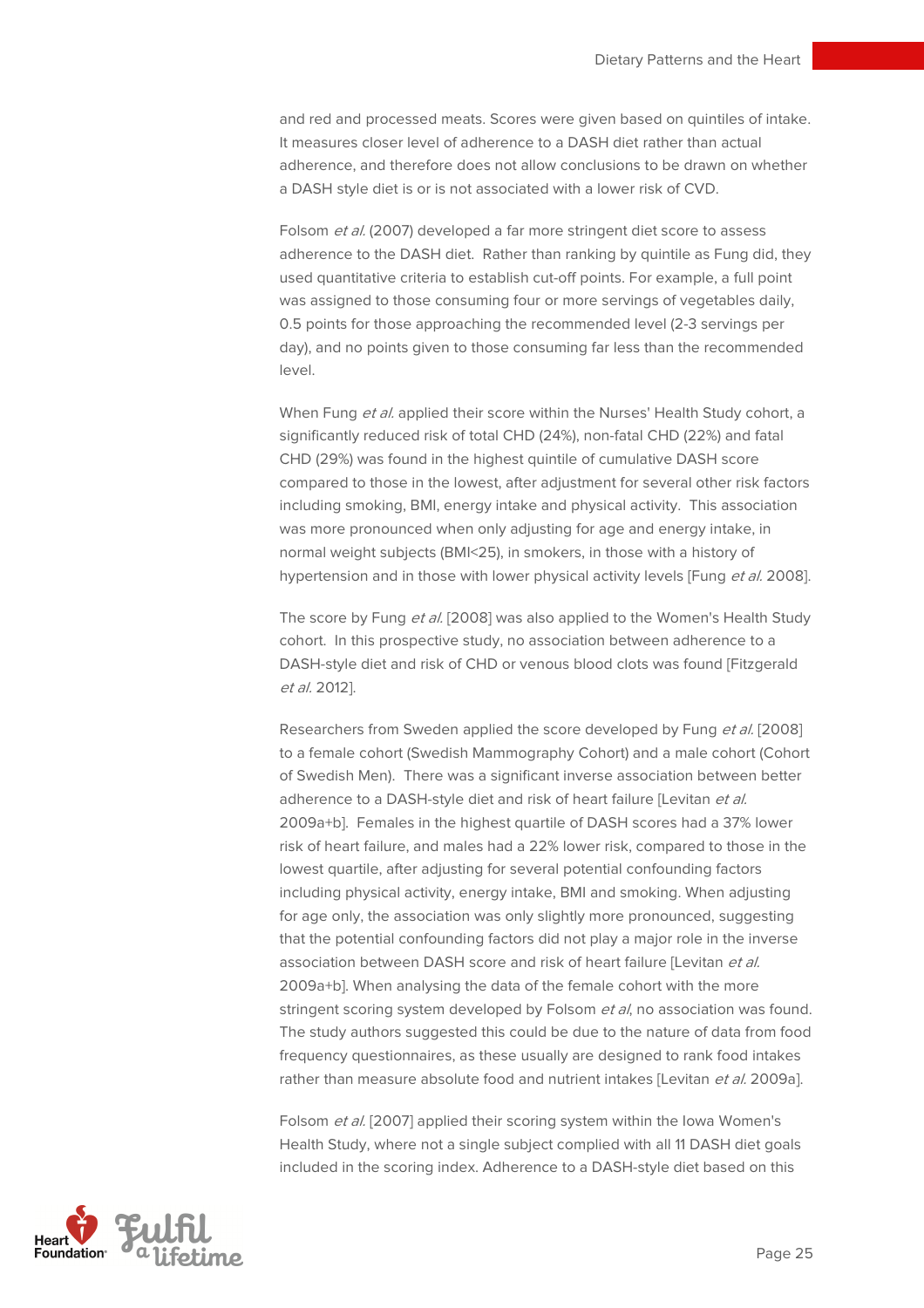stringent scoring index and after adjusting for several other factors was not associated with risk of incident hypertension, CHD death, stroke death or all CVD death [Folsom et al. 2007].

#### Blood pressure

The DASH (Dietary Approaches to Stop Hypertension)-trial was the first to investigate the effect of a dietary intervention with the DASH diet $^{\rm 1}$  in American adults with systolic blood pressure levels of no more than 160mmHg and diastolic blood pressure levels between 80-95mmHg. Around two-thirds of the study population were of an ethnic minority (mainly African-American) and about one third was non-Hispanic White.

Participants consumed one of three diets over a course of eight weeks: either the DASH diet, a diet high in fruits and vegetables (also providing fewer snacks and sweets but otherwise similar to control diet), or a control diet which was in line with the average American diet. There was no difference in sodium intake between the different dietary groups; and energy content of the diets was adjusted according to participants needs. The DASH and fruit-andvegetable diets included more fruits, vegetables, nuts, seeds and legumes than the control diet. The DASH diet contained significantly more low-dairy products, and less beef, pork and lamb, and fat, oils and salad dressings compared to both other diets. It was also lower in total, saturated and monounsaturated fat, and higher in carbohydrates and calcium than both other diets, and provided more potassium and magnesium than the control diet, but not the fruit-and-vegetable diet.

The DASH diet was the most effective in reducing blood pressure, with the difference in reduction between the DASH and the control diet being -5.5mmHg for systolic blood pressure and -3.0mmHg for diastolic blood pressure. The changes were more pronounced in hypertensive (-11.4mmHg for systolic and -5.5mmHg for diastolic blood pressure) than non-hypertensive subjects (-3.5mmHg and -2.1mmHg), and was more pronounced in ethnic minority subjects (-6.8mmHg and -3.5mmHg) than in non-minority subjects (-3.0mmHg and -2.0mmHg), but were statistically significant in all groups. Although effects on blood pressure were also observed in those following the fruit-and-vegetable diet, the DASH diet was significantly more effective in reducing blood pressure. Although some effect on blood pressure was observed when more fruits and vegetables were included, making more changes to the overall diet led to an even larger effect, emphasising that



 $\overline{a}$ 

 $^\prime$  The DASH diet was developed by this group of researchers and was at the time of the study called a 'combination diet'. The dietary pattern was later called the DASH diet.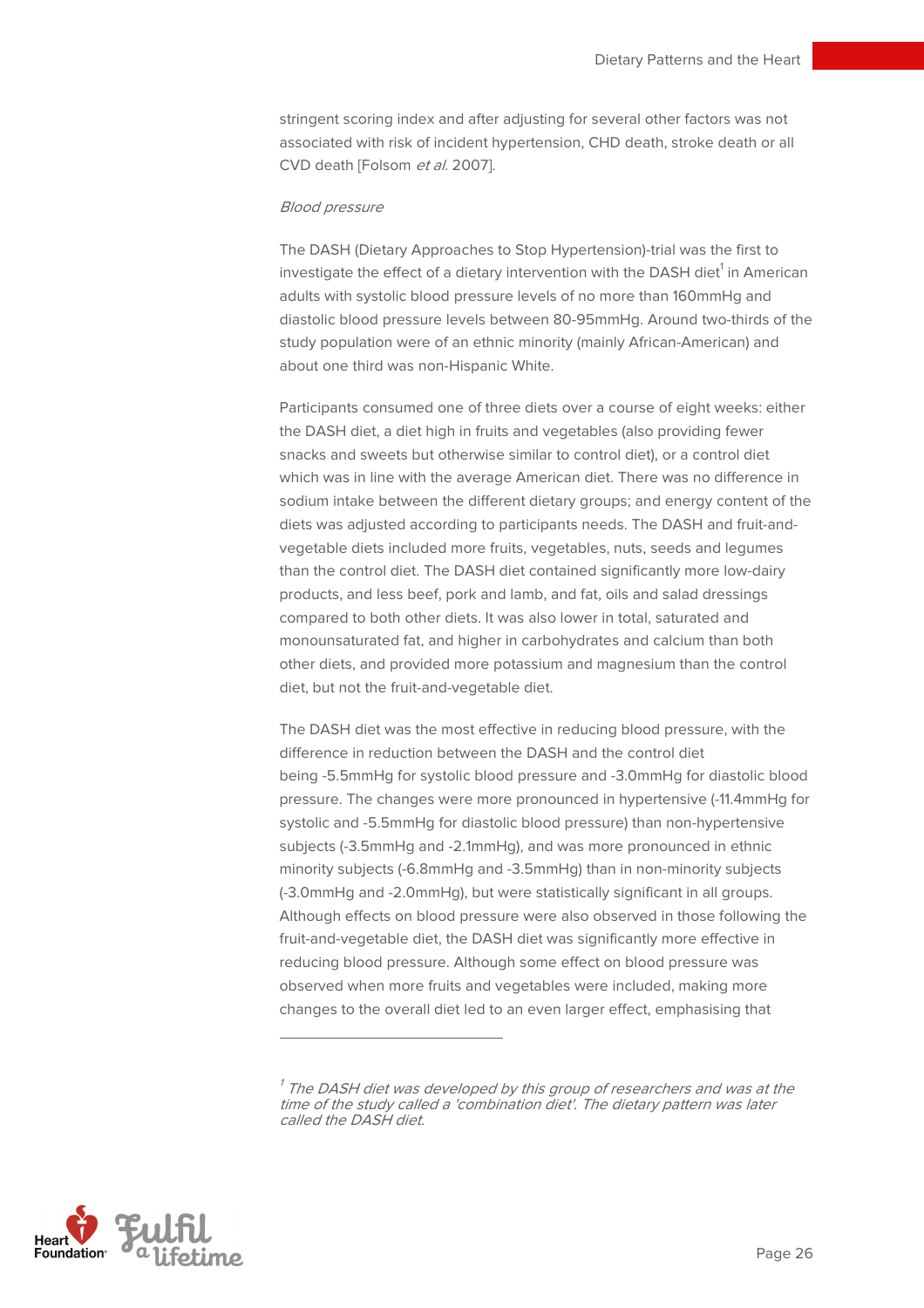solely adjusting one aspect of the diet may not lead to a maximum benefit [Appel et al. 1997].

In another trial (DASH Sodium trial) the DASH and control diets were consumed with varying levels of sodium [high (3.3g sodium/day), medium (2.3g/day) and low (1.5g/day)]. As expected, reduction of sodium intake significantly lowered systolic and diastolic blood pressure. However, blood pressure reduction was significantly bigger in the DASH diet group at all sodium intake levels compared to the control diet (except for diastolic blood pressure with the lowest sodium level) [Sacks et al. 2001]. This suggests that a dietary intervention combining DASH diet with sodium reduction is more effective than the DASH diet alone, or an average American diet with sodium reduction.

Combining the DASH diet with a weight loss programme that involved regular physical activity was also more effective in reducing blood pressure than the DASH diet alone [Blumenthal et al. 2010a]. A small trial in adolescents with clinical diagnosis of prehypertension or hypertension also found that DASH intervention proved more effective than routine outpatient hospital-based nutrition care [Couch et al. 2008].

A small number of observational studies have also investigated whether adherence to a DASH-style diet is associated with blood pressure and/or risk of hypertension. Researchers from the Nurses' Health Study found that women adhering more closely to the DASH diet, as measured using the score developed by Fung et al. [2008], were less likely to develop hypertension during a mean follow-up of 14 years. Those in the highest quintile of DASH score were 18% less likely to have developed hypertension. Those who were in the highest quintile of DASH score, and also had a normal body weight and exercised daily were even less likely (54%) to develop hypertension [Forman et al. 2009].

In the SEARCH for Diabetes in Youth Study, young people with type 1 diabetes who closely adhered to a DASH-style diet had significantly lower odds (by 43%) of hypertension compared to those who did not adhere to a DASH-style diet. No association between DASH score and hypertension was found in young people with type 2 diabetes [Günther et al. 2009]. The Iowa Women's Health Study, which used the more strict approach to assess adherence to the DASH diet, did not find that the DASH diet was associated with a lower risk of developing hypertension [Folsom et al. 2007].

Three observational studies investigated the association of selected components (fruits, vegetables, and milk and milk products) of the DASH diet with blood pressure [Schulze et al. 2003; Dauchet et al. 2007; Moore et al. 2012]. Two showed a positive association, although this effect was lost in adolescent girls once results were adjusted for BMI. The third found no association in adult women.

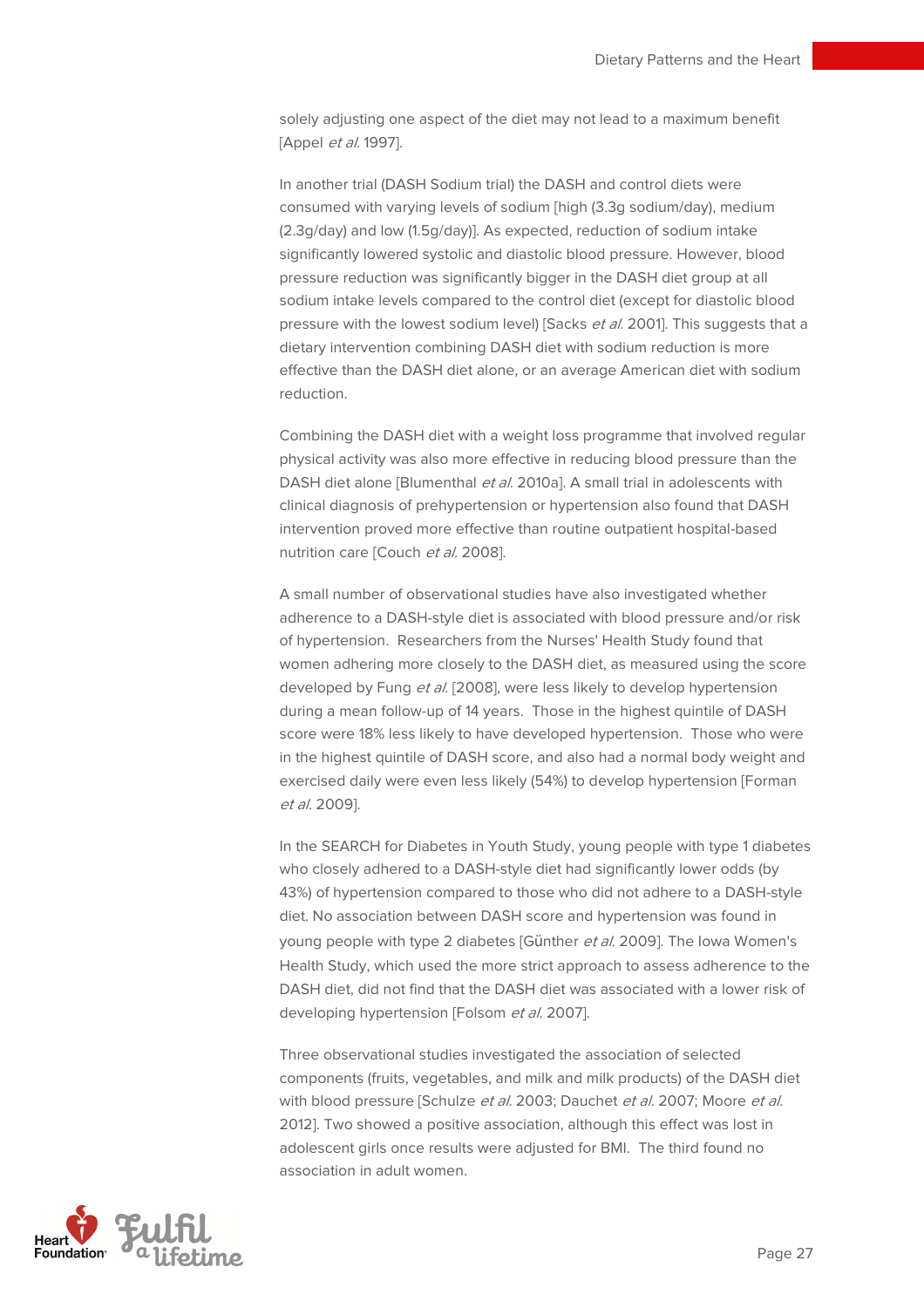#### Blood lipids

Several RCTs have investigated the effect of a DASH-style diet on blood lipids. In the original DASH trial, relative to control diet, intervention with the DASH diet resulted in significantly larger reduction of total cholesterol (net reduction -0.35mmol/L), LDL cholesterol (-0.28mmol/L), but also of HDL cholesterol (- 0.09mmol/L). There was no significant effect on triglycerides or total to HDL cholesterol ratio [Obarzanek et al. 2001]. In the DASH-Sodium trial, the DASH diet also had a significantly greater effect on total cholesterol, LDL and HDL cholesterol than the control diet, similar to that in the original DASH-trial although slightly larger, whereas triglyceride levels and total to HDL cholesterol ratios were not significantly affected [Harsha et al. 2004].

In the ENCORE (Exercise and Nutritional Interventions for Cardiovascular Health) study in overweight or obese subjects with high blood pressure no effect of the DASH diet alone on blood lipids was found compared to the control diet; a significant effect was only found for the DASH diet when it was combined with weight management (weekly counselling and supervised exercise sessions 3 times a week). As in the DASH trials, study subjects following the DASH diet consumed significantly more vegetables, fruits and dairy products compared to the control diet. They also consumed a higher proportion of energy as carbohydrates, and a lower proportion as total fat and saturated fat, and had higher intakes of fibre, calcium, potassium and magnesium, and lower intakes of sodium [Blumenthal et al. 2010b].

#### Diabetes and glucose metabolism

In the ENCORE study, the DASH diet alone did not have any significant effects on glucose metabolism or insulin sensitivity compared to the control diet. Only when the DASH diet was combined with weight management was there a greater improvement in glucose response compared to the control diet [Blumenthal et al. 2010b]. One prospective cohort study, the multi-ethnic Insulin Resistance Atherosclerosis Study, found that adherence to the DASH diet was not associated with a lower risk of diabetes after controlling for a variety of other risk factors. However, sub-group analysis showed that Whites with greatest adherence to a DASH-style diet were significantly less likely to develop diabetes (by 75%), whereas no association was found in African-American and Hispanics (combined) [Liese et al. 2009].

#### Qualitative aspects of the DASH diet as recommended and in included studies

Tables 7 and 8 outline the goals of the DASH diet. However, most prospective studies included here measured adherence to the DASH diet based on quintiles of intakes within a population group, which means that the DASH goals were not necessarily met, even by those who scored highest.

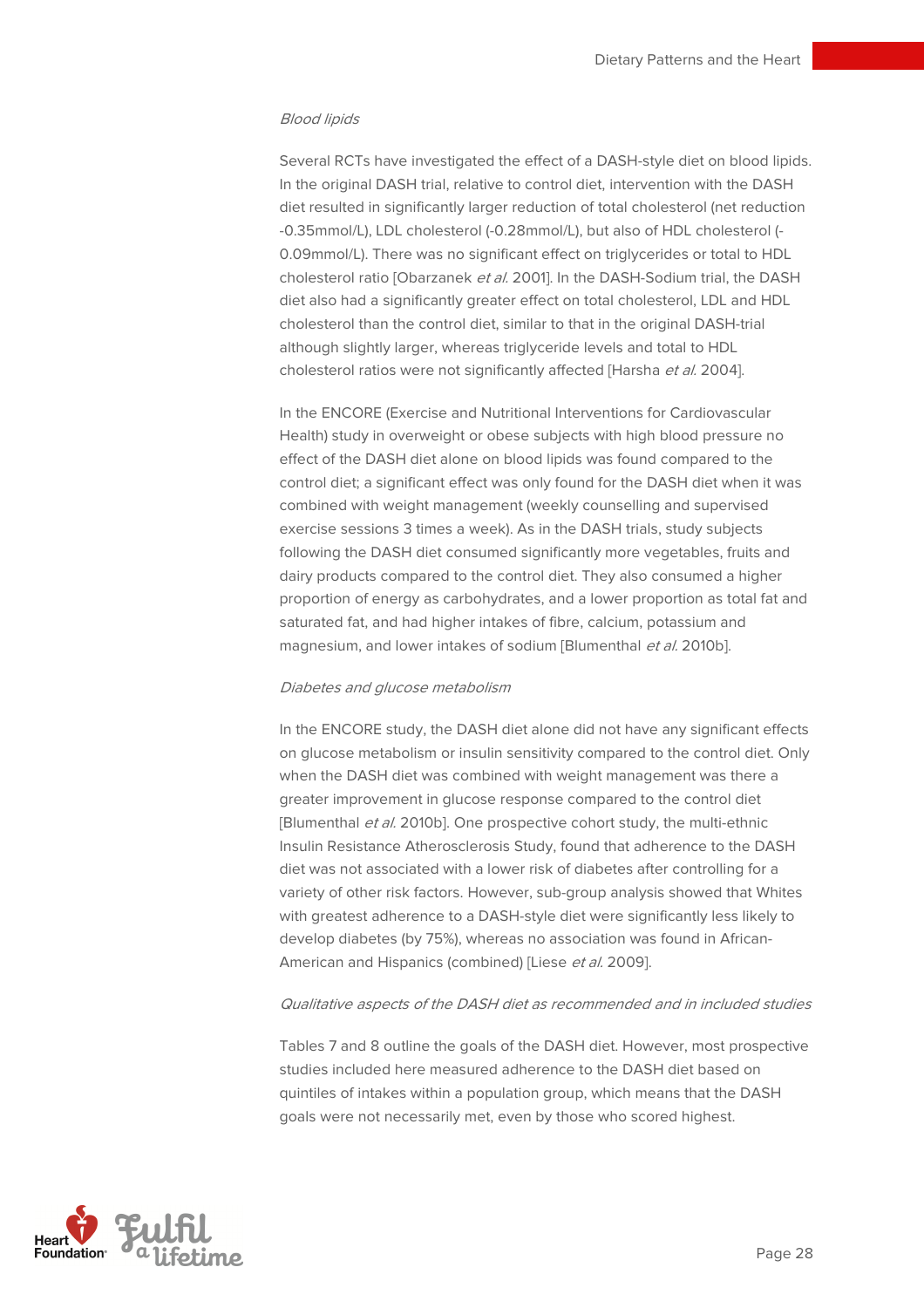#### **Table 7** Food-based goals of the DASH diet Source: U.S. Department of Health and Human Services 2006

| Foods                                                | Daily servings<br>(2,000kcal/day) | Daily servings<br>(1,600kcal/day) |
|------------------------------------------------------|-----------------------------------|-----------------------------------|
| Grains (mostly wholegrain)                           | $6 - 8$                           | 6                                 |
| Vegetables                                           | $4 - 5$                           | $3 - 4$                           |
| <b>Fruits</b>                                        | $4 - 5$                           | 4                                 |
| Fat-free or low-fat milk and milk products           | $2 - 3$                           | $2 - 3$                           |
| Lean meats, poultry, and fish (including<br>$eggs)*$ | 6 or less                         | $3-6$                             |
| Nuts, seeds, and lequmes                             | 4-5 per week                      | 3 per week                        |
| Fats and oils                                        | $2 - 3$                           |                                   |
| Sweets and added sugar                               | 5 or less per<br>week             |                                   |

\*The recommendation for this category was previously 2 or less servings per day [U.S. Department of Health and Human Services 2003]; any studies carried out before 2006 would have used the previous cut-off in scores measuring adherence to the DASH diet.

#### **Table 8** Daily nutrient goals used in the DASH studies<sup>†</sup> (for a 2100kcal eating plan)

|  | Source: U.S. Department of Health and Human Services 2006 |  |  |
|--|-----------------------------------------------------------|--|--|

| <b>Nutrient</b>  | Goal                                    |  |  |
|------------------|-----------------------------------------|--|--|
|                  |                                         |  |  |
| <b>Total fat</b> | 27% of energy                           |  |  |
| Saturated fat    | 6% of energy                            |  |  |
| Protein          | 18% of energy                           |  |  |
| Carbohydrate     | 55% of energy                           |  |  |
| Cholesterol      | 150 <sub>mg</sub>                       |  |  |
| Sodium           | 2,300 mg (1,500mg for increased effect) |  |  |
| Potassium        | 4,700mg                                 |  |  |
| Calcium          | 1,250 <sub>mg</sub>                     |  |  |
| Magnesium        | 500 <sub>mq</sub>                       |  |  |
| Fibre            | 30q                                     |  |  |

 $<sup>†</sup>$ Harsha et al. 1999: Sacks et al. 2001</sup>

In prospective cohort studies that provided information on food intake, those who had the highest DASH scores compared to those with the lowest DASH scores consistently showed that better adherence with the DASH diet was associated with more frequent intakes of fruit, vegetables, low-fat dairy, whole grains and nuts (where available), and less frequent consumption of red and processed meat, and sweetened beverages (see Table 9). They also had lower intakes of total and saturated fat, and higher intakes of fibre. These dietary factors are thought to be associated with a lower risk of developing CVD, and it is therefore not surprising that studies have found a protective effect of the DASH diet.

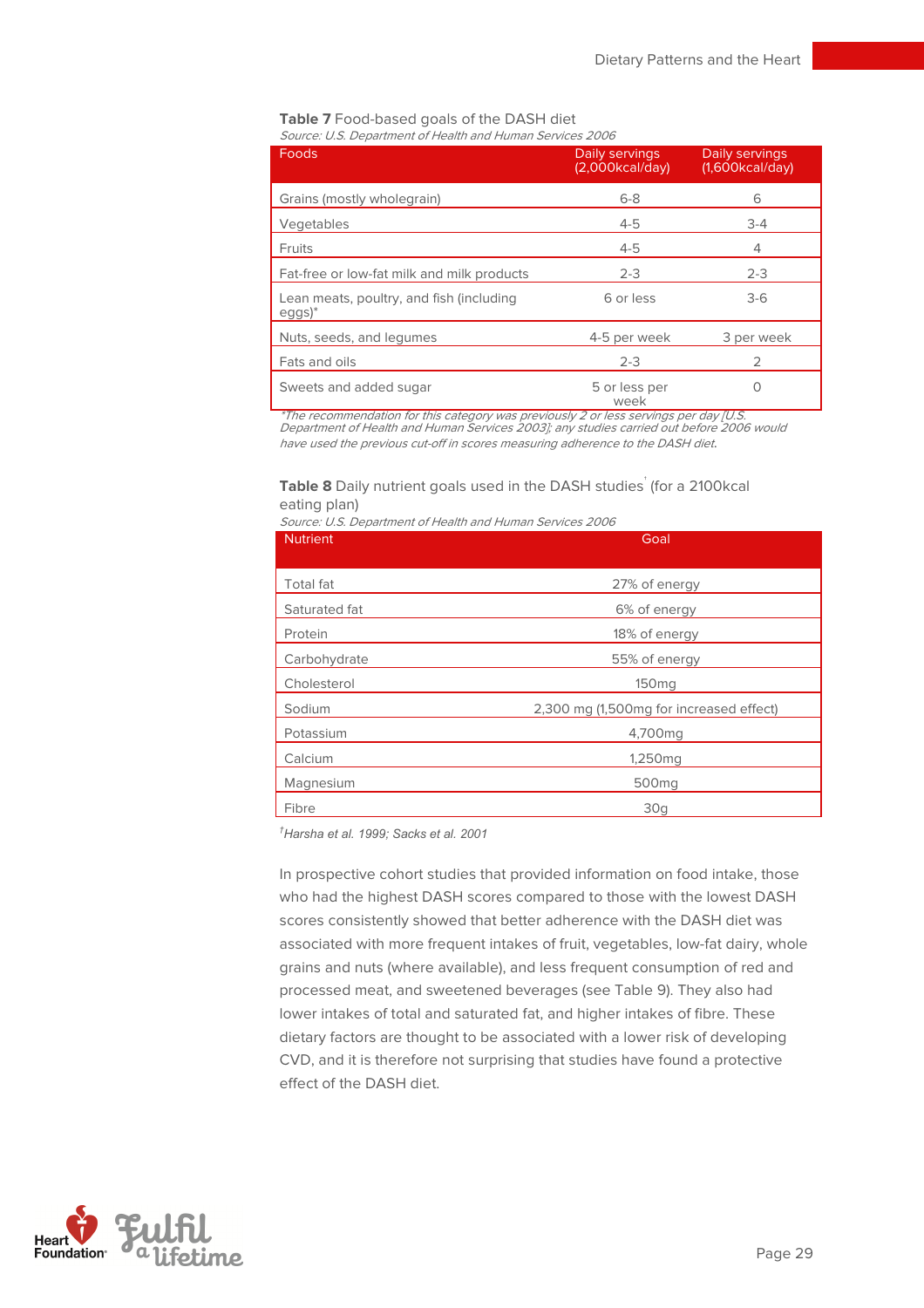**Nurses' Health Study<sup>1</sup> Women's Health Study<sup>2</sup> Cohort of Swedish Men Swedish Mammography Cohort**  Lowest quintile **Highest** quintile Lowest quintile **Highest** quintile Lowest quartile **Highest** quartile Lowest quartile **Highest** quartile **Food (servings/day)** Fruits 1.3 3.5 0.8 2.5 1.1 2.6 1.4 3.0 Vegetables 2.2 4.4 2.5 5.5 1.2 2.6 1.8 3.5 Whole grains 0.7 2.1 0.8 2.3 6.2 9.9 3.3 5.2 Nuts 0.5 1.0 0.2 0.6 - - - - Low-fat dairy 0.6 1.7 0.5 1.7 0.7 2.0 0.6 1.4 Red and processed meat 1.0 0.5 1.0 0.4 1.6 1.0 1.3 0.8 **Sweetened** beverages 0.3 0.2 0.6 0.1 1.0 0.2 0.4 0.1 **Energy and nutrient intakes (g/day)\*** Energy kJ 6824 7991 - - 11,518 11,192 - - Fat, total - - - - 79.2 69.2 64.4 54.4

SFA 22.0 15.8 - - 36.5 30.7 29.8 24.4 MUFA 24.4 18.4 - - - - - - PUFA 10.8 10.1 - - - - - - Protein **- - - - - - - - - 83.9 89.0 67.9 72.6** Carbohydrate - - - - - - - - - - 268 286 203 221 Fibre 14 22 - - 21.0 30.6 18.0 26.3

Table 9: Food consumption and nutrient intakes in participants with highest and lowest DASH scores; prospective cohort studies.

> 'Fung et al. 2008; <sup>2</sup>Fitzgerald et al. 2011; <sup>3</sup>Levitan et al. 2009b; <sup>4</sup>Levitan et al. 2009a; \*all energy adjusted except for energy; SFA saturated fatty acids; MUFA monounsaturated fatty acids; PUFA polyunsaturated fatty acids;

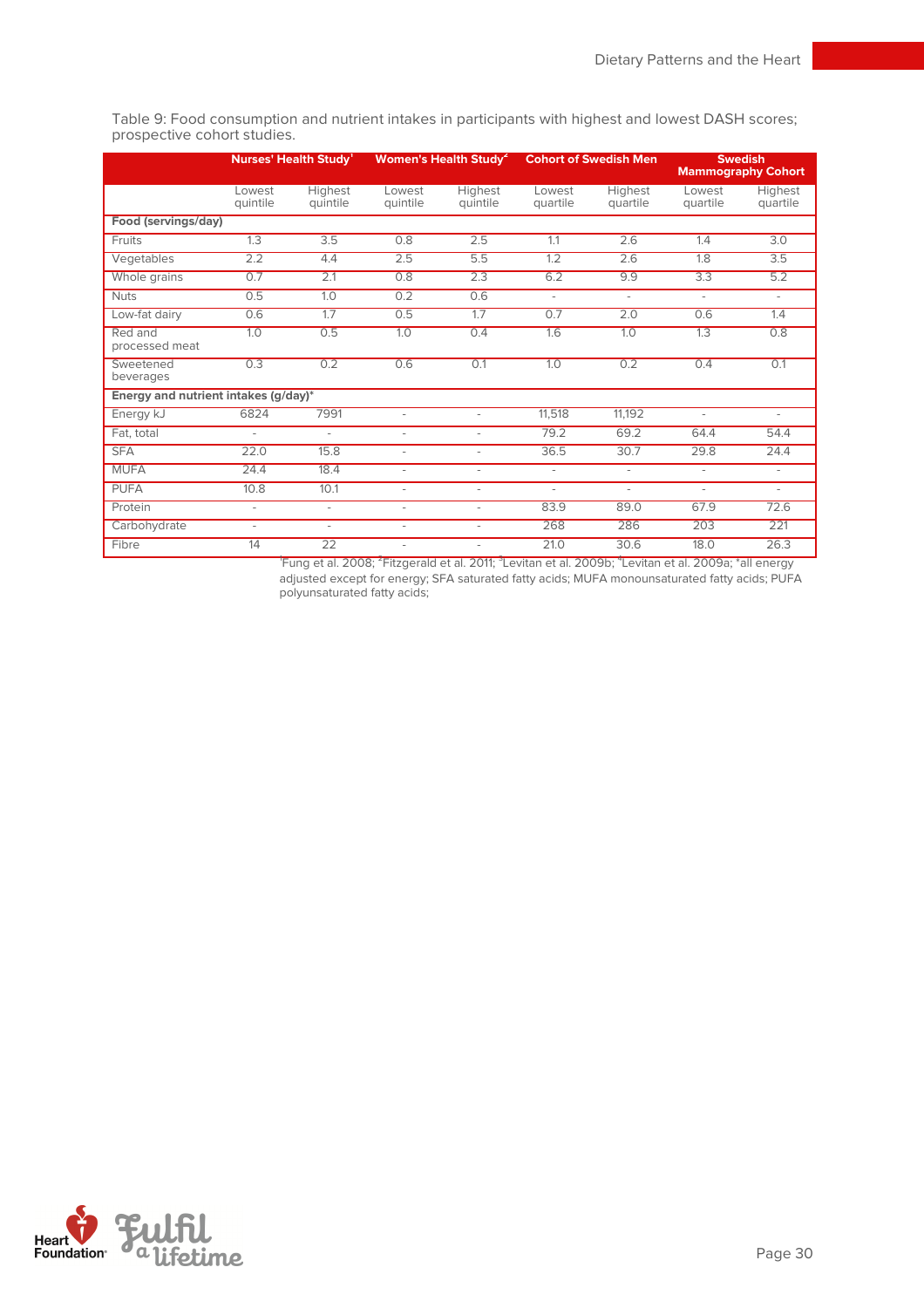**SUMMARY: DASH DIET** 

- The DASH diet has been associated with lower risk of CHD, although some studies using a more stringent DASH score have not found an association. Factors including smoking, physical activity and BMI could explain some, but not all of the observed association, suggesting people who adhere more closely to a DASH style diet are generally more health conscious.
- The DASH diet is effective in reducing blood pressure in subjects with elevated blood pressure levels, more so when sodium intake is reduced as well.
- The DASH diet has been found to reduce blood levels of total and LDL cholesterol, but also HDL cholesterol. Thus, there was no overall effect on the HDL to total cholesterol ratio.

## PRUDENT DIET VS. WESTERN DIET

Two main dietary patterns have been identified from several large observational studies in the US: a prudent dietary pattern and a Western dietary pattern [Hu et al. 2000; Fung et al. 2001&2004; Heidemann et al. 2008; Stricker et al. 2012]. The prudent dietary pattern is one that complies well with healthy eating recommendations and typically is high in foods such as vegetables, legumes, fruit, fish and shellfish, poultry, wholegrains and lowfat dairy products. In contrast, the Western dietary pattern is characterised by a higher intake of foods such as red meat, processed meat, refined grains, sweets and desserts, hot chips, and high-fat dairy products.

#### Cardiovascular disease

In the Health Professionals Follow-up Study, a large US-based cohort study in men, a higher prudent pattern score was associated with a significantly lower risk of CHD. After adjusting for a variety of cardiovascular risk factors, including BMI, smoking, family history of MI, physical activity, alcohol consumption and energy intake, those in the highest quintile of the prudent pattern score had a 30% lower risk compared to those in the lowest quintile. In contrast, a higher Western pattern score was associated with a significantly increased risk of CHD; with those in the highest quintile having a 64% increased risk compared to those in the lowest quintile of Western pattern score [Hu et al. 2000]. When only adjusting for age the observed associations were more pronounced, suggesting that those who adhere more closely to a prudent diet are generally more health conscious than those who adhere more closely to a Western diet. However, these factors influenced the

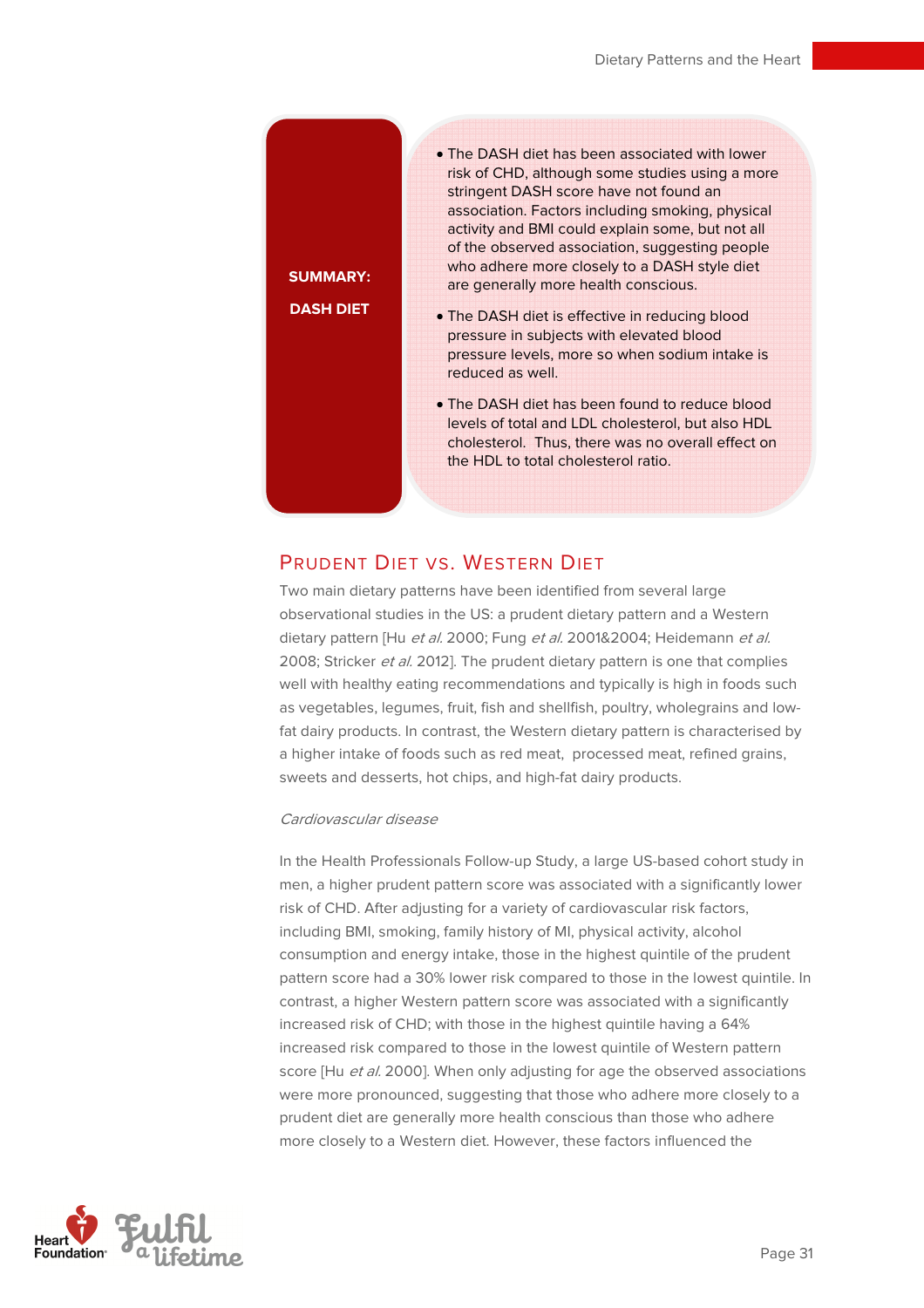association only a little, meaning that it is likely that dietary factors can explain much of the observed associations.

In the Nurses' Health Study, a large US-based cohort study in women, similar associations were found. Those in the highest quintile of prudent pattern score had a 24% lower risk of developing CHD, and those in the highest quintile of Western pattern score had a 46% higher risk of developing CHD, compared to those in the lowest quintile after adjusting for several other CVD risk factors. When only adjusting for age, the effect size was somewhat larger, again suggesting those who adhere more closely to a prudent diet are generally more health conscious than those who adhered more closely to a Western diet [Fung et al. 2001].

Furthermore, the Western pattern was associated with a significantly increased risk of stroke, with those in the highest score quintile having a 58% higher risk than those in the lowest quintile; a significantly increased risk was found for ischemic stroke, but not for haemorrhagic stroke. The observed risk was higher when risk factors including BMI, smoking, history of diabetes, physical activity and energy were not accounted for, suggesting that an unhealthy lifestyle in those with a Western pattern leads to an even higher risk of stroke [Fung et al. 2004a]. In a follow-up of the Nurses' Health Study a prudent dietary pattern was associated with a significantly lower risk of cardiovascular (28%) and all-cause mortality (17%), and the Western pattern with a significantly increased risk of cardiovascular mortality (22%) and allcause mortality (21%) in the highest versus the lowest quintile [Heidemann et al. 2008].

In a large European cohort (EPIC Netherlands), the prudent diet pattern was associated with a significantly lower risk of stroke. Those in the highest quartile of prudent pattern score had a 31% lower risk of suffering a stroke compared to those in the lowest quartile. Although there was a tendency for a lower risk of CHD with a higher prudent pattern score, this was not statistically significant. In contrast to findings from earlier prospective studies, no association between Western pattern and CHD or stroke risk was found [Stricker et al. 2012]. The study authors highlighted that there were some differences in their findings and the findings of the U.S. based studies in terms of foods associated with the prudent or Western pattern, which may explain the conflicting findings to some extent. In this cohort, adjusting for several lifestyle-related risk factors attenuated the observed associations, again suggesting that those who eat a healthier diet also tend to have a healthier lifestyle.

In another European cohort from the Danish World Health Organization-MONICA (Multinational Monitoring of Trends and Determinants in Cardiovascular Disease) surveys, a prudent dietary pattern was associated with a significantly lower risk of all-cause mortality in both men and women. However, the only statistically significant cardiovascular outcome was a lower

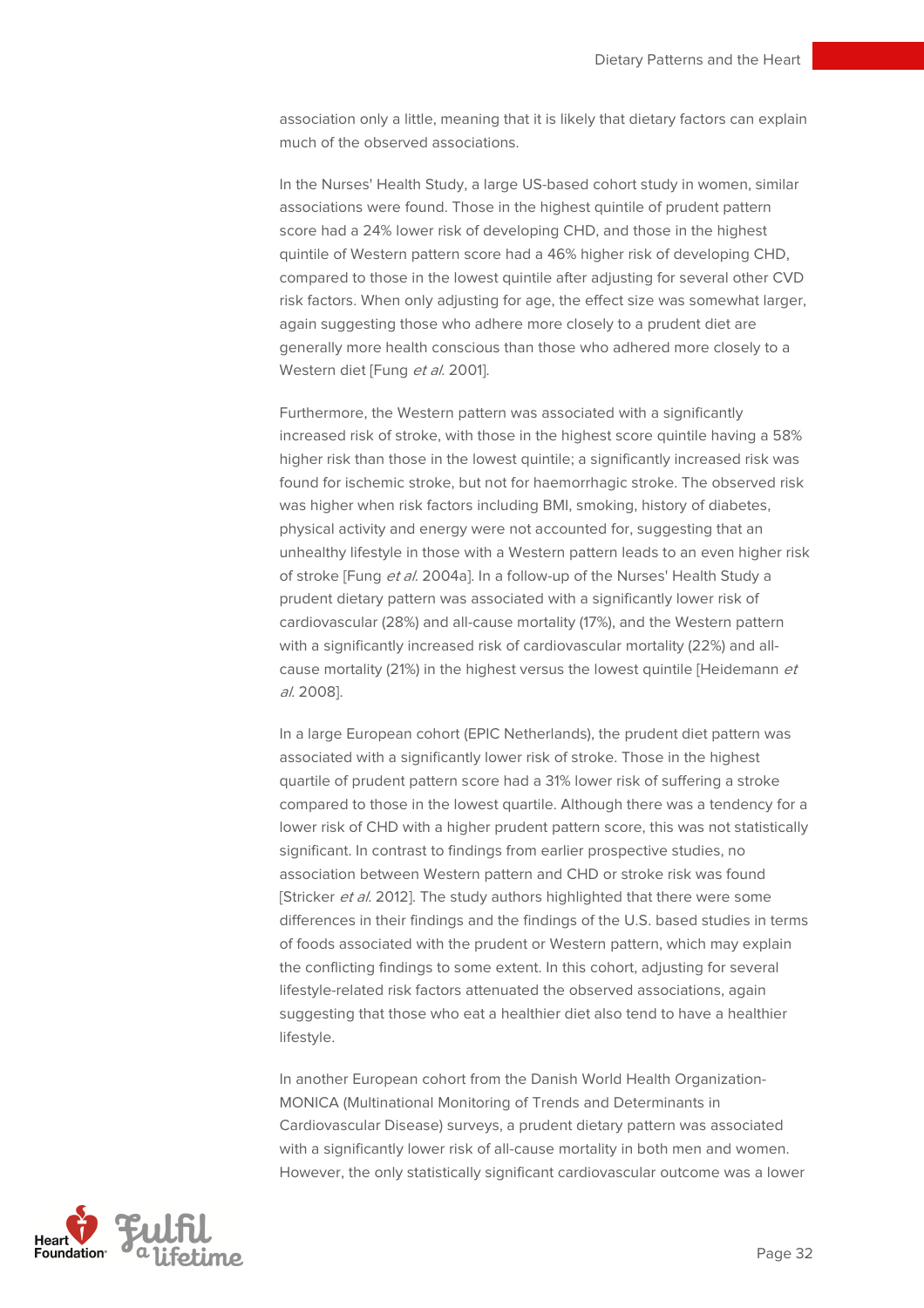risk of cardiovascular mortality in women. Similarly, the Western dietary pattern was not associated with risk of all-cause mortality, or cardiovascular, IHD and stroke mortality [Osler et al. 2001& 2002]. The researchers suggested the lack of significant findings for the Western diet may be partly explained by 'healthy' foods such as rye bread and potatoes featuring in the Western pattern of their study cohort. The researchers also highlighted that all dietary variables were measured with substantial amount of error, which could also be a reason for a lack of significant findings [Osler et al. 2001&2002].

The different findings in terms of the association between a Western diet and cardiovascular risk may signify that a typical 'Western diet' may be different in different regions of the world, i.e. it is not one uniform diet. This means that findings relating to a 'Western diet' need to be interpreted with caution and findings from one country may not be applicable to another country.

The INTERHEART Study was a large case-control study carried out in 52 countries. It found a prudent dietary pattern was significantly associated with lower odds of acute MI, whereas a Western dietary pattern was associated with a significantly increased risk of acute MI. A third dietary pattern, an Oriental pattern high in tofu, soy sauce, pickled foods and green leafy vegetables, was not associated with acute MI [Iqbal et al. 2008]. Of note, dietary patterns in the INTERHEART study were assessed using a food group frequency questionnaire with only 19 items, and it was not validated against another dietary measure. This means, that the questionnaire has not been tested to see how reliably it measures the actual diet of study participants, thus study results need to be interpreted with caution.

#### **Diahetes**

A prudent dietary pattern was not associated with lower risk of type 2 diabetes in the Health Professionals Follow-up Study [van Dam et al. 2002], the Nurses' Health Study [Fung et al. 2004b], or a Japanese prospective cohort study [Nanri et al. 2013]. Conversely, a cross-sectional study in the South of Ireland found that people with a higher prudent score had lower prevalence of insulin resistance [Villegas et al. 2004].

Conversely, a Western dietary pattern was associated with a significantly increased risk of type 2 diabetes in the Health Professionals Follow-up Study, with those in the highest quintile of the Western score having a 59% higher risk of developing diabetes compared to those in the lowest quintile [van Dam et al. 2002].

In the Nurses' Health Study, a Western diet was also associated with a significantly increased risk of type 2 diabetes (by 49% in highest versus lowest quintile) [Fung et al. 2004b].

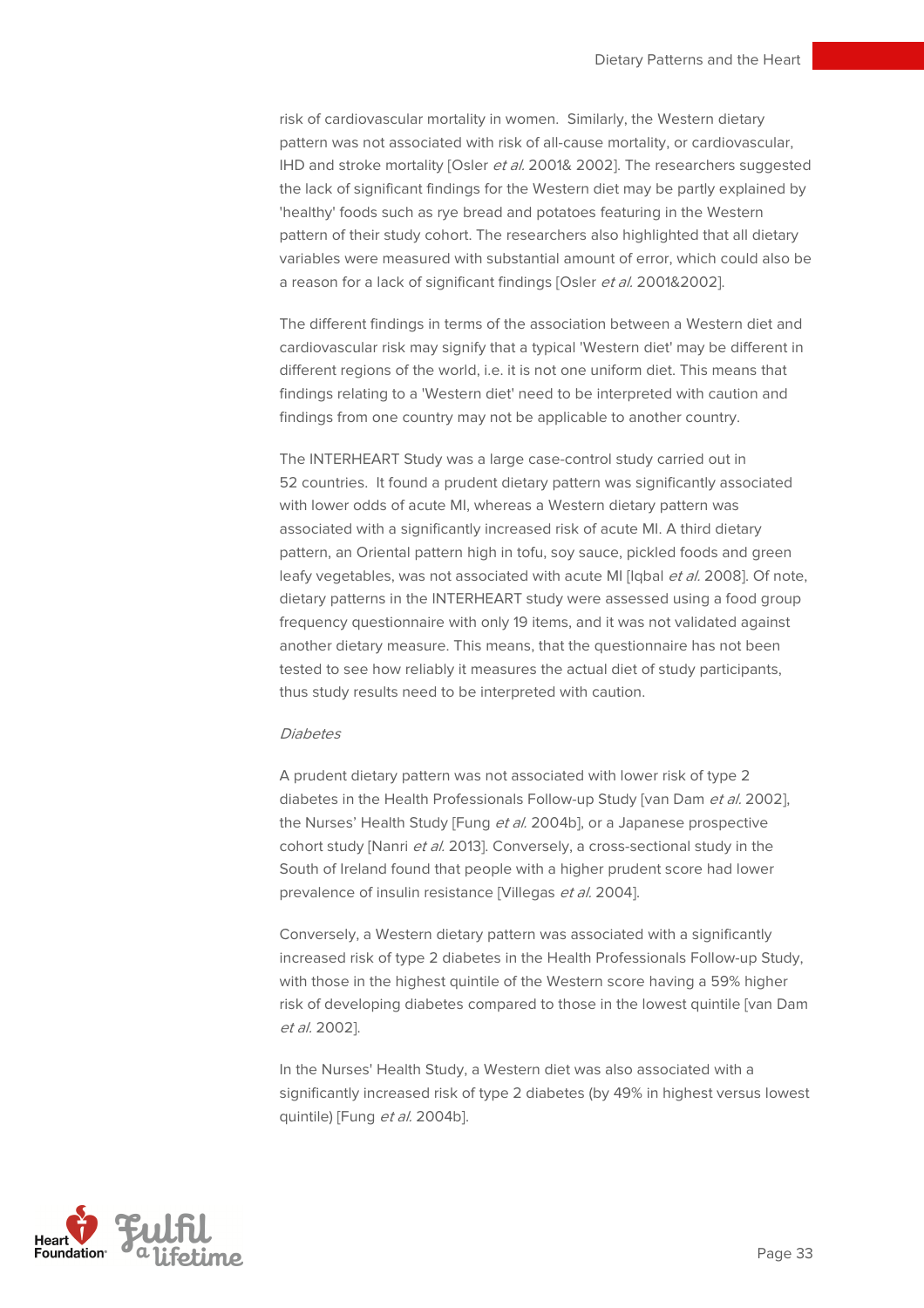The Japan Public Health Centre-based Prospective study did not find any significant associations between prudent, Westernised or traditional Japanese pattern and risk of type 2 diabetes [Nanri et al. 2013].

#### Metabolic syndrome

In a prospective study in middle-aged U.S. adults (Atherosclerosis Risk in Communities study), a prudent dietary pattern was not associated with risk of developing metabolic syndrome, whereas a Western dietary pattern was associated with a significantly increased risk of metabolic syndrome. Those in the highest quintile of Western diet score were 18% more likely to develop metabolic syndrome than those in the lowest quintile. When looking at individual food groups, those who consumed meat most frequently (1.94 servings/day) were significantly more likely to develop metabolic syndrome compared to low consumers (0.25 servings/day), whereas highest compared to lowest dairy consumption (3.3 vs. 0.3 servings/day) was associated with a significantly lower likelihood of developing metabolic syndrome. No association was found for fruits and vegetables, whole grains, and refined grains [Lutsey et al. 2008]. Cross-sectional analysis of data within the Health Workers Cohort Study, carried out in Mexico, also found no association between a prudent dietary pattern and any of the components of the metabolic syndrome (blood glucose, triglycerides, HDL cholesterol, central obesity, blood pressure). In contrast, a Western dietary pattern was associated with significantly higher odds of having unfavourable levels of all metabolic syndrome components [Denova-Gutierrez et al. 2010].

#### Qualitative aspects of the Prudent and Western dietary patterns in included studies

In the Health Professionals Follow-up Study and the Nurses' Health Study, a high compared to a low prudent diet score was associated with more frequent consumption of fruits, vegetables, whole grains, fish, poultry and low-fat dairy products. This was linked with lower intakes of saturated (20-21g vs. 24- 29g/day) and monounsaturated fat (20-24g vs. 24-31g/day), and higher fibre intakes (21-28g vs. 12-15g/day). In contrast, those with the highest compared to lowest Western diet scores had a more frequent consumption of red and processed meat, eggs, butter, high-fat dairy products, refined grains, and sweets and desserts, while intakes of fruit, vegetables, low-fat dairy products and whole grain were similar. Overall, high compared to low scorers had higher intakes of saturated fat (24-28g vs. 20g/day), monounsaturated fat (24- 30g vs. 20-23g/day), and lower fibre intakes (15-18g vs. 18-25g/day) [Hu et al. 2000, Fung et al. 2001]. Table 10 highlights that those who scored high in the Prudent diet score had a more favourable intake of foods and nutrients compared to those who scored high in the Western diet score.

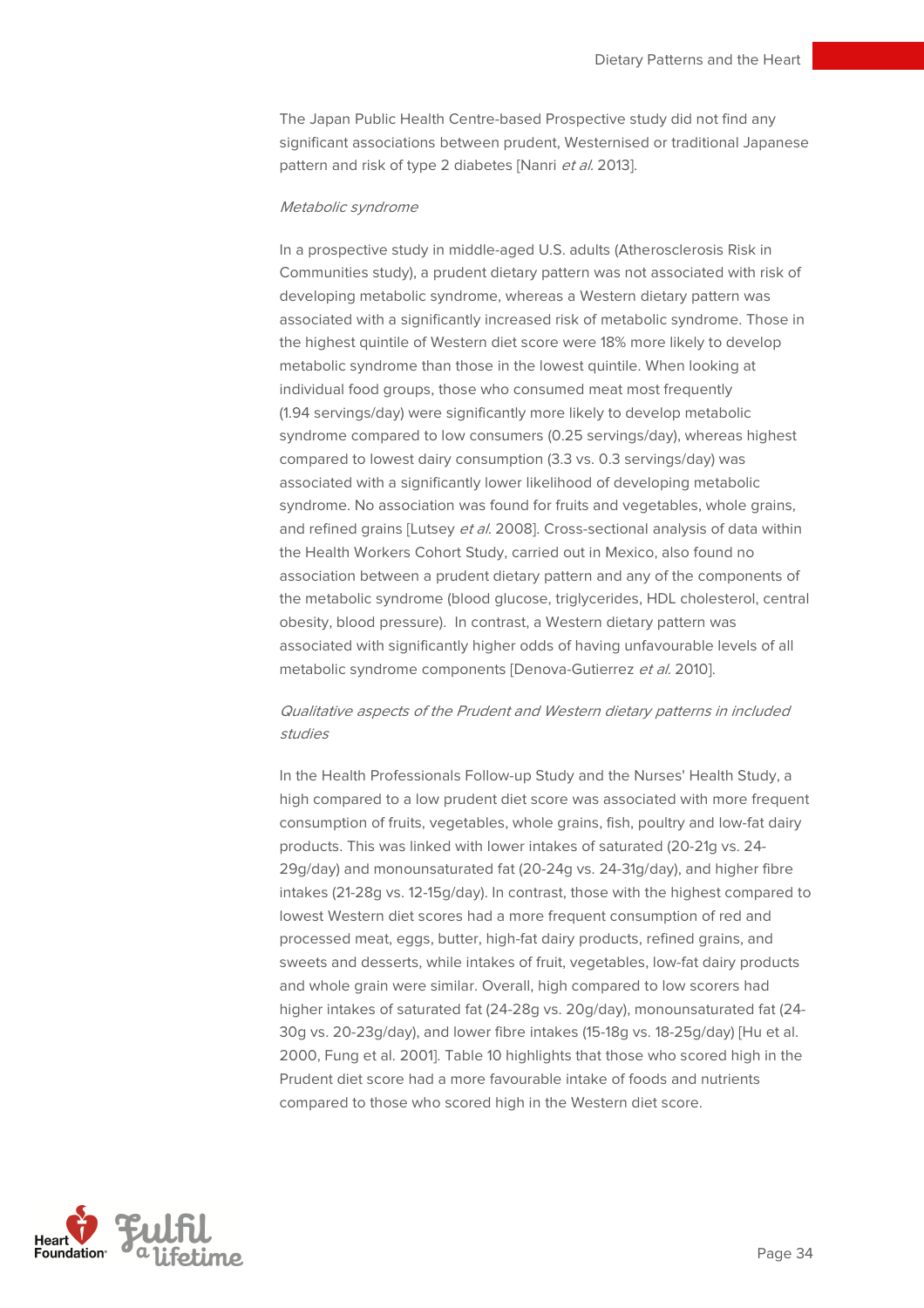|                           |                          | Health Professionals Follow-up<br>Study <sup>1</sup> |                          | Nurses' Health Study <sup>2</sup> |
|---------------------------|--------------------------|------------------------------------------------------|--------------------------|-----------------------------------|
|                           | Highest<br>Prudent score | Highest<br>Western score                             | Highest<br>Prudent score | Highest<br>Western score          |
| Food (servings/day)       |                          |                                                      |                          |                                   |
| <b>Fruits</b>             | 3.1                      | 1.8                                                  | 2.4                      | 1.3                               |
| Vegetables                | 5.4                      | 3.0                                                  | 5.3                      | 3.2                               |
| Whole grains              | 1.7                      | 1.2                                                  | 1.5                      | 0.8                               |
| Refined grains            | 1.1                      | 1.9                                                  | 1.1                      | 2.1                               |
| Low-fat dairy             | 1.0                      | 0.9                                                  | 1.4                      | 0.8                               |
| High-fat dairy            | 0.9                      | 1.7                                                  | 1.1                      | 1.7                               |
| Red meat                  | 0.5                      | 1.0                                                  | 0.6                      | 1.0                               |
| Processed meat            | 0.3                      | 0.7                                                  | 0.3                      | 0.6                               |
| Fish                      | 0.6                      | 0.3                                                  | 0.5                      | 0.3                               |
| Poultry                   | 0.5                      | 0.3                                                  | 0.5                      | 0.3                               |
| Eggs                      | 0.3                      | 0.6                                                  | 0.4                      | 0.5                               |
| <b>Butter</b>             | 0.3                      | 0.6                                                  | 0.3                      | 0.7                               |
| Sweets and<br>desserts    | 0.9                      | 1.9                                                  | 1.0                      | 1.9                               |
| Nutrient intakes (g/day)* |                          |                                                      |                          |                                   |
| <b>SFA</b>                | $\overline{21}$          | 28                                                   | $\overline{20}$          | 24                                |
| <b>MUFA</b>               | 24                       | 30                                                   | $\overline{20}$          | 24                                |
| <b>PUFA</b>               | 14                       | 14                                                   | 12                       | 12                                |
| Protein                   | 100                      | 90                                                   | 79                       | 68                                |
| Carbohydrate              | 249                      | 222                                                  | 190                      | 180                               |
| Fibre                     | 28                       | 18                                                   | $\overline{21}$          | 15                                |

Table 10: Food consumption and nutrient intakes in participants with highest scores of Prudent and Western dietary pattern; prospective cohort studies

Hu et al. 2000; <sup>2</sup>Fung et al. 2001; \*all energy adjusted; SFA saturated fatty acids; MUFA monounsaturated fatty acids; PUFA polyunsaturated fatty acids;

|                 | • Evidence from U.S. based studies suggests that a<br>prudent dietary pattern is associated with a lower  |
|-----------------|-----------------------------------------------------------------------------------------------------------|
|                 | risk of CHD, and possibly stroke, whereas a                                                               |
|                 | Western dietary pattern is associated with an                                                             |
|                 | increased CVD risk. Findings from European                                                                |
|                 | studies do not support an association, possibly                                                           |
|                 | because the prudent and Western dietary patterns                                                          |
|                 | observed in Europe are different to those observed                                                        |
| <b>IMARY:</b>   | in the US.                                                                                                |
| <b>ENT AND</b>  | • Those eating a diet that is closer to a prudent diet                                                    |
| <b>ERN DIET</b> | also tend to lead a healthier lifestyle overall,                                                          |
|                 | explaining some of the protective association.                                                            |
|                 | • Findings from a small number of US based studies<br>suggest a prudent dietary pattern is not associated |
|                 | with risk of type 2 diabetes, but a Western dietary                                                       |
|                 | pattern is associated with an increased risk of type                                                      |
|                 | 2 diabetes.                                                                                               |
|                 |                                                                                                           |

**SUM PRUD WEST** 

> • A Western dietary pattern may be associated with an increased risk of metabolic syndrome.

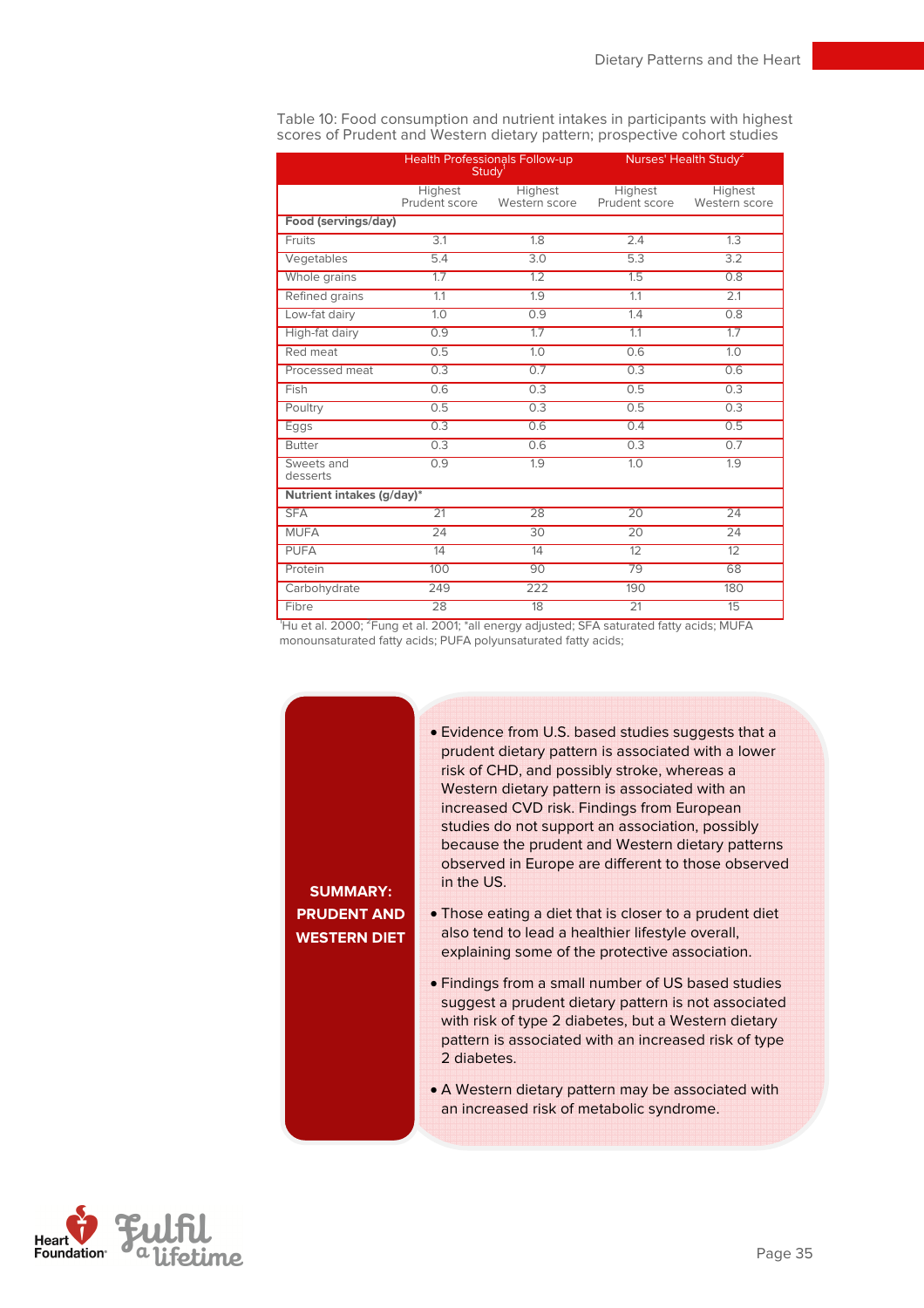## **ASIAN DIFTS**

#### JAPANESE DIET

It was previously reported that a large international cohort study, the Seven Countries Study, provided evidence that a Japanese dietary pattern was associated with lower risk of CHD mortality [see Bremer et al. 1999]. A Japanese dietary pattern is characterised by high intakes of soybean products, fish, seaweeds, vegetables, fruits and green tea, and by a high salt consumption through high intakes of soy sauce, salty soups and various other condiments high in salt [Shimazu et al. 2007, Nakamura et al. 2008].

#### Cardiovascular disease

A recent cohort study in a Japanese population confirmed that a Japanese dietary pattern is associated with a significantly lower risk of overall CVD mortality and stroke mortality. Those with highest adherence to the Japanese diet score had a 26% lower risk of dying from CVD and a 36% lower risk of dying from stroke compared to those with lowest adherence [Shimazu et al. 2007]. This finding is particularly striking as the high salt intake of the traditional Japanese diet has been suggested to increase risk of hypertension and stroke. No significant association with CHD mortality was found, which the authors suggested may have been due to insufficient statistical power [Shimazu et al. 2007].

In another cohort study researchers found that those eating a Japanese diet that is reduced in salt have a lower risk of all-cause, CVD, stroke and acute MI mortality compared to those with a high-salt Japanese diet [Nakamura et al. 2008]. However, salt intake was only estimated based on two questions within a non-validated food questionnaire, limiting reliability of its findings.

#### **Diahotos**

In the Japan Public Health Center-based Prospective study a traditional Japanese dietary pattern was not associated with a lower risk of type 2 diabetes [Nanri et al. 2013]. In a cross-sectional study in Japanese middleaged men, better adherence to a Japanese dietary pattern was also not associated with risk of diabetes. However, it was associated with significantly higher odds of having impaired glucose tolerance (39% in the highest compared to the lowest quartile of adherence), and non-significantly higher odds of glucose tolerance abnormality. Although the study authors were unable to explain these findings, they suggested that certain characteristics of the traditional Japanese diet, including high content of refined carbohydrate and low protein content, may adversely affect glucose metabolism [Mizoue et al 2006].

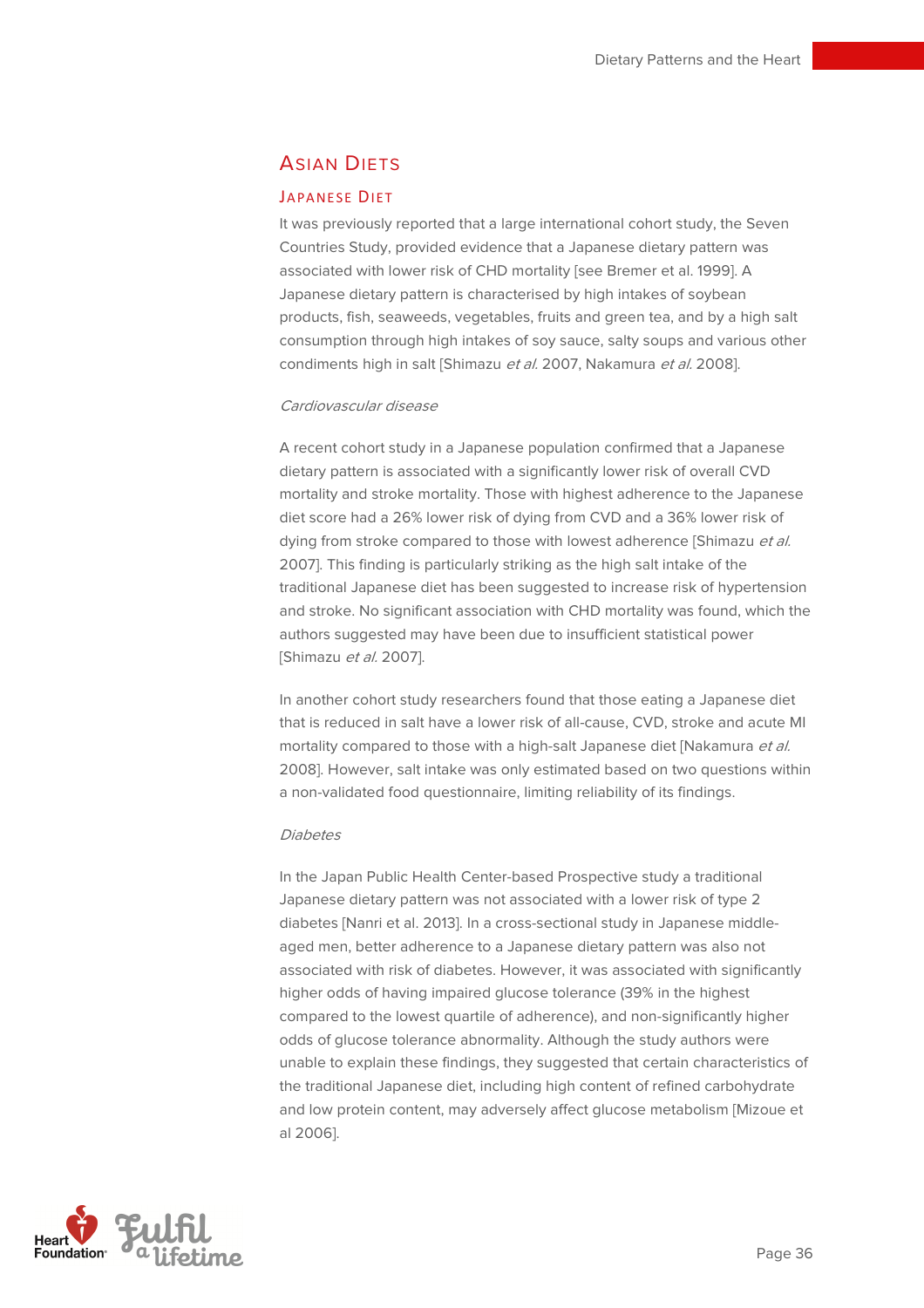#### Qualitative aspects of the Japanese diet

In the study by Shimazu et al. [2007], compared to subjects who scored lowest in the Japanese diet score, those with the highest scores had a higher consumption of dairy products, fish, vegetables, soybeans and fruits, whereas consumption of rice was lower in high scorers (Table 11). Consumption of meat was similar between those who adhered more or less to the Japanese diet, but was relatively low overall. Fat intake was lower in those who adhered least to the Japanese diet pattern. No information on fat quality, carbohydrates or dietary fibre was presented.

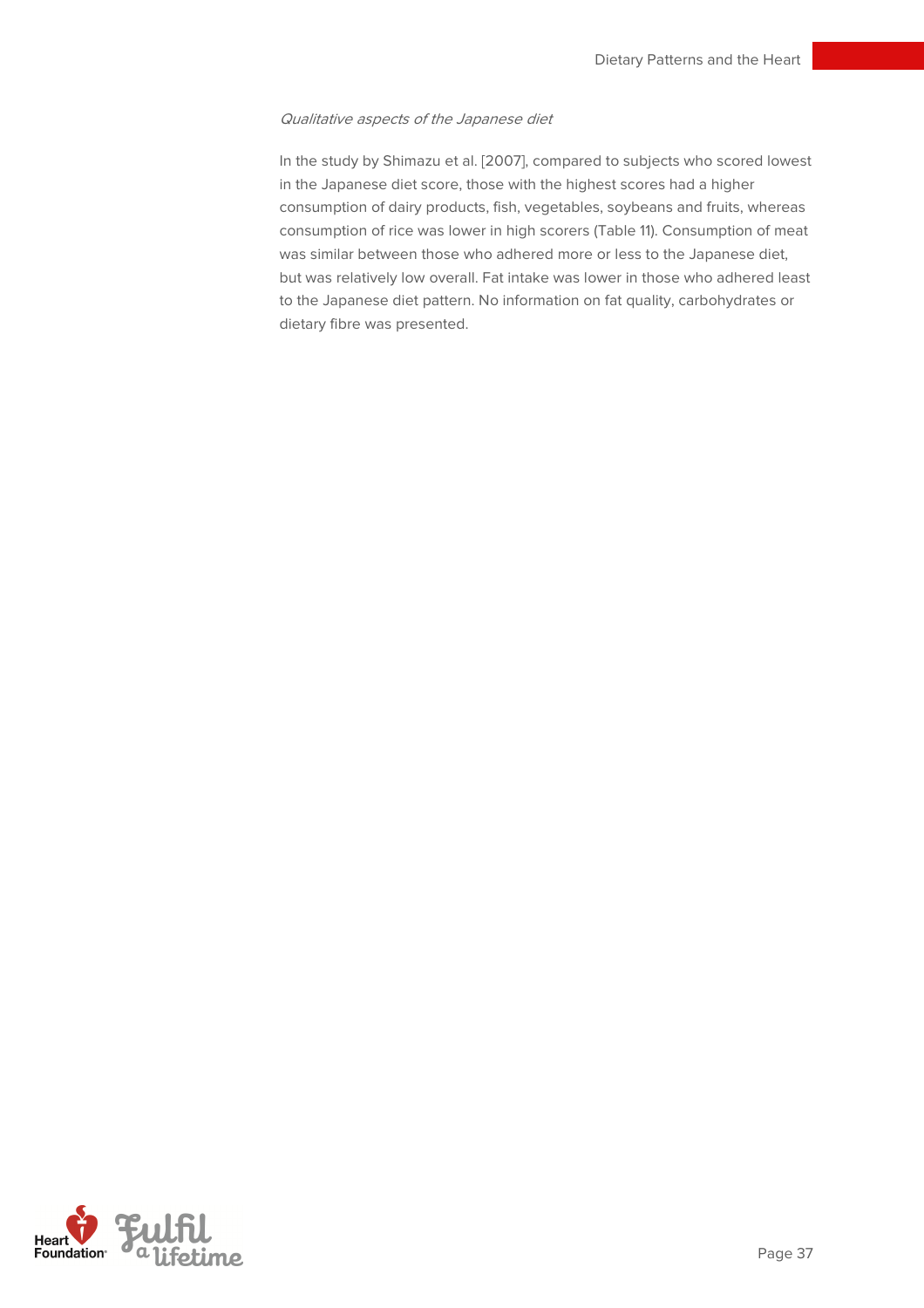|                                                            |                 | Ohsaki National Health Insurance Cohort Study |
|------------------------------------------------------------|-----------------|-----------------------------------------------|
|                                                            | Lowest score    | Highest score                                 |
| Food (g/day)                                               |                 |                                               |
| Rice                                                       | 814             | 567                                           |
| Meat                                                       | $\overline{20}$ | $\overline{22}$                               |
| Dairy products                                             | 127             | 223                                           |
| Fish                                                       | 50              | 96                                            |
| Vegetables                                                 | 59              | 138                                           |
| Soybeans                                                   | 64              | 101                                           |
| Seaweeds                                                   | 3               | $\overline{9}$                                |
| Fruits                                                     | 111             | 204                                           |
| Green tea<br>(proportion<br>drinking $\geq 5$<br>cups/day) | 16              | 44                                            |
| Energy and nutrient intakes (g/day)*                       |                 |                                               |
| Energy kJ                                                  | 5046            | 6861                                          |
| Fat                                                        | 31              | 41                                            |
| Protein                                                    | 61              | 74                                            |
| Sodium                                                     | 2.4             | 3.2                                           |

Table 11: Food consumption and nutrient intakes in those with highest and lowest adherence to a Japanese dietary pattern

<sup>1</sup>Shimazu et al. 2007; \*all nutrients energy adjusted except for energy

Japan generally has a lower rate of CVD compared to many Western countries such as the USA, but within Japan there is one region where rates of CVD and other diseases have traditionally been particularly low – the Okinawa region. It is thought that dietary habits of inhabitants of this region contribute to the low incidence rates. The traditional Okinawa dietary pattern is characterised by high intakes of vegetables and legumes (mostly soy in origin), moderate consumption of fish, low consumption of meat and meat products, and low consumption of dairy products. The main staple food is not rice (as is the case in many other Japanese regions) but the sweet potato. This diet is low in energy, rich in omega-3 fatty acids, has a high monounsaturated-to-saturated fatty acid ratio, and emphasises low-GI carbohydrates. The contribution of carbohydrates to total energy intake is particularly high in the traditional Okinawa diet with 85% (compared to 55% in the DASH diet for example), whereas the contribution of protein is low (9% of total energy). Intake of fat and saturated fat is very low in the traditional Okinawa diet with only 6% and 2% of energy, respectively. The macronutrient composition of the modern Okinawa diet is similar to that of the DASH diet, with much lower contribution of carbohydrates to energy intake (58%), whereas protein (15%), fat (27%) and saturated fat (7%) intakes are now higher. These changes have led to increased risk of developing disease and other chronic disease risk factors [Willcox et al. 2009].

#### CHINESE DIETARY PATTERNS

A small number of observational studies have investigated dietary patterns in the Chinese population, and how these relate to cardiovascular disease and risk factors.

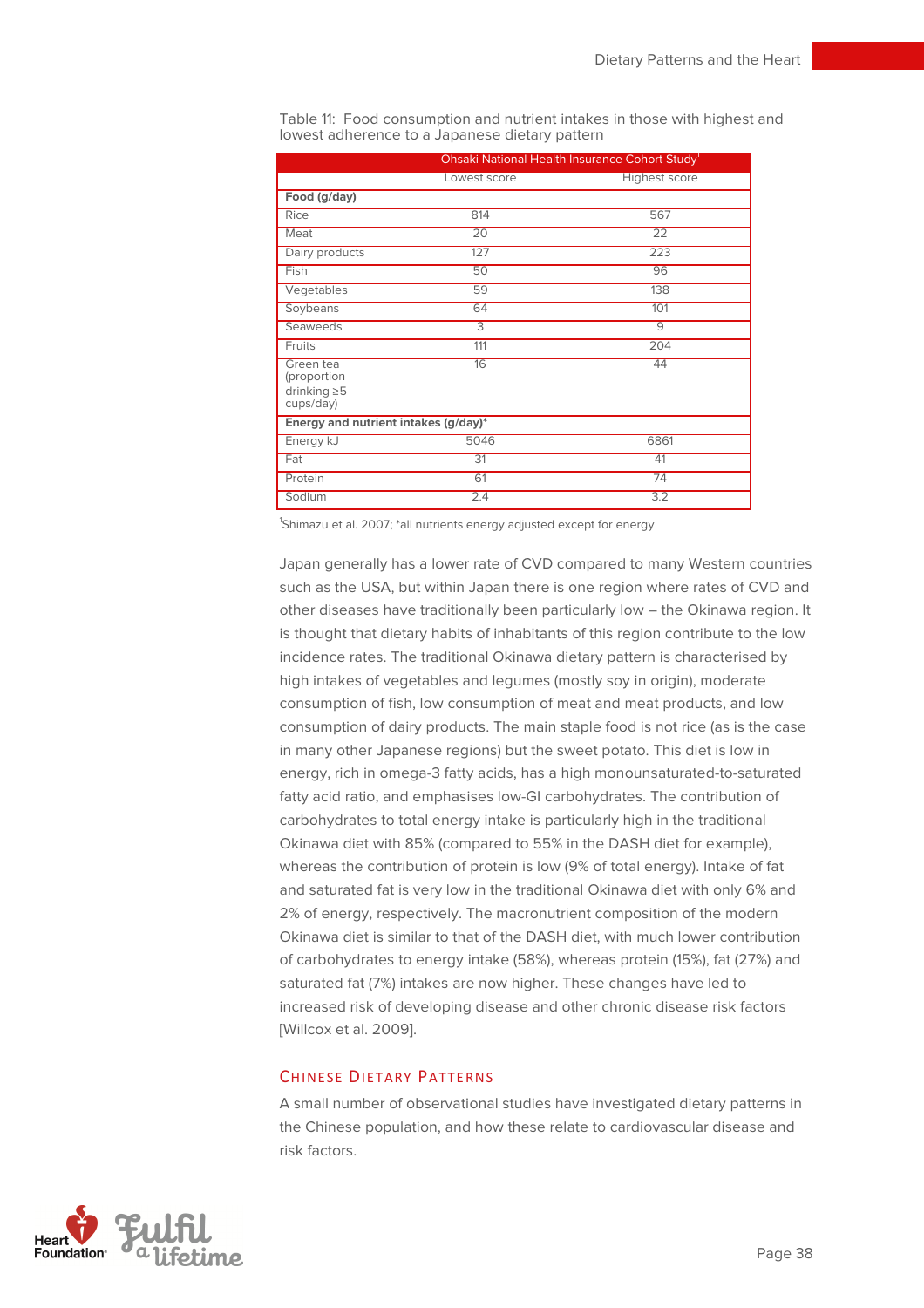#### Cardiovascular disease

Cross-sectional analysis of data from the 2002 China National Nutrition and Health Survey was used to identify dietary patterns that are associated with risk of stroke. A group of researchers identified four distinct dietary patterns within the study population (see Table 12).

The 'Yellow Earth' pattern is characterised by large amounts of wheat products, other cereals such as maize and sorghum, as well as tubers such as (sweet) potatoes. In this pattern, consumption of protein-rich foods such as pork, beef, poultry, seafood, milk and cheese was relatively low. This pattern is typical for the diet of Northern China, and was mainly found in rural areas.

The second pattern is the 'Green Water' pattern, which is typical for Southern China, and is first and foremost characterised by a high consumption of rice. Consumption of vegetables, seafood, pork and poultry is also high, whereas the consumption of dairy products is very low.

The third pattern represents the 'Newly Affluent' consumers, and is characterised by a higher consumption of beef, fruit, eggs, poultry, seafood, tofu and milk.

The consumers of the fourth pattern are called 'Western Adopters' and have a high consumption in a majority of the product categories such as cake, fruit juice, beverages and nuts. This dietary pattern leans strongly on a Western pattern [Zhang et al. 2008; Li et al. 2011].

The highest prevalence of overweight and obesity was found in the 'Newly Affluent' and 'Western Adopter' patterns (39% and 30%, respectively), followed by the 'Yellow Earth' pattern (27%), and was lowest in those eating the 'Green Water' pattern (18%) [Zhang et al. 2008]. These data are crude data and therefore not adjusted for factors such as physical activity, gender or age, which are important determinants of body weight.

In another analysis, compared to the traditional Southern Chinese dietary pattern ('Green Water'), those following a traditional Northern Chinese diet ('Yellow Earth') were significantly more likely to report that they had suffered a stroke (+96%), and so were those eating a Western dietary pattern (+136%, 'Newly Affluent' and 'Western Adopter' combined). When adjusting for age, gender, physical activity level, cooking salt and salted vegetable consumption, as well as other factors, the results for the Western dietary pattern were clearly attenuated (risk was higher by 39%). Risk was further reduced when adjusting for BMI, hypertension, hyperglycemia, and dyslipidemia, and was no longer significant. The likelihood of having had a stroke in those following the traditional Northern Chinese dietary pattern was attenuated to a much lesser extent, and was still statistically significant after adjusting for all factors (+59%) [Li et al. 2011]. This suggests that the increased likelihood of a stroke in those following a Western diet is mainly mediated through factors including body

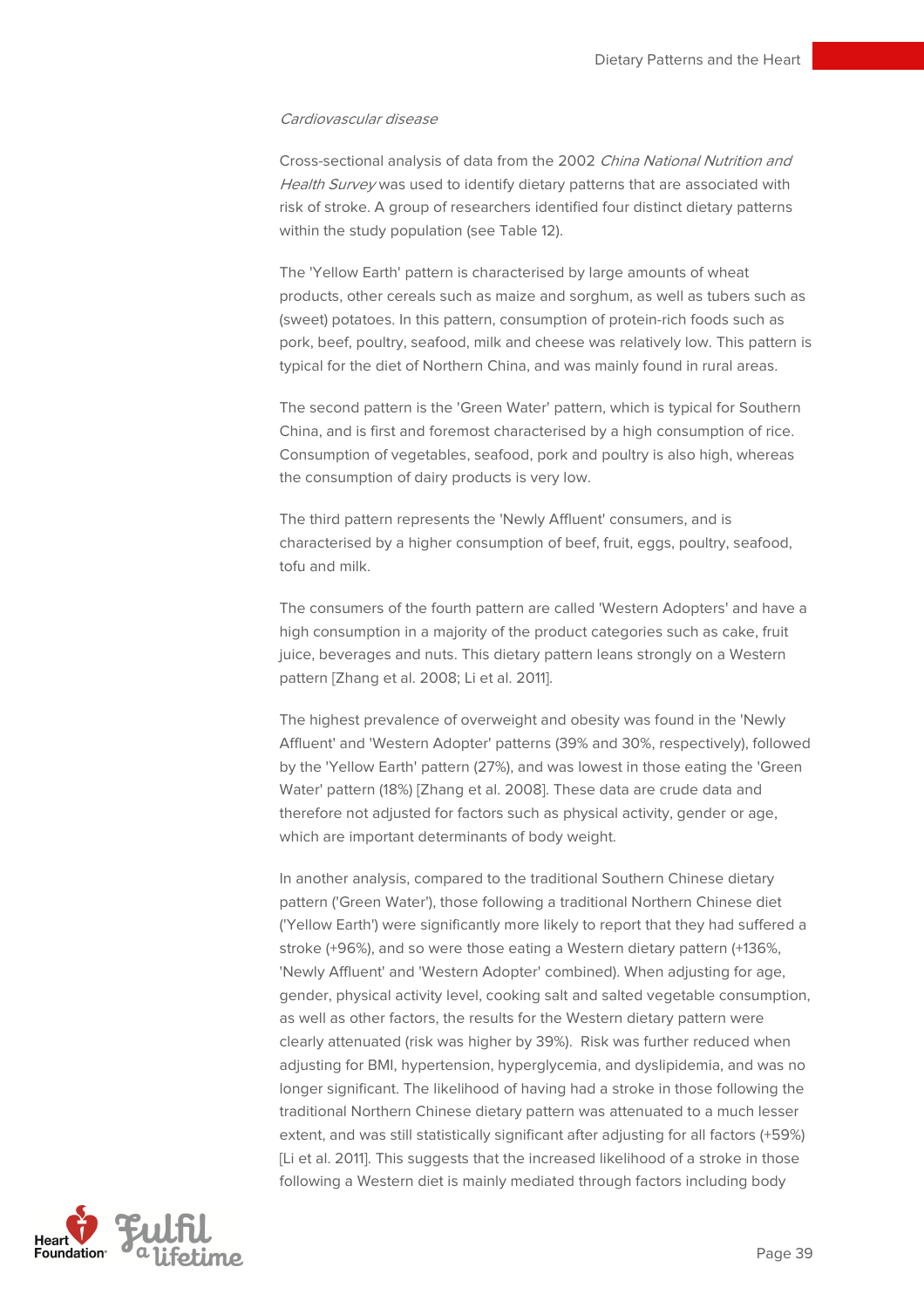weight, physical activity pattern, hypertension and dyslipidemia. In contrast, dietary factors seem to impact on stroke risk to a much larger degree in those following a traditional Northern Chinese diet. Further analysis showed that a high salt intake in this dietary pattern partially explains this association, but the authors suggest that possibly other factors such as a high intake of refined carbohydrates may play a role as well [Li et al. 2011]. These findings have to be interpreted with caution, as the occurrence of stroke was self-reported, and no conclusions on the effect of certain dietary patterns based on a crosssectional analysis can be drawn.

|                       | Green<br>Water | Yellow<br>Earth | <b>New</b><br>Affluence | Western<br>Adopter |
|-----------------------|----------------|-----------------|-------------------------|--------------------|
| Food (g/day)          |                |                 |                         |                    |
| Rice and products     | 400            | 91              | 156                     | 233                |
| Wheat and products    | 26             | 265             | 171                     | 99                 |
| Other cereals         | $\overline{5}$ | 60              | 27                      | 17                 |
| <b>Starchy tubers</b> | 18             | 71              | 42                      | 31                 |
| Pork                  | 48             | 16              | 52                      | 65                 |
| Beef/lamb             | $\overline{2}$ | $\overline{3}$  | 14                      | 13                 |
| Poultry               | $\overline{8}$ | 1               | 13                      | 16                 |
| Fish and shrimp       | 24             | $\overline{3}$  | 28                      | 36                 |
| Eggs                  | 20             | 29              | 47                      | 39                 |
| Dairy products        |                | 15              | 105                     | 98                 |
| Vegetables            | 309            | 185             | 249                     | 273                |
| Fruit                 | 43             | 51              | 113                     | 115                |
| <b>Nuts</b>           | $\overline{3}$ | $\overline{3}$  | $\overline{9}$          | 13                 |
| Cake                  | $\overline{3}$ | $\overline{2}$  | $\overline{13}$         | 19                 |
| Vegetable oil         | 30             | 34              | 40                      | 38                 |
| Juice                 | $\overline{3}$ | 1               | $\overline{4}$          | 33                 |

Table 12: Food intake according to dietary patterns identified in the 2002 China National Nutrition and Health Survey [He et al. 2009]

The Singapore Chinese Health Study, a prospective cohort study in which more than 60,000 participants were recruited, identified two main dietary patterns: a pattern that was high in vegetables, fruits and soy, and a pattern that was rich in dim sum, fresh and processed meats and seafood, noodle and rice dishes, sweetened foods, and deep fried foods ('Dim sum'-pattern).

Those with a high adherence to a vegetable, fruit and soy-rich pattern had higher intakes of soy protein and dietary fibre, and slightly lower intakes of saturated fat, compared with those that scored high in the dim sum and meatrich dietary pattern (Table 13). The two dietary patterns were very similar in many other aspects, including total carbohydrate, fat and protein intake. The vegetables, fruits and soy-rich dietary pattern had a similar loading to the prudent dietary pattern in the Nurses' Health Study and the Health Professionals Follow-up Study, although in the Chinese study grains are almost exclusively consumed in a refined or processed form, and dairy and non-soy legumes are not prominent [Odegaard et al. 2011a).

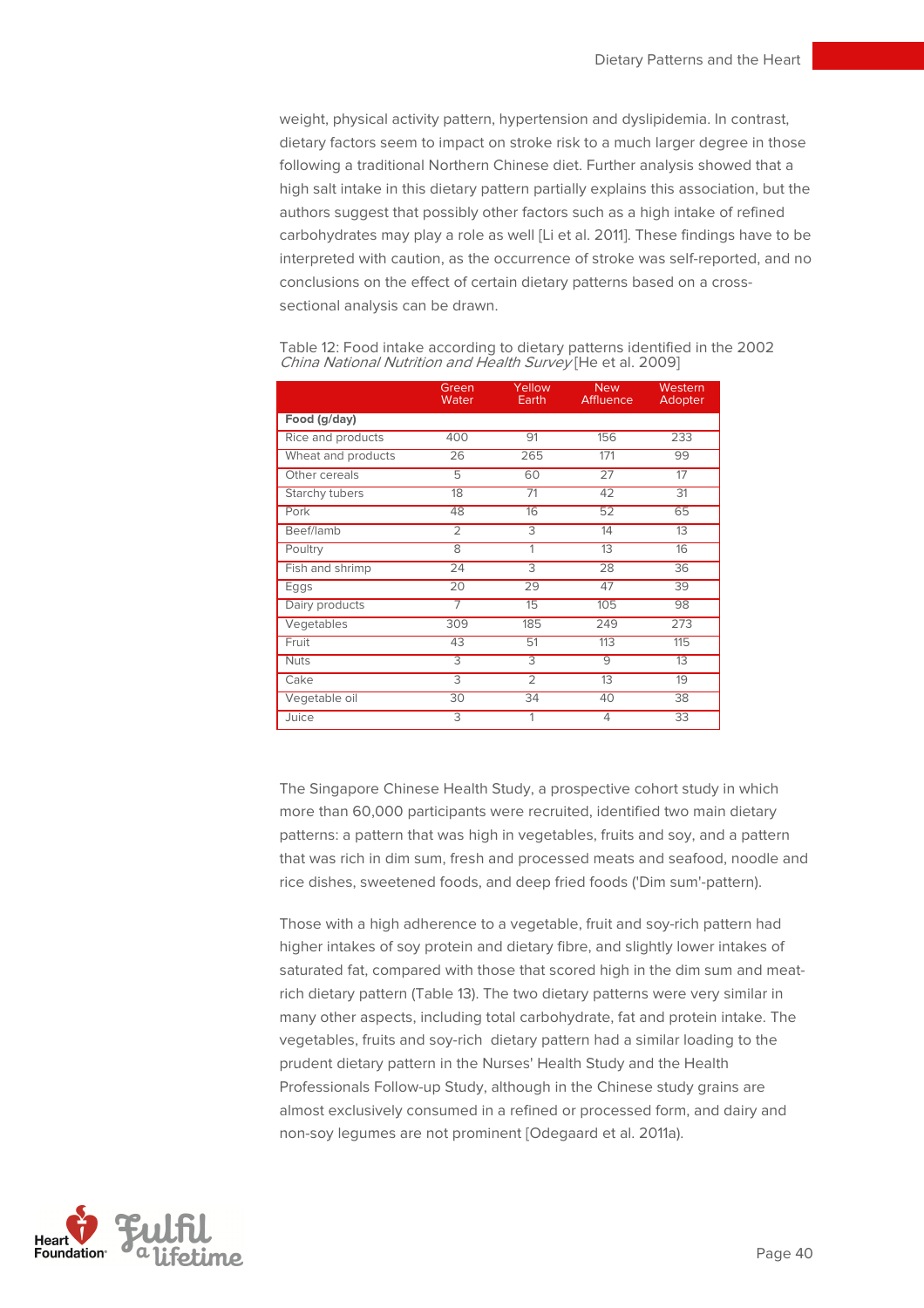Those in the upper 60% of dietary pattern score, characterised by a high intake of vegetables, fruits and soy, had a 19% lower likelihood of dying from CVD, which was statistically significant. Participants with CVD or diabetes at baseline and who were in the upper 20% of dietary pattern score characterised by a high intake of vegetables, fruits and soy had a 16% lower risk of dying from CVD [Odegaard et al. 2011b]. This suggests that those who have already developed CVD or diabetes have to adhere to a healthy dietary pattern more strictly to see a protective effect. However, the authors did not report whether those in the upper 60% of the score also had a lower risk of dying from CVD.

Table 13: Energy and nutrient intakes of those who scored high in the vegetable, fruit and soy-rich pattern and the 'Dim-sum' pattern identified in the Singapore Chinese Health Study [Odegaard et al. 2011a]

|                                                        | <b>Singapore Chinese Health Study</b> |                                    |
|--------------------------------------------------------|---------------------------------------|------------------------------------|
| <b>Energy and</b><br>nutrient intakes<br>(% of energy) | Highest score VFS pattern             | Highest score 'Dim sum'<br>pattern |
| Energy kJ                                              | 7656-8778                             | 8464-9104                          |
| Carbohydrate                                           | 56                                    | 55                                 |
| Fat                                                    | 28                                    | 29                                 |
| <b>SFA</b>                                             | 9.6                                   | $10.3 - 10.7$                      |
| <b>MUFA</b>                                            | 9.3                                   | $9.5 - 10.0$                       |
| <b>PUFA</b>                                            | $5.9 - 6.2$                           | $5.0 - 5.6$                        |
| Protein                                                | 15.6-15.9                             | 15.3-16.0                          |
| Soy protein                                            | 12.6-13.2                             | $8.8 - 10.0$                       |
| Fibre (g/4.2 MJ)                                       | $9.3 - 10.4$                          | $6.8 - 7.9$                        |

VFS vegetable, fruit, and soy-rich;

#### Diabetes

In the Singapore Chinese Health Study, those in the highest quintile of adherence to the diet characterised by a high intake of vegetables, fruits and soy and who have never smoked had a significantly lower (by 25%) risk of developing type 2 diabetes compared to those in the lowest quintile. The results were adjusted for age, sex, physical activity and energy intake. Further adjustment for BMI did not significantly attenuate the results. This reduced risk was not observed in people who were smokers or have ever smoked; a nonsignificantly increased risk was found in this group. In never smokers, those in the highest quintile of the 'Dim-sum'-pattern had a significantly increased (by 47%) of developing type 2 diabetes. Further adjustment for BMI attenuated the results slightly, but the risk was still significantly higher (38%). No association was found in ever smokers. The study authors suggested that several factors may have contributed to the different effects between non-smokers and ever smokers, including a clustering of unhealthy behaviours, greater abdominal fat accumulation, direct effects of smoking on glucose metabolism and greater oxidative stress in ever smokers compared to never smokers [Odegaard et al. 2011a].

In the Shanghai Women's Health Study, a prospective cohort study, the dietary cluster that was associated with a lower risk of diabetes (by 32% after

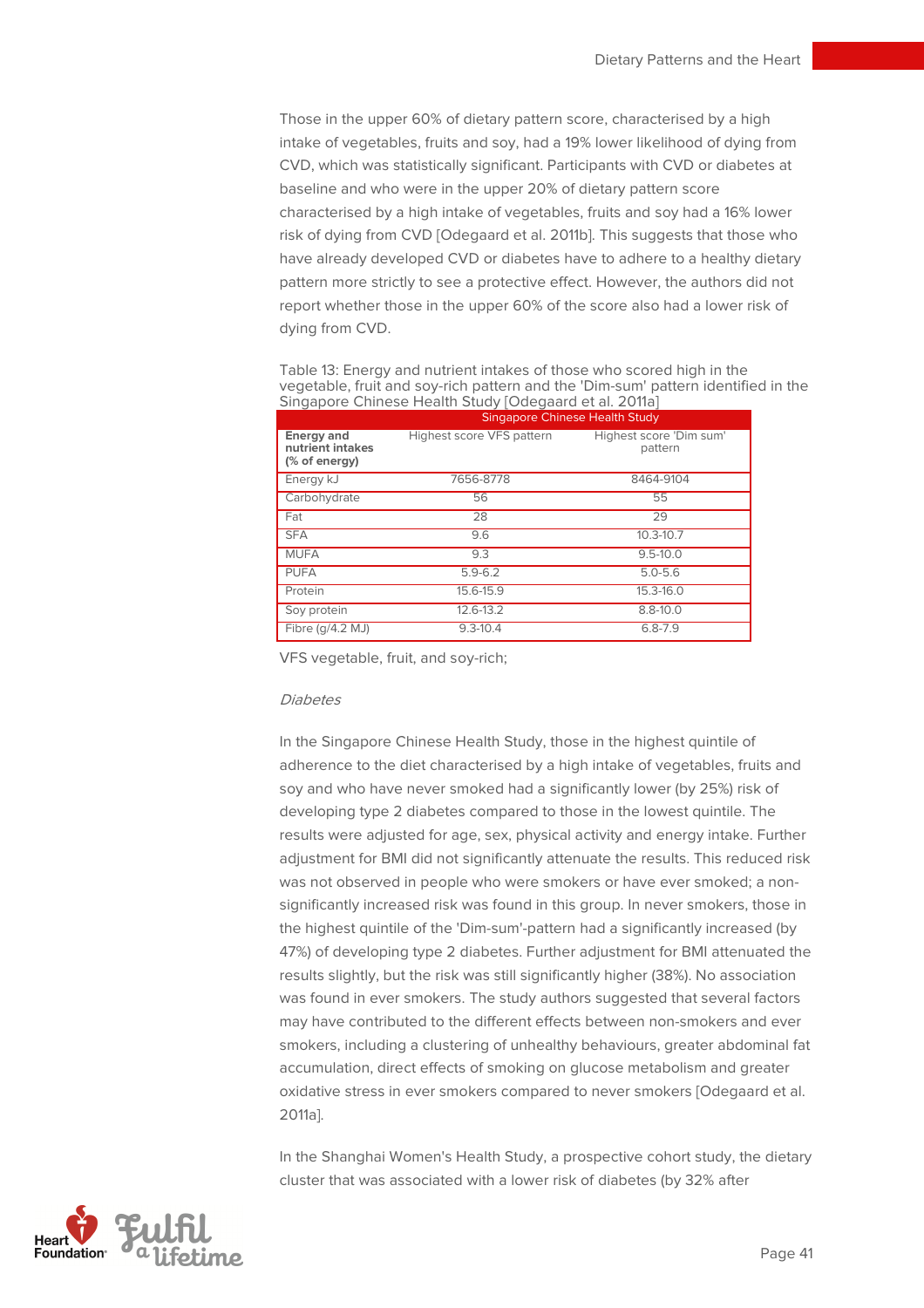adjusting for age, energy intake physical activity, alcohol smoking and hypertension, and by 22% after further adjusting for waist-to-hip ratio and BMI), was characterised by a lower intake of staple foods which are typically refined carbohydrate sources (266g vs. 304g/day) and soy foods (81g vs. 147g/day), and higher intakes of animal protein sources including poultry (14g vs. 9g/day), fish and shellfish (53g vs. 33g/day), and eggs (31g vs. 23g/day), higher intakes of dairy milk (129g vs. 12g/day), and higher intakes of fruits (283g vs. 192g/day) and vegetables (277g vs. 250g/day), compared to the reference cluster [Villegas et al. 2010].

This is supported by previous findings of the study authors, where intake of staple foods, and rice in particular, was associated with a higher risk of diabetes [Villegas et al. 2007]. The authors noted that type 2 diabetes was self-reported and therefore, the results have to be interpreted with caution [Villegas et al. 2010]. In a cross-sectional analysis of the 202 China National Nutrition and Health Survey data, the 'Green Water' cluster had the lowest prevalence of glucose tolerance abnormality (3.9%), whereas the 'New Affluence' pattern had the highest prevalence (8%), and the 'Western Adopter' pattern and 'Yellow Earth' pattern also had a significantly higher prevalence (6.3% and 4.8%, respectively). After adjusting for various factors including smoking, physical activity, family history of diabetes and BMI, only those with a 'New Affluence' pattern had significantly higher prevalence ratios compared to the 'Green Water' pattern [He et al. 2009].

#### **OTHER ASIAN DIFTS**

In the INTERHEART study, a large case-control study on acute MI carried out in various regions of the world, an 'Oriental pattern' was identified, which was characterised by high intakes of soy sauce, tofu, green leafy vegetables, pickled foods and eggs. This Oriental pattern was not associated with risk of acute MI. When looking at individual food items, higher intakes of vegetables and fruits was associated with a significantly lower risk of MI, whereas high consumption of meat, fried foods and salty foods was associated with an increased risk of MI [Iqbal et al. 2008]. Of note, dietary patterns in the INTERHEART study were assessed using a food group frequency questionnaire with only 19 items, which was not validated, limiting reliability of the findings.

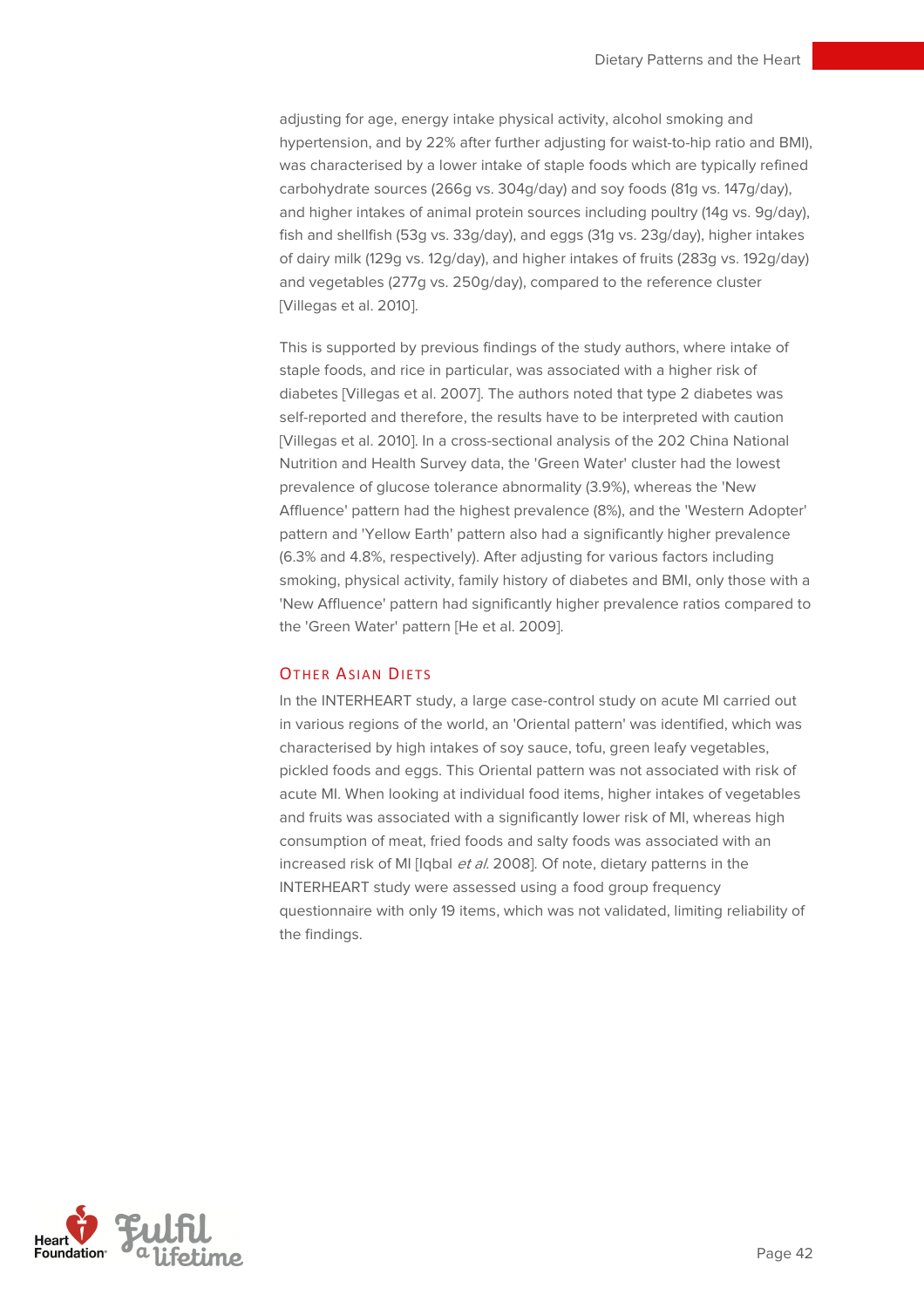**SUMMARY: JAPANESE, CHINESE AND OTHER ASIAN DIETS** 

- There is limited evidence suggesting that a Japanese pattern may be beneficial for cardiovascular health, although findings have been inconsistent. Reducing the relatively high salt content of a Japanese diet may lead to more beneficial outcomes.
- A diet typical for Northern China, which is high in staple foods including grains and starchy root vegetables, and low in protein-sources, has been associated with a higher risk of stroke compared to a diet typical for Southern China, which is high in rice, vegetables, seafood, pork and poultry.
- A Western dietary pattern was also associated with a higher risk of stroke in Chinese men and women, although this is to a large extent was mediated through factors including body weight, physical activity pattern, hypertension and dyslipidemia.
- In Chinese adults, a dietary pattern high in vegetables, fruits and soy was associated with a lower risk of CVD mortality, and a lower risk of diabetes in never smokers, but not in ever smokers.
- In Shanghai women a dietary pattern characterised by lower intake of staple foods, higher intakes of animal protein sources, and higher intakes of fruit and vegetables was associated with a lower risk of diabetes.

## ADHERENCE TO DIETARY GUIDELINES AND RECOMMENDATIONS

Various dietary patterns seem to have beneficial effects on cardiovascular health, for example the Mediterranean diet or the vegetarian diet. These patterns are not always suitable for everyone. For example, foods typically included in the Mediterranean diet may not always be easily available in countries outside the Mediterranean region, and not everyone wishes to follow a vegetarian diet.

Dietary guidelines and recommendations generally take into account both the healthfulness of the diet and its dietary components, as well as local dietary habits. Dietary guidelines in New Zealand or Australia would be different to dietary guidelines in the Middle East for example. However, dietary guidelines between different countries generally share many common features, e.g. they usually advise high intakes of fruits and vegetables, an emphasis on

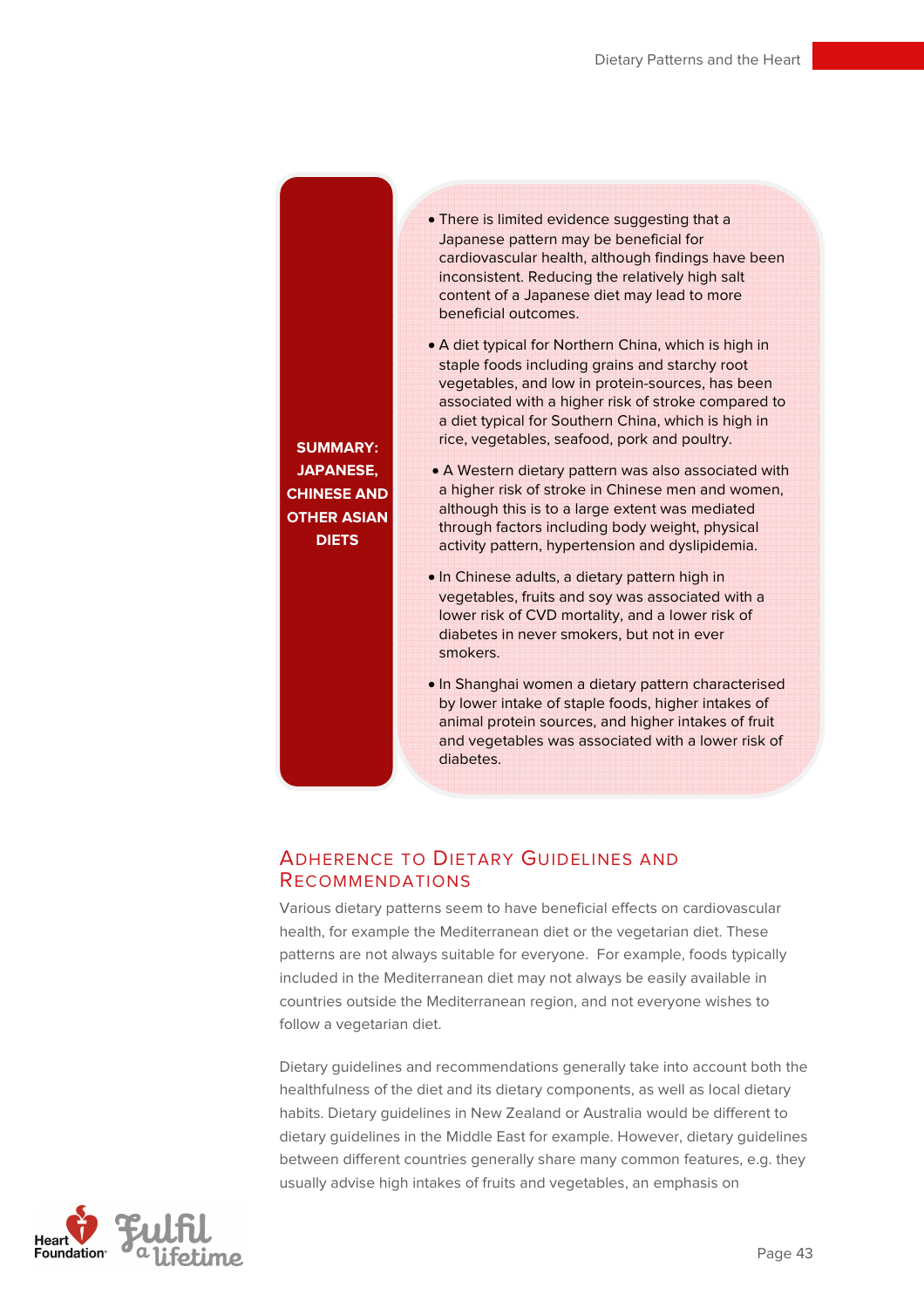wholegrain, limited amounts of processed meats, and limited amounts of added sugar, salt and saturated fat. Several studies have attempted to examine whether adherence to dietary guidelines is associated with disease risk, using various indexes that measure adherence to dietary guidelines.

#### Cardiovascular disease

The Healthy Eating Index (HEI) was developed to reflect adherence to the 1995 Dietary Guidelines for Americans. This score was used in the Health Professionals Follow-up Study (men) and Nurses' Health Study (women). In men, they found greater adherence to components in the HEI was only moderately associated with overall risk of chronic disease in men, although it was associated with a significantly reduced risk of CVD (by 28%) after adjusting for several confounding factors [McCullough et al. 2000a]. In women, better adherence to dietary recommendations as measured by the HEI was not associated with overall chronic disease risk, and no significant reduction of CVD risk was found after adjusting for confounding factors [McCullough et al. 2000b]. See Table 14 for average dietary intakes in these two cohorts by quintile of HEI score. However, the HEI did not measure several important components of a healthy dietary pattern, which has been suggested as a potential reason for a lack of an association.

|                               | Follow-up Study | <b>Health Professionals</b> | Study <sup>-</sup> | Nurses' Health |
|-------------------------------|-----------------|-----------------------------|--------------------|----------------|
|                               | Q <sub>1</sub>  | Q5                          | Q <sub>1</sub>     | Q5             |
| Milk (servings/d)             | 1.4             | 1.8                         | 1.0                | 1.8            |
| Fruit (servings/d)            | 1.4             | 4.5                         | 1.2                | 4.0            |
| Vegetables (servings/d)       | 3.7             | 5.4                         | 3.3                | 5.3            |
| Grains (servings/d)           | 3.7             | 5.6                         | 3.1                | 5.0            |
| Meats (servings/d)            | 2.9             | 2.7                         | 2.1                | 2.3            |
| Total fat (%energy)           | 38.4            | 27.1                        | 40.2               | 29.6           |
| Saturated fat (%energy)       | 13.9            | 8.9                         | 14.9               | 10.3           |
| Monounsaturated fat (%energy) | 14.8            | 10.2                        | 16.5               | 11.8           |
| Polyunsaturated fat (%energy) | 6.3             | 5.5                         | 8.1                | 6.7            |
| Dietary fibre (q/d)           | 14.9            | 27.5                        | 11.8               | 23.5           |
| Glycemic load                 | 99              | 151                         | 77                 | 141            |
| Sodium (g/d)                  | 3.5             | 3.0                         | 1.9                | 1.7            |

Table 14: Dietary intakes of men and women from the Health Professionals Follow-up study and the Nurses' Health Study, according to quintile of HEI

 $^1$ McCullough *et al.* 2000a;  $^2$  McCullough *et al.* 2000b;

An improved version of the HEI, the alternate HEI (aHEI), was developed to include important components missing from the HEI. For example, in the HEI the meat component did not differentiate between red meat, poultry and fish, and the grains component did not differentiate between wholemeal and refined cereal products [McCullough et al. 2000a+b].

The components of the AHEI score included vegetables (excluding potatoes), fruits, nuts and soy protein, ratio of white to red meat, cereal fibre, *trans* fatty acids, polyunsaturated to saturated fatty acid ratio, and moderate alcohol intake. Those in the highest compared to the lowest quintile had a significantly higher white to dark meat ratio (5.6 vs. 07 in men and 3.1 vs. 07 in women) and

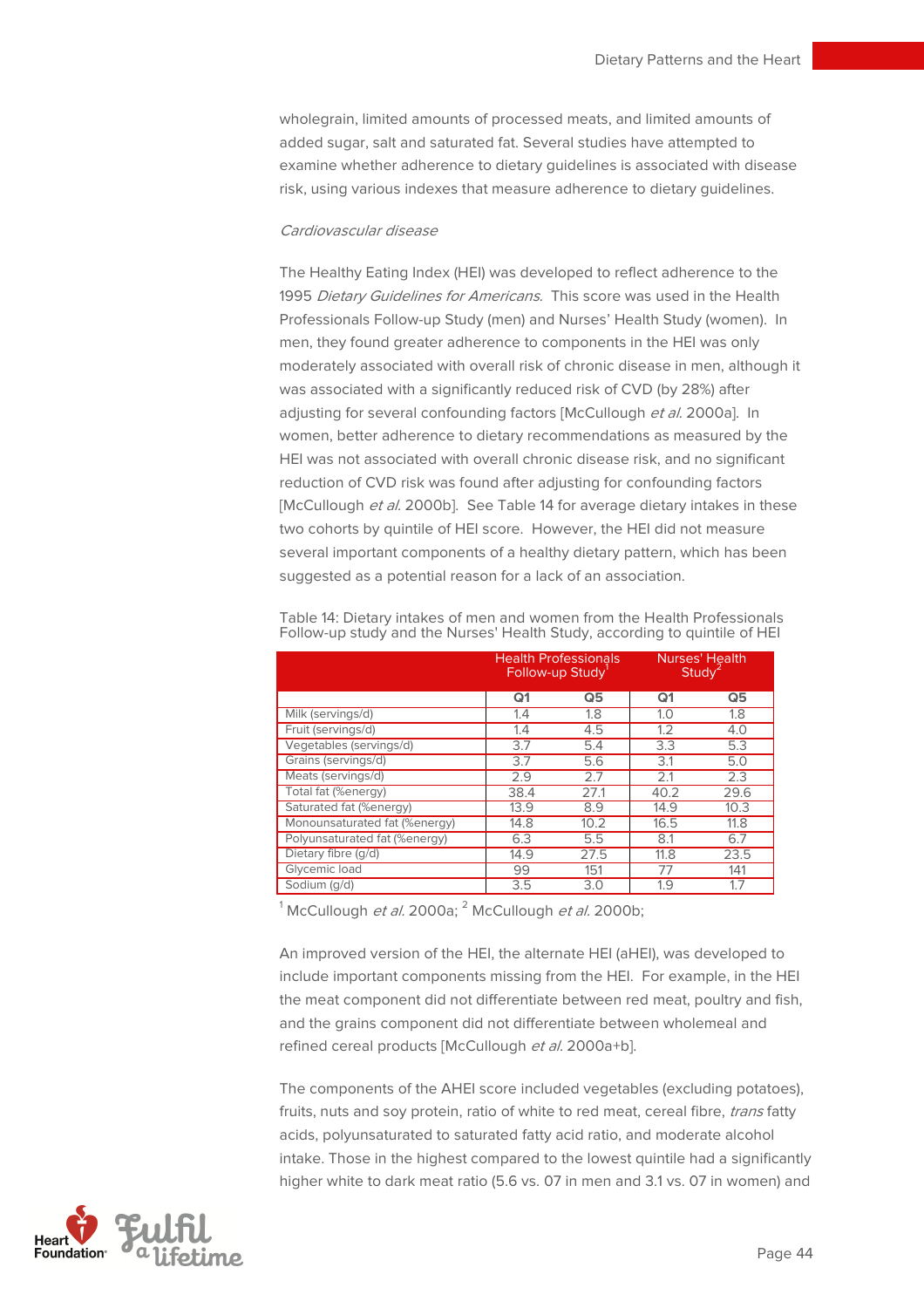higher intakes in nuts and tofu (1.1 vs. 0.2 servings/day in men and 0.7 vs. 0.1 servings/day in women). Cereal fibre intake was also higher (9.0g vs. 5.0g/day in men and 6.6g vs. 4.1g/day in women), whereas intakes of trans-fats were lower (0.9% vs. 1.6% of energy in men and 1.5% vs. 2.2% of energy in women). Intake of fruits and vegetables were similar as reported by McCullough et al. 2000a+b. The researchers found that better adherence to dietary guidelines as measured by AHEI was associated with a significantly reduced risk of major chronic disease, mainly due to a significantly reduced risk of CVD, in both the male and female cohort. Risk of CVD was 39% lower in men in the highest quintile of the AHEI score and 28% lower in women in the highest quintile, compared to those in the lowest quintile after adjusting for several potential confounding factors [McCullough et al. 2002]. Risk was again generally lower when only age was accounted for, supporting that those who eat a healthier diet also lead healthier lifestyles overall.

An updated AHEI, which is based on the 2005 Dietary Guidelines for Americans, was applied at a more recent stage of the Nurses' Health Study and the Health Professionals Follow-up Study. This time the score also included long-chain omega-3 fatty acids, and sugar-sweetened beverages and fruit juice. Using the updated AHEI score, better adherence to dietary recommendations was again associated with a significantly lower risk of major chronic disease, CVD, CHD and stroke in both men and women. The risk reduction for both cohorts combined was 24% for CVD, 31% for CHD and 20% for stroke [Chiuve et al. 2012].

Researchers of a UK-based prospective study (Whitehall II) also applied the AHEI (that based on the 1995 Dietary Guidelines for Americans) to their study cohort, which consisted of both men and women. Participants in the highest tertile of the AHEI score had a 25% lower risk of all-cause mortality and a 40% lower risk of CVD mortality compared with those in the lowest tertile [Akabaraly et al. 2011].

#### Diabetes

Using the AHEI, adherence to the 2005 Dietary Guidelines for Americans was associated with a significantly lower risk of diabetes in both the Health Professionals Follow-up Study (male cohort) and the Nurses' Health Study (female cohort). Men and women in the highest quintile of AHEI score had a 28% and 35% lower risk of developing diabetes [Chiuve et al. 2012].

In the CARDIA (Coronary Artery Risk Development in Young Adults) study, a different index to measure adherence to the 2005 Dietary Guidelines for Americans was used. The Diet Quality Index (DQI) included total fat intake, saturated fat intake, cholesterol intake, sugar-containing beverages, reduced fat milk or milk alternatives, fruit, vegetables, wholegrains, sodium intake, and alcohol consumption. Adherence to dietary guidelines based on the DQI score was not associated with risk of diabetes [Zamora et al. 2011]. Based on their

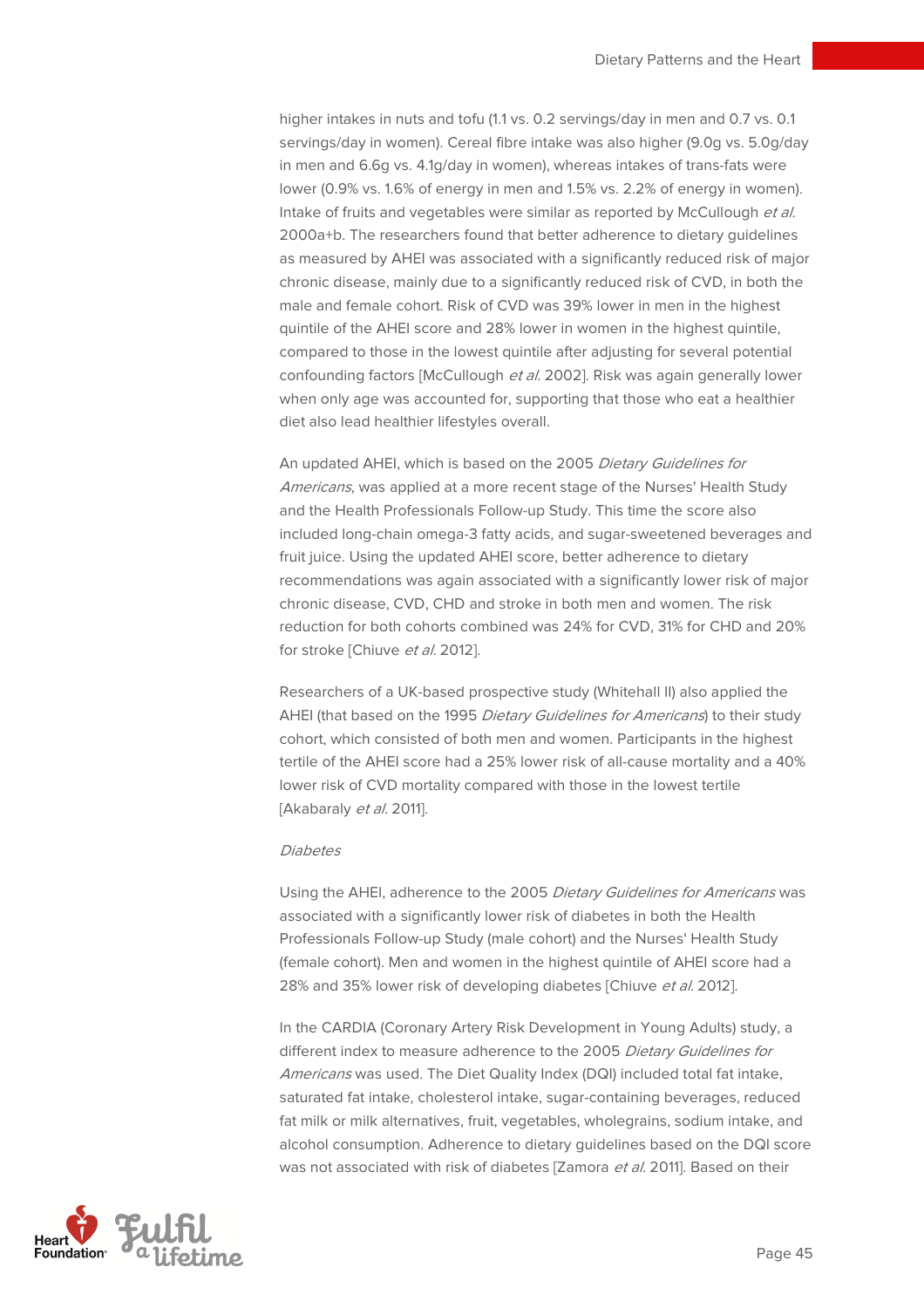findings, the study authors suggested that the 2005 Dietary Guidelines for Americans may not be effective in lowering the risk of diabetes. This finding is contrary to those from the Nurses' Health Study and the Health Professionals Follow-up Study. Thus the difference may be due to a different dietary score being used rather than the dietary guidelines not being effective. However, this will need to be studied in more detail before any firm conclusions can be made.

The varying findings of studies using different dietary adherence scores suggests that neither of the dietary scores covered all aspects of the dietary guidelines and that more studies will be needed to identify what aspects of the diet are those most closely related to disease risk.

#### Blood lipids

In a recently published randomised controlled trial, a group of New Zealand hypercholesterolaemic adult men were advised to follow a diet that is based on the Heart Foundation of New Zealand's '9 steps to Eating for a Healthy Heart'. This led to significantly lower intakes of energy (9094kJ during intervention vs. 10 623kJ pre-intervention), fat (27.5% vs. 32.4% of energy), saturated fat (9.7% vs. 12.8% of energy, monounsaturated fat (9.9% vs. 11.3% of energy) and cholesterol (239mg vs. 328mg/day), and to a significantly larger contribution of carbohydrates (49.6% vs. 44.6%) and protein (19.2% vs. 17.8%) to energy intake. Already after four weeks of following this healthy diet, significant improvements were found in blood lipid profiles, with both total cholesterol and LDL cholesterol decreasing and HDL cholesterol increasing significantly. There was also a non-significant trend towards a decrease in plasma triglycerides. No significant effect on anthropometric measures was found, but the time period is likely to be too short to find any significant changes in body composition [Gammon et al. 2013].

**SUMMARY: DIETARY GUIDELINES** 

- Adhering to dietary guidelines has been associated with a reduced risk of CVD. Although there are some conflicting findings from cohort studies, it is possible that these are due to different systems used to measure adherence.
- Those adhering more closely to dietary guidelines tend to lead a healthier lifestyle overall, contributing to a reduced risk.
- Dietary guidelines are generally evidence-based and adherence to these will reduce the risk of disease, including CVD.

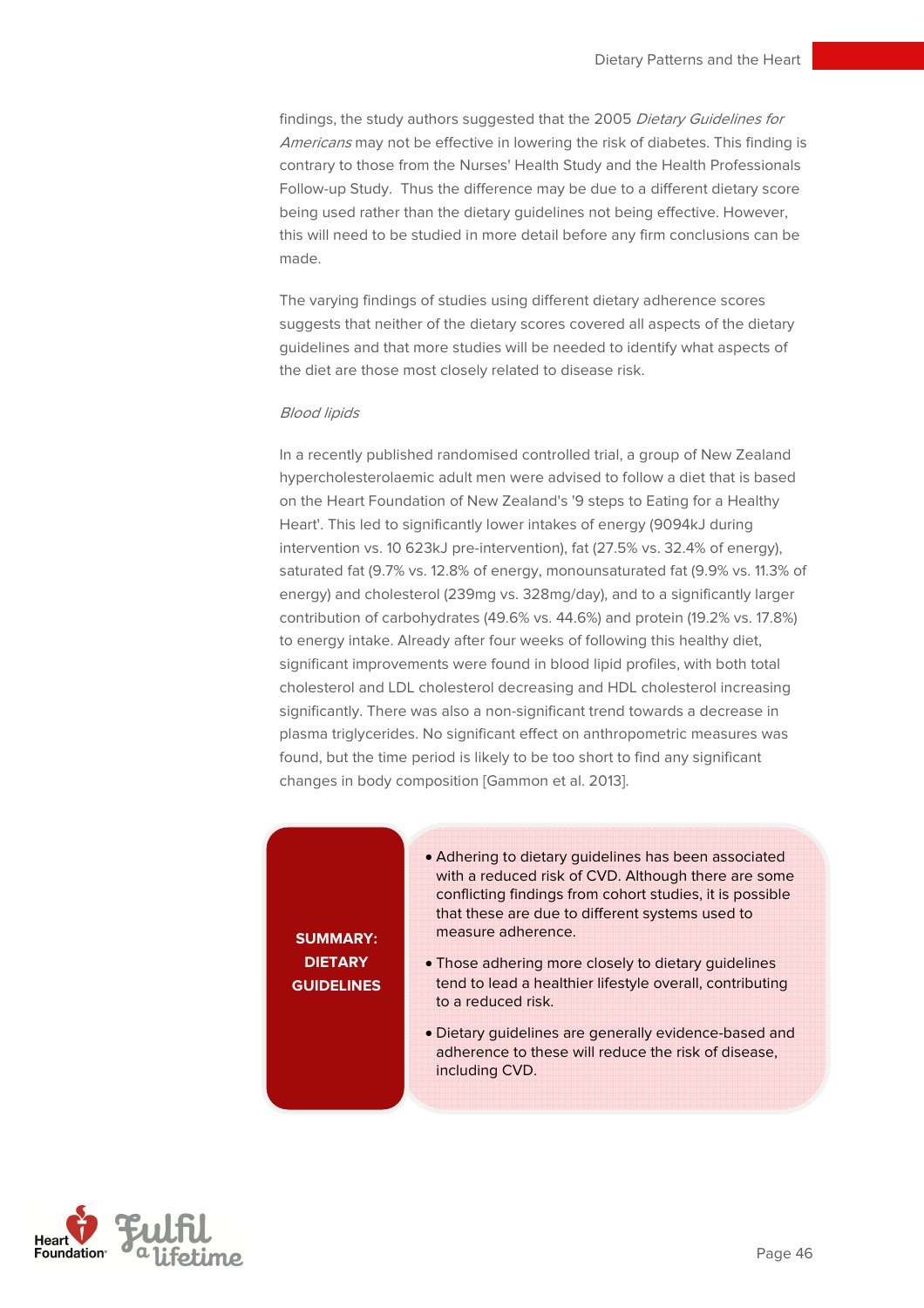## **PUTTING THE FINDINGS INTO CONTEXT**

Dietary patterns that show a protective association with heart health share many features, although some features are very specific for a certain dietary pattern (see Table 15).

One common feature of all dietary patterns associated with a lower risk of CVD is a relatively high intake of fruits and vegetables. The amounts consumed vary between 5 and 10 serves of fruits and vegetables a day. In contrast, the Western dietary pattern was associated with lower intakes (4.3-5 servings per day).

Another common feature of the protective dietary patterns is an emphasis on whole grains. In the DASH diet 6-8 servings of grains per day, mostly whole grains, are recommended. Most observational studies did not report on total grain consumption, but whole grain intakes were generally higher in those adhering to one of the more protective dietary patterns more closely. In one Spanish cohort [Martinez-Gonzales et al. 2009], a high consumption of cereals, mainly as white bread, was associated with a 92% higher risk of CHD, although this was confounded by increased energy intake.

Where an emphasis on dairy products forms part of a dietary pattern associated with a lower risk of CVD, these are typically low-fat or reduced-fat dairy products (e.g. DASH diet and Prudent diet). In the Mediterranean diet dairy products are generally consumed less than in Western dietary patterns.

Heart healthy dietary patterns are typically low in meat, in particular red and processed meat, refined grains, sugar-sweetened beverages and sweets and desserts, whereas these foods feature more heavily in the Western dietary pattern which was linked to a higher risk of CVD.

Looking at the macronutrient level (Table 15), heart healthy dietary patterns contained low to moderate levels of fat (27-40% energy) . The average contribution of fat to energy intake in New Zealand is around 34% [University of Otago 2011]. Levels of saturated fatty acids are also relatively low in heart healthy diets (5-12% of energy), and are lowest in vegans. The moderate fat intakes and moderate to low saturated fatty acids intakes in the protective dietary patterns are likely to contribute to the positive effects on CVD risk factors and CVD risk.

A high intake of olive oil is a main feature of the Mediterranean diet, leading to relatively high contributions of mono-unsaturated fatty acids to total energy intakes. In particular, in Greek cohorts high intakes of mono-unsaturated fatty acids have been found, contributing up to 28% of total energy intake. It has been argued that the relatively high intake of mono-unsaturated fatty acids in a Mediterranean diet, or rather a high ratio of monounsaturated to saturated fatty acids (i.e. replacement of saturated fatty acids with monounsaturated fatty acids), is likely to be partly responsible for any observed heart protective

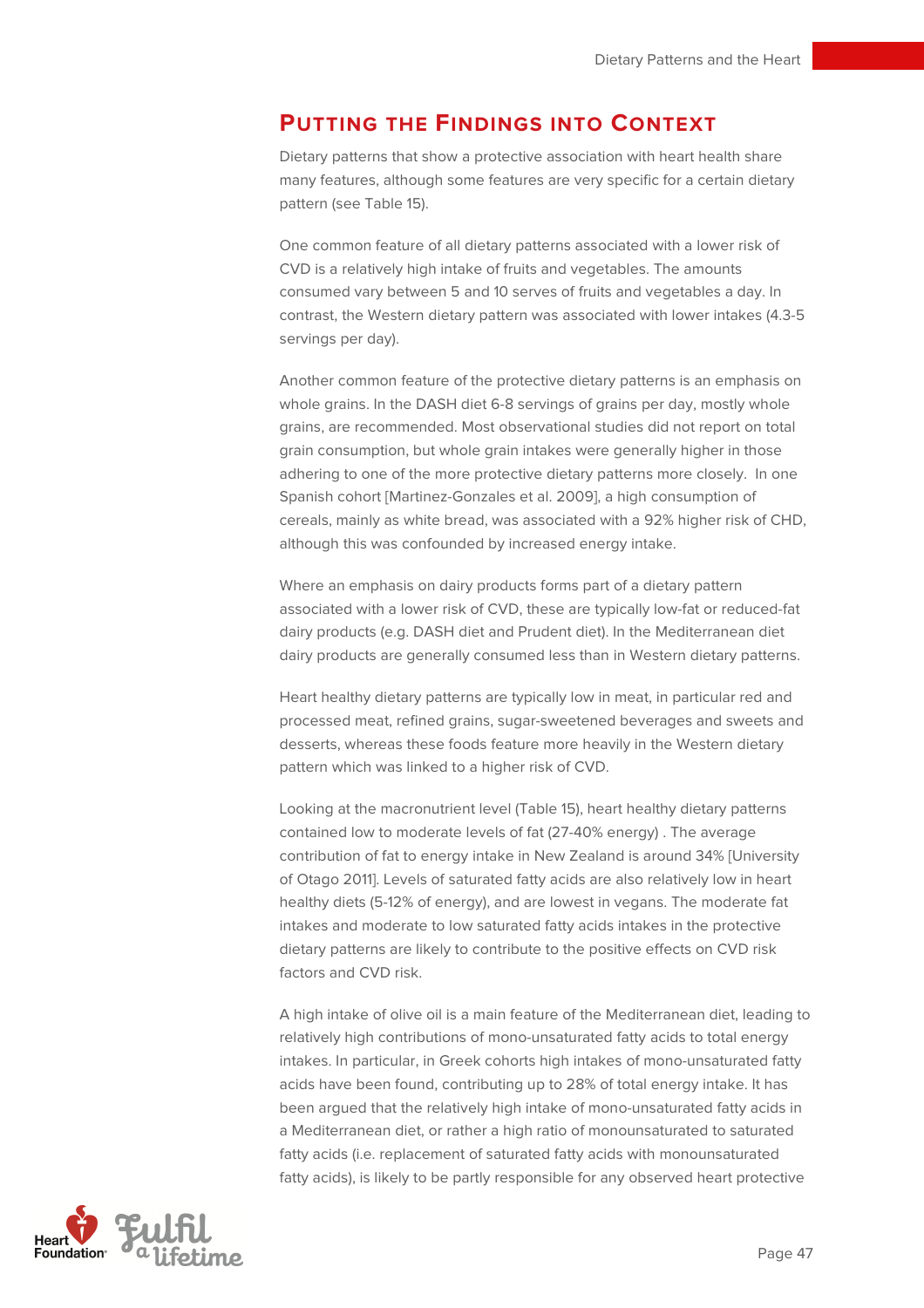effects [Tricholpoulou et al. 2009; Ruiz-Canela & Martinez-Gonzales 2011]. However, when the healthy eating index (HEI) was applied to two US-based cohorts, those who had the highest scores (associated with a lower CVD risk) typically had a lower contribution of mono-unsaturated fatty acids to total energy intake than those with the lowest scores (10.2-11.8% vs. 14.8-16.5% of energy). At the same time, intakes of total fat (27.1-29.6% vs. 38.4-40.2%) and saturated fat (8.9-10.3% vs. 13.9-14.9% of energy) were also lower (see Table 14). It is probable that the lower proportion of saturated fatty acids rather than the higher proportion of monounsaturated fatty acids per se may contribute to the heart protective association of higher intakes of olive oil.

Nuts and seeds, which are a good source of omega-3 polyunsaturated fatty acids, are also eaten more frequently in diets associated with a lower risk of CVD.

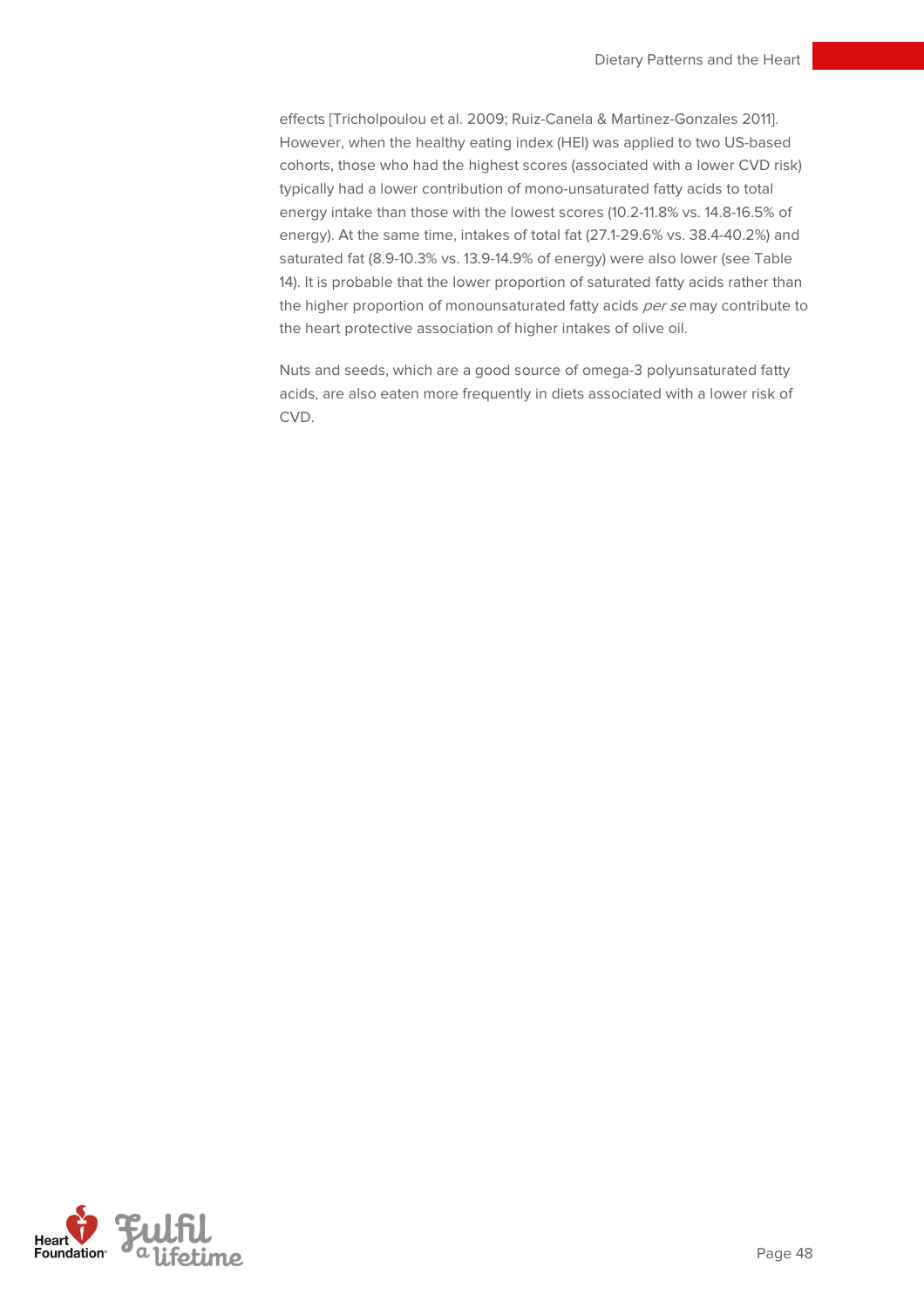| Chinese patterns             | Vegetables: 309g/d<br><b>Observational study:</b><br>(2002 China National<br>Nutrition and Health<br>Rice and products:<br>Fish and shrimp:<br>Beef/lamb: 2g/d<br>(Southern China):<br>Dairy products:<br>Starchy tubers:<br>• Cereals: $31g/d$<br>Pork: 48g/d<br>Eggs: 20g/d<br>Green Water<br>(grams/day)<br>400g/d<br>24g/d<br>18g/d<br>Survey)<br>7g/d<br>More<br>Less:                  |
|------------------------------|----------------------------------------------------------------------------------------------------------------------------------------------------------------------------------------------------------------------------------------------------------------------------------------------------------------------------------------------------------------------------------------------|
| Japanese diet                | Vegetables: 138 g/d<br>Observational study:<br>Soybeans: 101g/d<br>overall $(20-22g/day)$ .<br>similar to those with<br>scores, but was low<br>Dairy products:<br>low Japanese diet<br>Fruits: 204 g/d<br>Meat intake was<br>• Rice: $567$ $g/d$<br>Fish: 96g/d<br>(grams/day)<br>Green tea<br>223g/d<br>More<br>Less:                                                                       |
| Western diet*                | Whole grains: 0.8-<br>Low-fat dairy: 0.8-<br>High-fat dairy: 1.7<br>Processed meat:<br>Vegetables: 3.0-<br>· Refined grains:<br>Butter: 0.6-0.7<br>$\bullet$ Fruits: 1.3-1.8<br>Red meat: 1.0<br>Eggs: 0.5-0.6<br>desserts: 1.9<br>Poultry: 0.3<br>Sweets and<br>(servings/day)<br>Observational<br>Fish: 0.3<br>$1.9 - 2.1$<br>$0.6 - 0.7$<br>studies:<br>3.2<br>0.9<br>More<br><b>Less</b> |
| Prudent diet                 | Processed meat: 0.3<br>Vegetables: 5.3-5.4<br>• Refined grains: 1.1<br>High-fat dairy: 0.9-<br>Whole grains: 1.5-<br>Low-fat dairy: 1.0-<br>Red meat: 0.5-0.6<br>desserts: 0.9-1.0<br>Fruits: 2.4-3.1<br>Eggs: 0.3-0.4<br>Fish: 0.5-0.6<br>(servings/day)<br>Observational<br>Poultry: 0.5<br>Sweets and<br>Butter: 0.3<br>studies:<br>1.4<br>More<br><b>Less</b><br>$\bullet$               |
| <b>DASH</b> diet             | Vegetables: 2.6-5.5<br>Red and processed<br>Whole grains: 2.1-<br>beverages: 0.1-0.2<br>Low-fat dairy: 1.4-<br>Food-based goals of<br>(servings/day) based<br>Fruits: 2.5-3.5<br>on 2000kcal/day<br>meat: 0.4-1.0<br>(servings/day)<br>Sweetened<br>Observational<br>Nuts: 0.6-1<br><b>DASH diet:</b><br>studies:<br>9.9<br>2.0<br>More<br>Less                                              |
| Vegetarian and vegan<br>diet | products (vegans)<br>Desserts, sweets<br>· Dairy products<br>Refined grains<br>• Whole grains<br>Eggs or dairy<br>Vegetables<br>Observational<br>Fruits<br>Meat<br>studies:<br><b>Nuts</b><br>Fish<br>More<br><b>Less</b><br>$\frac{1}{2}$                                                                                                                                                   |
| Mediterranean diet           | Recommendations in<br>moderation, typically<br>typically non-fat<br>Fish and seafood<br>• Fruits and nuts<br>Dairy products<br>PREDIMED study<br>as part of a meal<br>Vegetables<br>Observational<br>Legumes<br>reduced)<br>Olive oil<br>Poultry<br>Alcohol in<br>Meat<br>studies:<br>More <sup>+</sup><br><b>Less</b>                                                                       |
|                              | teristics<br>charac-<br>based<br>Food-                                                                                                                                                                                                                                                                                                                                                       |

Table 15: Characteristics of different dietary patterns associated with risk of CVD or CVD risk factors. Table 15: Characteristics of different dietary patterns associated with risk of CVD or CVD risk factors.

 More/Less means that those who adhered better to a certain type of diet had higher/lower intakes of the listed foods compared to people who scored low people who scored low †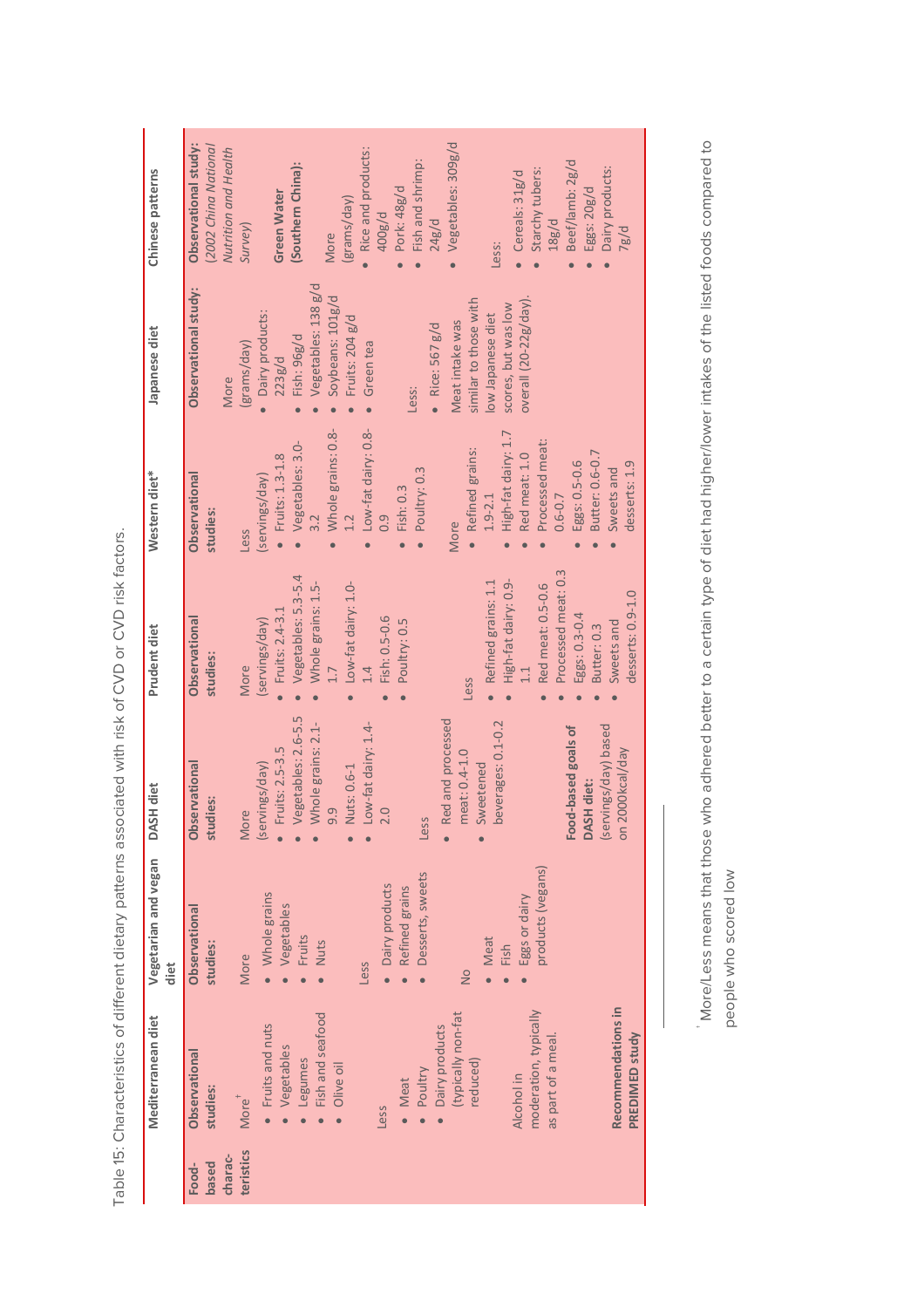| ţ<br>Л      |
|-------------|
| O<br>¢      |
| an          |
| ي<br>د<br>7 |
| ١<br>í<br>ī |
|             |

| Fruit: 43g/d         |        | Cake: 3g/d<br>$\bullet$ |                     | Yellow Earth*                    | (Northern China) |                 |                  | More:               | (grams/day)          | Cereals: 325g/d<br>$\bullet$ | Starchy tubers:        | 71g/d               |                    |                                | Less:             | Rice and products: | 91g/d              | Pork: 16g/d | Beef/lamb: 3g/d               | Poultry: 1g/d      | Fish and shrimp: | 3g/d |                              | Dairy products: | 15g/d       | Vegetables: 185g/d      | Fruits: 51g/d | Cake: 2g/d  |                   |                     |                                          |                    |                      |                    |                      |               |                          |                            |
|----------------------|--------|-------------------------|---------------------|----------------------------------|------------------|-----------------|------------------|---------------------|----------------------|------------------------------|------------------------|---------------------|--------------------|--------------------------------|-------------------|--------------------|--------------------|-------------|-------------------------------|--------------------|------------------|------|------------------------------|-----------------|-------------|-------------------------|---------------|-------------|-------------------|---------------------|------------------------------------------|--------------------|----------------------|--------------------|----------------------|---------------|--------------------------|----------------------------|
|                      |        |                         |                     |                                  |                  |                 |                  |                     |                      |                              |                        |                     |                    |                                |                   |                    |                    |             |                               |                    |                  |      |                              |                 |             |                         |               |             |                   |                     |                                          |                    | Observational study: | (grams/day, energy | adjusted)            |               |                          | Fat: 41g/d<br>$\bullet$    |
|                      |        |                         |                     |                                  |                  |                 |                  |                     |                      |                              |                        |                     |                    |                                |                   |                    |                    |             |                               |                    |                  |      |                              |                 |             |                         |               |             |                   |                     |                                          |                    | Observational        | studies:           | (grams/day, energy   | adjusted)     |                          | • $SFA: 24-28g/d$          |
|                      |        |                         |                     |                                  |                  |                 |                  |                     |                      |                              |                        |                     |                    |                                |                   |                    |                    |             |                               |                    |                  |      |                              |                 |             |                         |               |             |                   |                     |                                          |                    | Observational        | studies:           | (grams/day, energy   | adjusted)     |                          | SFA: 20-21g/d<br>$\bullet$ |
| $[1600$ kcal/day]:   |        | Grains, mostly          | wholegrain: 6-8 [6] | Vegetables: 4-5 [3-<br>$\bullet$ | $\overline{4}$   | Fruits: 4-5 [4] | Fat-free/low-fat | dairy products: 2-3 | $[2-3]$              | Lean meats,                  | poultry, and fish      | (including eggs): 6 | or less [3-6]      | Nuts, seeds, and               | legumes: 4-5/week | [3/week]           | Fats and oils: 2-3 | $[2]$       | Sweets and added<br>$\bullet$ | sugar: <5/week [0] |                  |      |                              |                 |             |                         |               |             |                   |                     |                                          |                    | Nutrient goals of    | DASH diet, used in | the DASH trials:     |               | Fat: 27%E                | <b>SFA: 6%E</b>            |
|                      |        |                         |                     |                                  |                  |                 |                  |                     |                      |                              |                        |                     |                    |                                |                   |                    |                    |             |                               |                    |                  |      |                              |                 |             |                         |               |             |                   |                     |                                          |                    | Observational        | studies:           | (EPIC-Oxford cohort) |               |                          | Vegetarians:               |
| (servings per day or | week): |                         | More:               | Fruits: 23/day                   | Nuts/seeds:      | 23/week         | Vegetables:<br>ò | $\geq$ 2/day        | Legumes/pulses:<br>ò | 23/week                      | Fish and seafood:<br>Ċ | 23/week             | (especially fatty) | Olive oil: 24/day<br>$\bullet$ | (tablespoons)     | Less:              |                    | • Red and   | processed meat:               | <1/day; white      | instead of red   | meat | Sugar-sweetened<br>$\bullet$ | beverages:      | <1drink/day | Commercial<br>$\bullet$ | bakery goods, | sweets, and | pastries: <3/week | Also recommend wine | (27glasses/week) with<br>meals, only for | habitual drinkers. | Observational        | studies:           |                      | Greek cohort: | $\bullet$ Fat: 39-40% of | energy                     |
|                      |        |                         |                     |                                  |                  |                 |                  |                     |                      |                              |                        |                     |                    |                                |                   |                    |                    |             |                               |                    |                  |      |                              |                 |             |                         |               |             |                   |                     |                                          |                    | Nutri-               | ent-               | based                | charact       | eristics                 |                            |

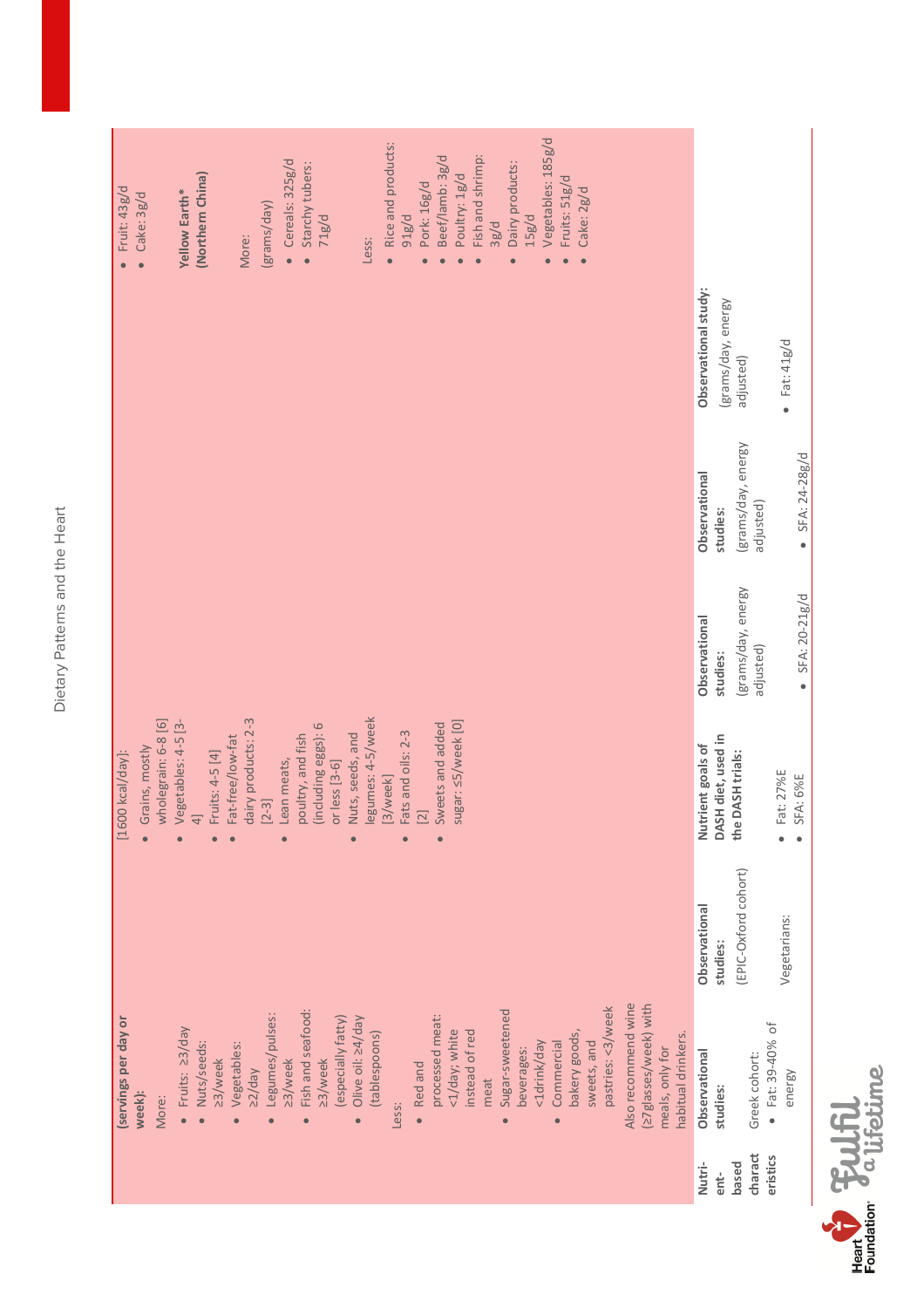| ?<br>?               |
|----------------------|
| C                    |
| ζ<br>م<br>آ<br>3     |
| Ċ<br>j<br>î          |
| ١<br>í<br>$\epsilon$ |

| SFA: 11-12% of         |                                 |                                | MUFA: 20-24g/d  | MUFA: 24-30g/d       | Protein: 74g/d<br>٠ |
|------------------------|---------------------------------|--------------------------------|-----------------|----------------------|---------------------|
| energy                 | Energy: 7705-<br><b>PA6068</b>  | Protein: 18%E<br>Carbohydrate: | PUFA: 12-14g/d  | PUFA: 12-14g/d       |                     |
|                        |                                 | 55%E                           |                 |                      |                     |
| MUFA: 25-28%           | Fat: 30-31%E                    |                                | Protein: 79-    | Protein: 68-90g/d    |                     |
|                        | <b>SFA: 9%E</b>                 |                                | 100g/d          | Carbohydrate:        |                     |
| Spanish cohorts:       | PUFA: 5-6%E                     |                                | Carbohydrate:   | $180 - 222g/d$       |                     |
|                        | Protein: 13-14%E                |                                | 190-249g/d      | Fibre: 15-18g/d<br>٠ |                     |
| Fat: 33-35%E           | Carbohydrates:<br>52-53%E       |                                | Fibre: 21-28g/d |                      |                     |
| SFA: 10%E              |                                 |                                |                 |                      |                     |
| MUFA: 15-16%E          | Fibre (Non-starch               |                                |                 |                      |                     |
| Protein: 18%E          | polysaccharides):<br>23-24g/day |                                |                 |                      |                     |
| Carbohydrates:<br>47%E |                                 |                                |                 |                      |                     |
| Fibre: 27-40g/day      |                                 |                                |                 |                      |                     |
|                        | Vegans:                         |                                |                 |                      |                     |
|                        |                                 |                                |                 |                      |                     |
|                        | Energy: 7123-                   |                                |                 |                      |                     |
|                        | 8058kJ                          |                                |                 |                      |                     |
|                        | Fat: 29%E                       |                                |                 |                      |                     |
|                        | SFA: 5%E                        |                                |                 |                      |                     |
|                        |                                 |                                |                 |                      |                     |
|                        | PUFA:8%E                        |                                |                 |                      |                     |
|                        | Protein: 13%E                   |                                |                 |                      |                     |
|                        | Carbohydrates:                  |                                |                 |                      |                     |
|                        | 55-56%E                         |                                |                 |                      |                     |
|                        | Fibre (Non-starch               |                                |                 |                      |                     |
|                        |                                 |                                |                 |                      |                     |
|                        | polysaccharides):               |                                |                 |                      |                     |
|                        | $27 - 28g$ /day                 |                                |                 |                      |                     |
|                        |                                 |                                |                 |                      |                     |
|                        | RCT:                            |                                |                 |                      |                     |
|                        | Vegans:                         |                                |                 |                      |                     |
|                        | $\bullet$ Fat: 22%E             |                                |                 |                      |                     |
|                        | SFA: 5%E                        |                                |                 |                      |                     |
|                        | MUFA: 8%E                       |                                |                 |                      |                     |
|                        | PUFA: 7%E                       |                                |                 |                      |                     |
|                        | Protein 15%E                    |                                |                 |                      |                     |
|                        | Carbohydrates:                  |                                |                 |                      |                     |
|                        | 66%E                            |                                |                 |                      |                     |

• Fibre: 22g/day  $\bullet$  Fibre: 22g/day \*Associated with higher risk of CVD and less beneficial impacts on CVD risk factors;

\*Associated with higher risk of CVD and less beneficial impacts on CVD risk factors;

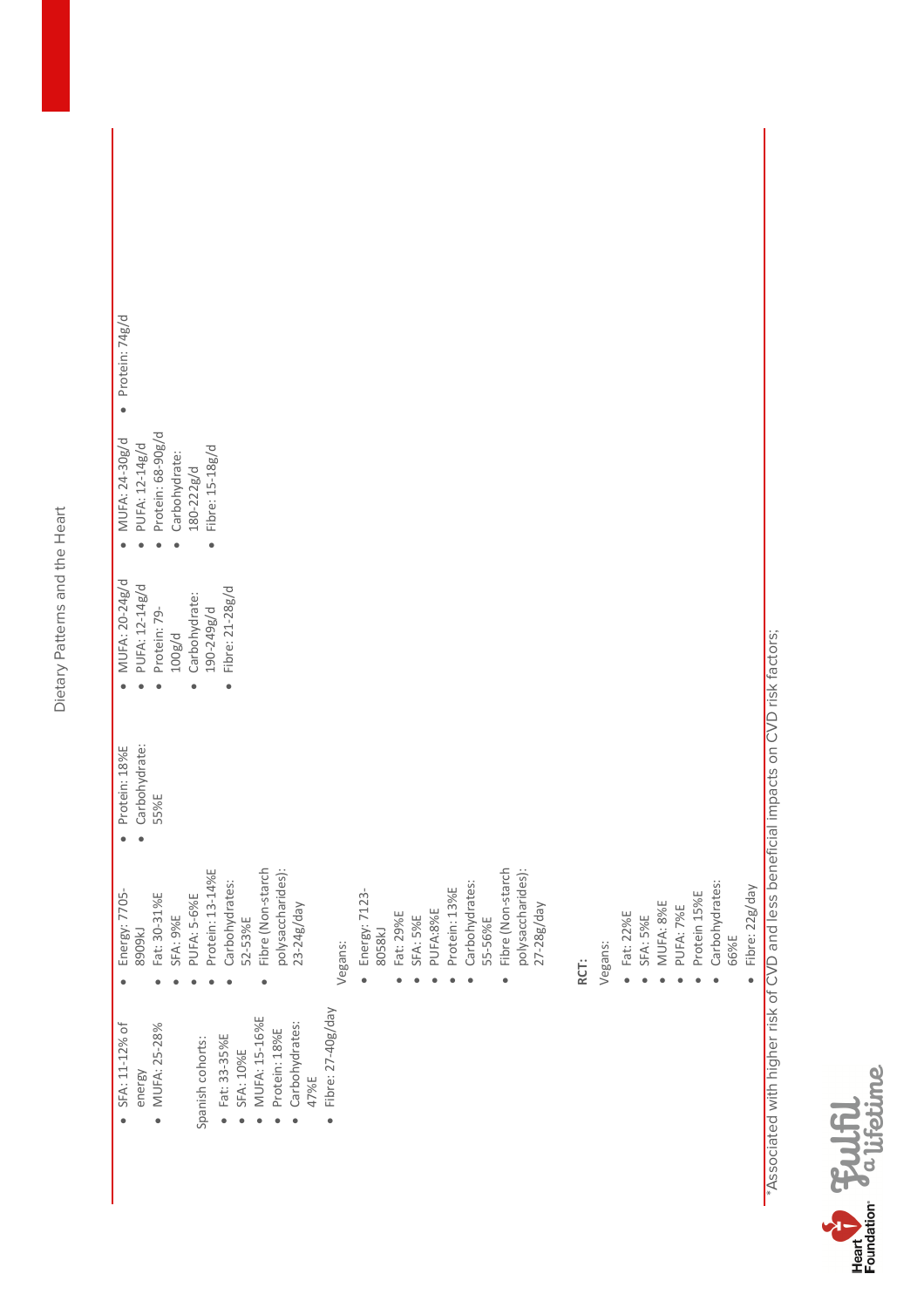The contribution of carbohydrates in dietary patterns that are associated with a lower risk of CVD is typically around 45-55% of energy, although it is higher in vegans (66%). However, the dietary pattern that is typical for the Northern parts of China contains large amounts of (mostly refined) cereals and starchy tubers and only little amounts of animal protein sources. This dietary pattern has been associated with less beneficial impacts on CVD risk factors and CVD risk. This suggests high intakes of refined starchy foods may increase the risk of CVD, although the evidence does not consistently show this. Also, it is difficult to conclude from studies looking at dietary patterns overall what amount of carbohydrate is associated with a lower or higher CVD risk.

Intakes of dietary fibre were also generally higher in dietary patterns associated with lower risk of CVD, supporting the well-established link between dietary fibre intake and risk of CVD.

In many studies, adjusting for confounding factors including physical activity, BMI, smoking or energy intake, the extent of a protective association was attenuated. This suggests that in many instances, people who follow a diet that has been associated with a lower risk of CVD often lead a more healthy lifestyle overall, and some of the positive effects may be mediated by these healthier lifestyle factors. Several strengths and limitations of the evidence on dietary patterns and CVD need to be highlighted. A major strength of looking at dietary patterns as a whole is that a large array of possible components affecting health are taken into account. However, it is difficult to disentangle the contribution of different single factors to the overall association with health. Also, the type of studies that typically investigate an association between diet and disease in primary prevention are epidemiological studies that do not allow conclusions on the effect of certain components. In addition, potential confounding factors including lifestyle, family history of disease and other factors may not be appropriately accounted for, which could skew the findings.

It is also difficult to establish an exact amount of certain foods and components that may be associated with a reduced risk of CVD, as the levels used in the different studies can vary significantly, also depending on the population that was investigated.

Nevertheless, overall, these studies provide a good evidence base that certain dietary patterns that share several common features are associated with a lower risk of disease, which is to some extent mediated by a generally healthier lifestyle.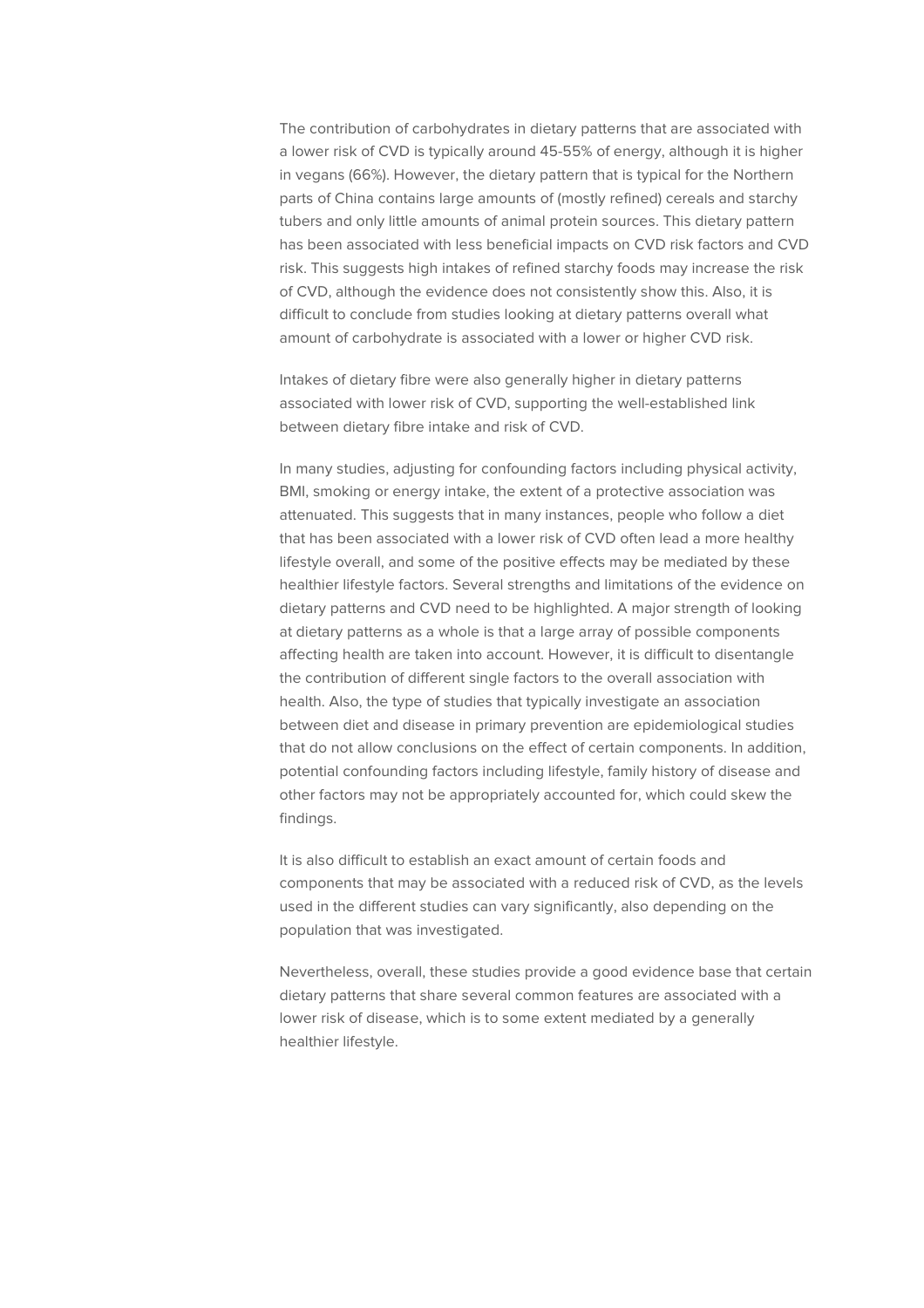## **CONCLUSION**

The pattern of food we eat can promote or protect against disease. Various dietary patterns have been associated with a reduced risk of CVD, including CHD and stroke. These include the Mediterranean and vegetarian dietary patterns, and to some extent the DASH and prudent dietary patterns. These dietary patterns reflect a range of macronutrient intakes but share features such as a large proportion of plant foods (vegetables, fruit, wholegrains, legumes, nuts). Conversely, certain animal products, particularly those high in fat and saturated fat, and other foods high in refined carbohydrates and sugar are usually limited or completely excluded in these types of dietary pattern. Taken together, these dietary patterns highlight the importance of quality of food choices, for example type of fat and carbohydrate, rather than a set proportion of energy intake. They also highlight the importance of certain components of dietary patterns such as vegetables and fruit, legumes, nuts, wholegrains, and healthy oils.

A Western dietary pattern, characterised by a high proportion of foods such as processed and red meat, refined grains, sweets and desserts, hot chips, and high-fat dairy products, has been associated with an increased risk of CHD and stroke.

## **ACKNOWLEDGEMENTS**

We would like to thank the Food & Nutrition Working Group of the Heart Foundation for their peer review of this paper.

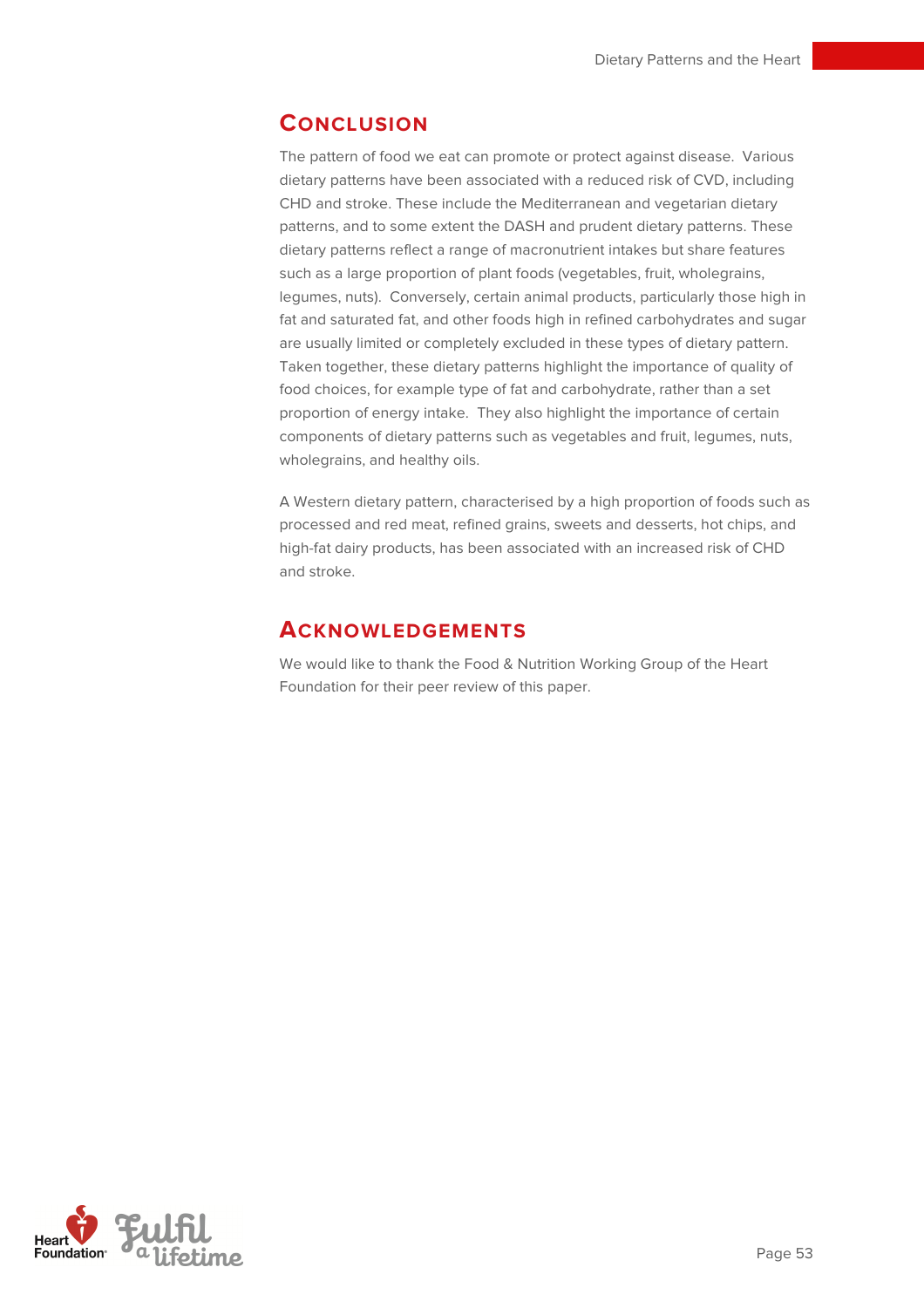## **REFERENCES**

Akbaraly TN, Ferrie JE, Berr C, Brunner EJ, Head J, Marmont MG et al. Alternative healthy eating index and mortality over 18 y of follow-up: results from the Whitehall II cohort. Am J Clin Nutr 2011;94:247-53.

Appel LJ, Moore TJ, Obarzanek E, Vollmer WM, Svetkey LP, Sacks FM et al. A clinical trial of the effects of dietary patterns on blood pressure. N Engl J Med 1997;336:1117-24.

Appleby PN, Davey GK, Key TJ. Hypertension and blood pressure among meat eaters, fish eaters, vegetarians and vegans in EPIC-Oxford. Public Health Nutr 2002;5(5):645-654.

Bach A, Serra-Majem L, Carrasco JL, Roman B, Ngo J et al. The use of indexes evaluating the adherence to the Mediterranean diet in epidemiological studies: a review. Public Health Nutr 2006;9(1A):132-146.

Barnard ND, Jenkins DJA, Turner-McGrievy G, Gloede L, Green A, Ferdowsian H. A low-fat vegan diet and a conventional diabetes diet in the treatment of type 2 diabetes: a randomized, controlled, 74-wk clinical trial. Am J Clin Nutr 2009a;89(suppl):1588S-96S.

Barnard ND Katcher HI, Jenkins DJA, Cohen J, Turner-McGrievy G. Vegetarian and vegan diets in type 2 diabetes management. Nutr Rev 2009b;67(5):255- 263.

Bates B, Lennox A, Bates C, Swan G. National Diet and Nutrition Survey. Headline Results from Years 1 and 2 (Combined) of the Rolling Programme (2008/2009-2009/2010). Department of Health and Food Standards Agency: London.

Berkow SE, Barnard ND. Blood pressure regulation and vegetarian diets. Nutr Rev 2005;63(1):1-8.

Blumenthal JA, Babyak MA, Hinderliter A, Watkins LL, Craighead L, Lin PH et al. Effects of the DASH diet alone and in combination with exercise and weight loss in blood pressure and cardiovascular biomarkers in men and women with high blood pressure. The ENCORE study. Arch Intern Med 2010a;170(2):126-135.

Blumenthal JA, Babyak MA, Sherwood A, Craighead L, Lin PH, Johnson J et al. Effects of the Dietary Approaches to Stop Hypertension diet alone and in combination with exercise and caloric restriction on insulin sensitivity and lipids. Hypertension 2010b;55:1199-205.

Bray GA, Vollmer WM, Sacks FM, Obarzanek E, Svetkey LP, Appel LJ. A further sub-group analysis of the effects of the DASH diet and three dietary sodium

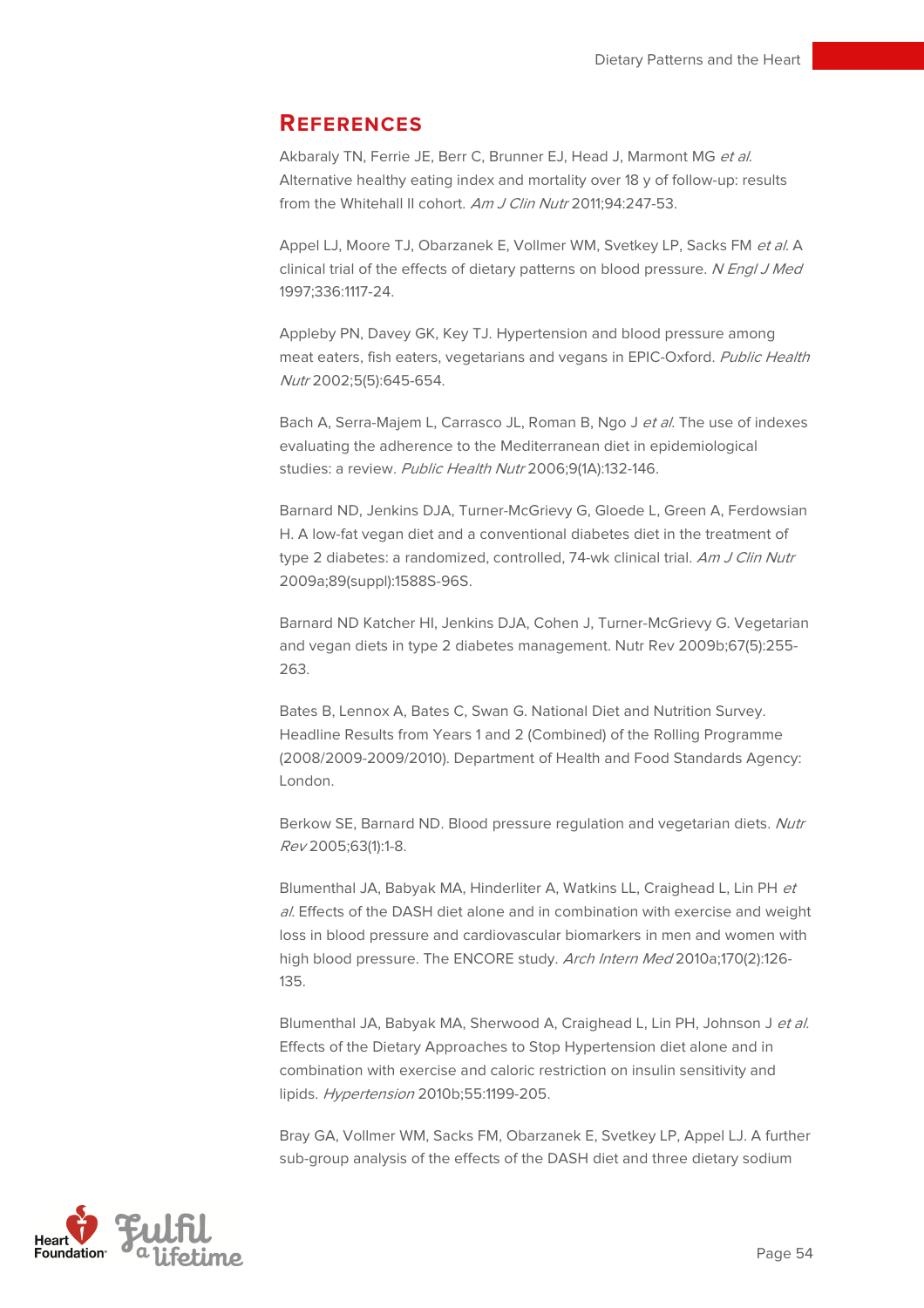levels on blood pressure: results of the DASH-sodium trial. Am J Cardiol 2004;94:222-227.

Bremer J, Chisholm A. Dietary patterns. An evidence-based nutrition statement from the National Heart Foundation of New Zealand's Nutrition Advisory Committee. National Heart Foundation: Auckland, 1999.

Buckland G, Gonzalez CA, Agudo A et al. Adherence to the Mediterranean diet and risk of coronary heart disease in the Spanish EPIC cohort study. Am J Epidemiol 2009;170:1518-29.

Chang-Claude J, Hermann S, Eilber U, Steindorf K. Lifestyle determinants and mortality in German vegetarians and health-conscious persons: results of a 21 year follow-up. Cancer Epidemiol Biomarkers Prev 2005:963-968.

Chen ST, Marathur NM, Appel LJ. The effect of dietary patterns on estimated coronary heart disease risk. Results from the Dietary Approaches to Stop Hypertension (DASH) trial. Circ Cardiovasc Qual Outcomes 2010;3:484-489.

Chiuve SE, Fung TT, Rimm EB, Hu FB, McCullough ML, Wang M et al. Alternative dietary indices both strongly predict risk of chronic disease. J Nutr 2012;142:1009-18.

Couch SC, Saelens B, Levin L, Dart K, Falciglia G, Daniels S. The efficacy of a clinic-based behavioral nutrition intervention emphasising a DASH-type diet for adolescents with elevated blood pressure. J Pediatr 2008;152:494-501.

Craig WJ, Mangels AR; American Dietetic Association. Position of the American Dietetic Association: Vegetarian Diets. J Am Diet Assoc 2009;109(7):1266-82

Crowe FL, Appleby PN, Travis RC, Key TJ. Risk of hospitalization or death from ischemic heart disease among British vegetarians and nonvegetarians: results from the EPIC-Oxford cohort study. Am J Clin Nutr 2013;DOI:10.3945/ajcn.112.044073.

Dauchet L, Kesse-Guyot E, Czernichow S, Bertrais S, Estaquio C, Péneau S et al. Dietary patterns and blood pressure change over 5-y follow-up in the SU.VI.MAX cohort. Am J Clin Nutr 2007;85:1650-6.

De Lorgeril M, Salen P, Martin JL, Monjaud I, Delaye J, Mamelle N. Mediterranean diet, traditional risk factors, and the rate of cardiovascular complications after myocardial infarction: final report of the Lyon Diet Heart Study. Circulation 1999;99:779-785.

Denova-Gutierrez E, Castanon S, Talavera JO, Gallegos-Carrillo K, Flores M, Dosamantes-Carrasco D et al. Dietary Patterns are associated with metabolic syndrome in an urban Mexican population. J Nutr 2010;140:1855-1863.

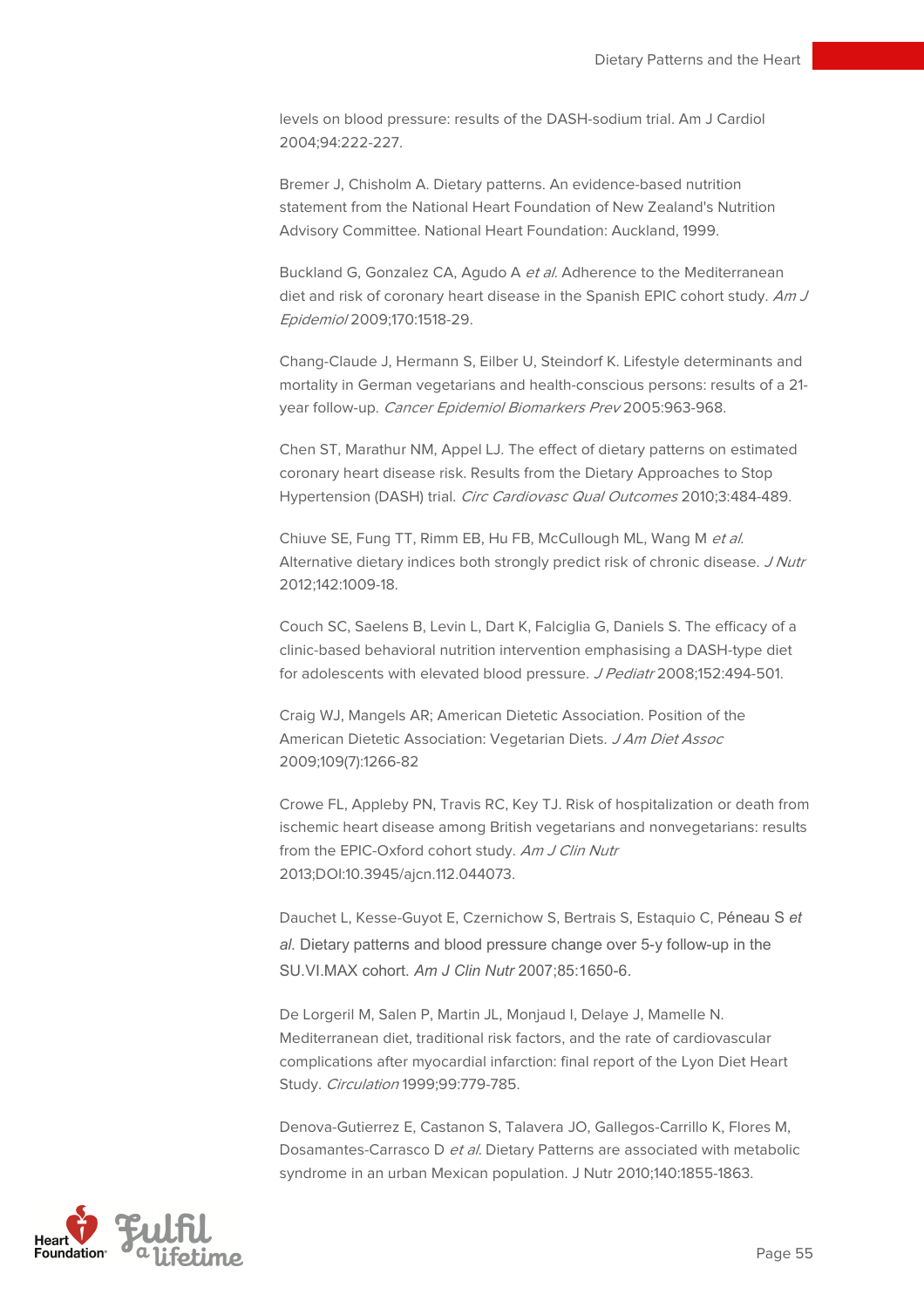Deriemaeker P, Aerenhouts D, De Ridder D, Hebbelinck M, Clarys P. Health aspects, nutrition and physical characteristics in matched samples of institutionalized vegetarian and non-vegetarian elderly (>65 yrs). Nutr Metab 2011;8:37.

Estruch R, Ros E, Salas-Salvado J, Covas MI, Corella D, Aros F et al. Primary prevention of cardiovasular disease with a Mediterranean diet. N Engl J Med 2013:DOI:10.1056/NEJMoal200303.

Ferdowsian HR, Barnard ND. Effects of plant-based diets on plasma lipids. Am J Cardiol 2009;104:947-56.

Fitzgerald KC, Chiuve SE, Buring JE, Ridker PM, Glynn RJ. Comparison of associations of adherence to a Dietary Approaches to Stop Hypertension (DASH)-style diet with risks of cardiovascular disease and venous thromboembolism. J Thromb Haemost 2012;10:189-98.

Folsom AR, Parker ED, Harnack LJ. Degree of concordance with DASH diet guidelines and incidence of hypertension and fatal cardiovascular disease. Am J Hypertens 2007;20:225-32.

Forman JP, Stampfer MJ, Curhan GC. Diet and lifestyle risk factors associated with incident hypertension in women. JAMA 2009;302(4):401-411.

Fung TT, Willet WC, Stampfer MJ, Manson JAE, Hu FB. Dietary patterns and the risk of coronary heart disease in women. Arch Intern Med 2001;161:1857-62.

Fung TT, Stampfer MJ, Manson JAE, Rexrode KM, Willet WC, Hu FB. Prospective study of major dietary patterns and stroke risk in women. Stroke 2004a;2014-19.

Fung TT, Schulze M, Manson JAE, Willet WC, Hu FB. Dietary patterns, meat intake, and the risk of type 2 diabetes in women. Arch Intern Med 2004b;164:2235-40.

Fung TT, Chiuve SE, McCullough ML, Rexrode KM, Logroscino G, Hu FB. Adherence to a DASH-style diet and risk of coronary heart disease and stroke in women. Arch Intern Med 2008;168(7):713-720.

Fung TT, Rexrode KM, Mantzoros CS et al. Mediterranean diet and incidence of and mortality from coronary heart disease and stroke in women. Circulation 2009;119:1093-100.

Gammon CS, Kruger R, Minihane AM, Conlon CA, von Hurst PR, Stonehouse W. Kiwifruit consumption favourably affects plasma lipids in a randomised controlled trial in hypercholesterolaemic men. Brit J Nutr 2013;109:2208-18.

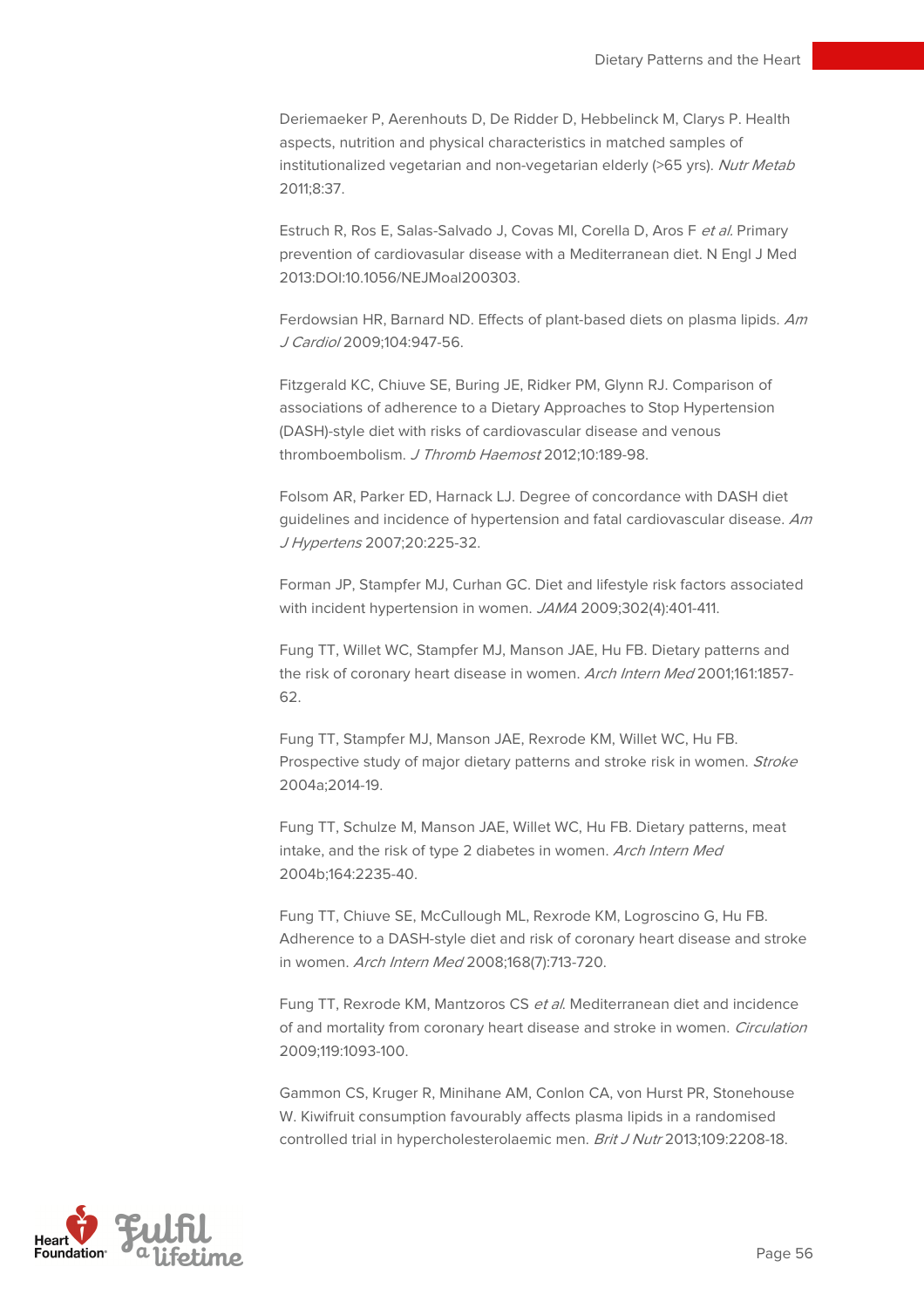Günther ALB, Liese AD, Bell RA, Dabelea D, Lawrence JM, Rodriguez BL et al. Association between the Dietary Approaches to Hypertension diet and hypertension in youth with diabetes mellitus. Hypertension 2009;53:6-12.

Harsha DW, Lin PH, Obarzanek E, Karanja NM, Moore TJ, Caballero B. Dietary Approaches to Stop Hypertension: a summary of study results. DASH Collaborative Research Group. J Am Diet Assoc 1999;99(8 Suppl):S35-9.

Harsha DW, Sacks FM, Obarzanek E, Svetkey LP, Lin PH, Bray GA et al. Effect of dietary sodium intake on blood lipids: results from the DASH-Sodium trial. Hypertension 2004;43:393-8.

Heidemann C, Schulze MB, Franco OH, van Dam RM, Mantzoros C, Hu FB. Dietary patterns and risk of mortality from cardiovascular disease, cancer, and all causes in a prospective cohort of women. Circulation 2008;118:230-237.

Hoffmann I, Groeneveld MJ, Boeing H, Koebnick C et al. Giessen Wholesome Nutrition Study: relation between a health-conscious diet and blood lipids. Eur J Clin Nutr 2001;55:887-895.

Hu FB, Rimm EB, Stampfer MJ, Ascherio A, Spiegelman D, Willet WC. Prospective study of major dietary patterns and risk of coronary heart disease in men. Am J Clin Nutr 2000;72:912-21.

Hu FB. Plant-based diets and prevention of cardiovascular disease: epidemiologic evidence. In: Phytochemicals: nutrient-gene interactions. Meskin MS, Bidlack WR, Randolph RK eds. CRC Press, 2006.

Iqbal R, Anand S, Ounpuu S, Islam S, Zhang X, Rangarajan S et al. Dietary patterns and the risk of acute myocardial infarction in 52 countries: results of the INTERHEART study. Circulation 2008;118:1929-37.

Kahleova H, Matoulek M, Malinska H, Oliyarnik O, Kazdova L, Neskudla T et al. Vegetarian diet improves insulin resistance and oxidative stress markers more than conventional diet in subjects with Type 2 diabetes. Diabet Med 2011;28:549-559.

Kastorini CM, Milionis HJ, Esposito K, Giugliano D, Goudevenos JA, Panagiotakos DB. The effect of Mediterranean diet on metabolic syndrome and its components. A meta-analysis of 50 studies and 534,906 individuals. J am Coll Cardiol 2011;57:1299-313.

Key TJ, Fraser GE, Thorogood M, Appleby PN, Beral V, Reeves G et al. Mortality in vegetarians and nonvegetarians: detailed findings from a collaborative analysis of 5 prospective studies. Am J Clin Nutr 1999;70(suppl):516S-24S.

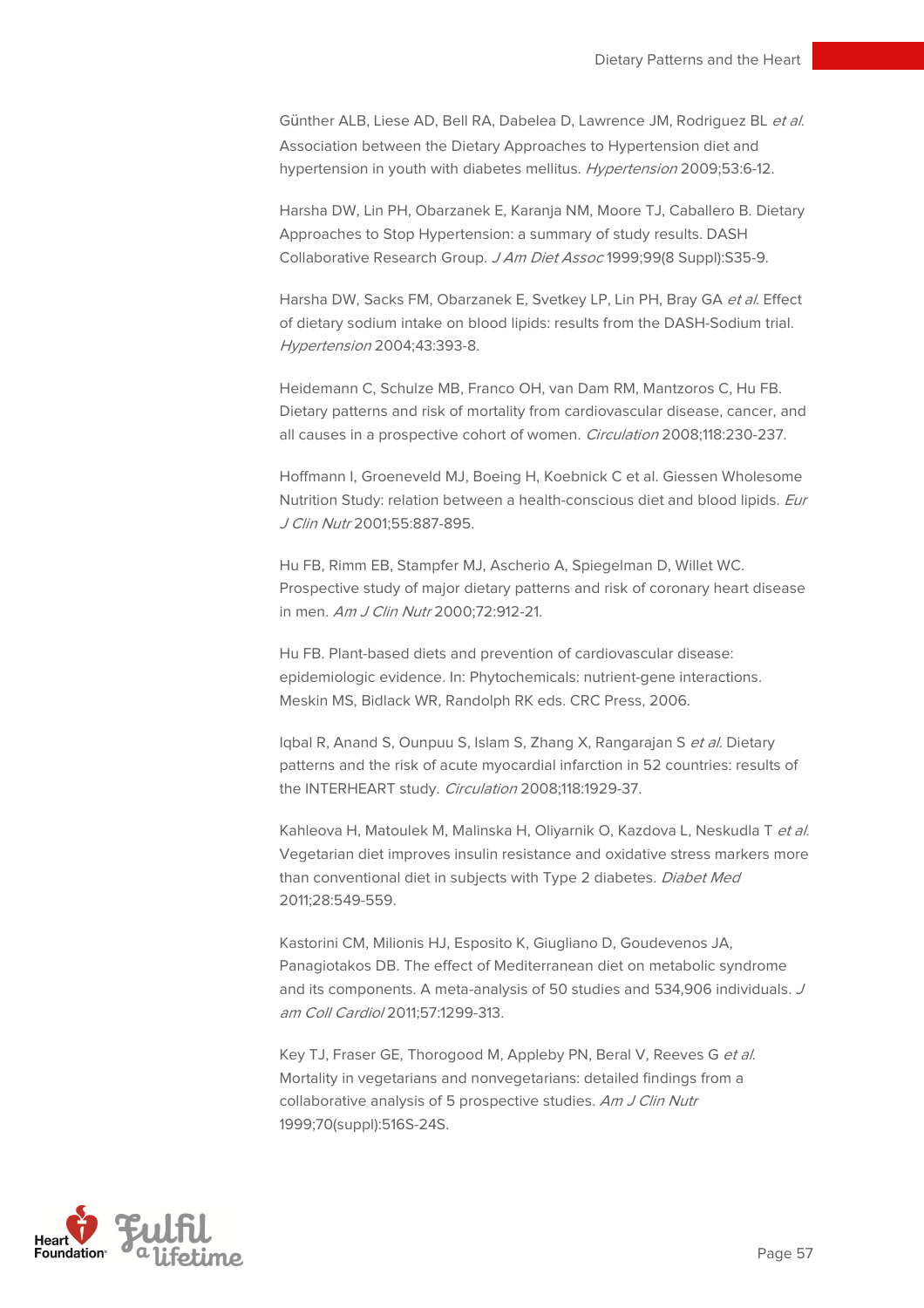Key TJ, Appleby PN, Rosell MS. Health effects of vegetarian and vegan diets. Proc Nutr Soc 2006;65:35-41.

Key TJ, Appleby PN, Spencer EA, Travis RC, Roddam AW, Allen NE. Mortality in British vegetarians: results from the European Prospective Investigation into Cancer and Nutrition (EPIC-Oxford). Am J Clin Nutr 2009;89(suppl):1613S-9S.

Levitan EB, Wolk A, Mittelman MA. Consistency with the DASH diet and incidence of heart failure. Arch Intern Med 2009a;169(9):851-7.

Levitan EB, Wolk A, Mittelman MA. Relation of consistency with the Dietary Approaches to Stop Hypertension diet and incidence of heart failure in men aged 45 to 79 years. Am J Cardiol 2009b;104:1416-20.

Li Y, He Y, Lai J, Wang D et al. Dietary patterns are associated with stroke in Chinese adults. J Nutr 2011;141:1834-1839.

Liese AD, Nichols M, Sun X, D'Agostino RB, Haffner SM. Adherence to the DASH diet is inversely associated with incidence of type 2 diabetes: the Insulin Resistance Atherosclerosis study. Diabetes Care 2009;32:1434-6.

Lutsey PL, Steffen LM, Stevens J. Dietary intake and the development of the metabolic syndrome: the Atherosclerosis Risk in Communities study. Circulation 2008;117:754-61.

Marathur NM, Wang NY, Appel LJ. Lifestyle interventions reduce coronary heart disease risk: results from the PREMIER trial. Circulation 2009;119:2026-31.

Martinez-Gonzalez MA, Garcia-Lopez M, Bes-Rastrollo M et al. Mediterranean diet and the incidence of cardiovascular disease: A Spanish cohort. Nutr Metab Cardiovasc Dis 2009;21:237-44.

McCullough ML, Feskanich D, Rimm EB, Giovannucci EL, Ascherio A, Variyam JN et al. Adherence to the Dietary Guidelines for Americans and risk of major chronic disease in men. Am J Clin Nutr 2000a;72:1223-31.

McCullough ML, Feskanich D, Stampfer MJ, Rosner BA, Hu FB, Hunter DJ et al. Adherence to the Dietary Guidelines for Americans and risk of major chronic disease in women. Am J Clin Nutr 2000;72:1214-22.

McCullough ML, Feskanich D, Stampfer MJ, Giovannucci EL, Rimm EB, Hu FB et al. Diet quality and major chronic disease risk in men and women: moving toward improved dietary guidance. Am J Clin Nutr 2002;76:1261-71.

McKeown PP, Logan K, McKinley MC, Young IS, Woodside JV. Evidence for the use of the Mediterranean diet in patients with CHD. Proc Nutr Soc 2010;69:45-60.

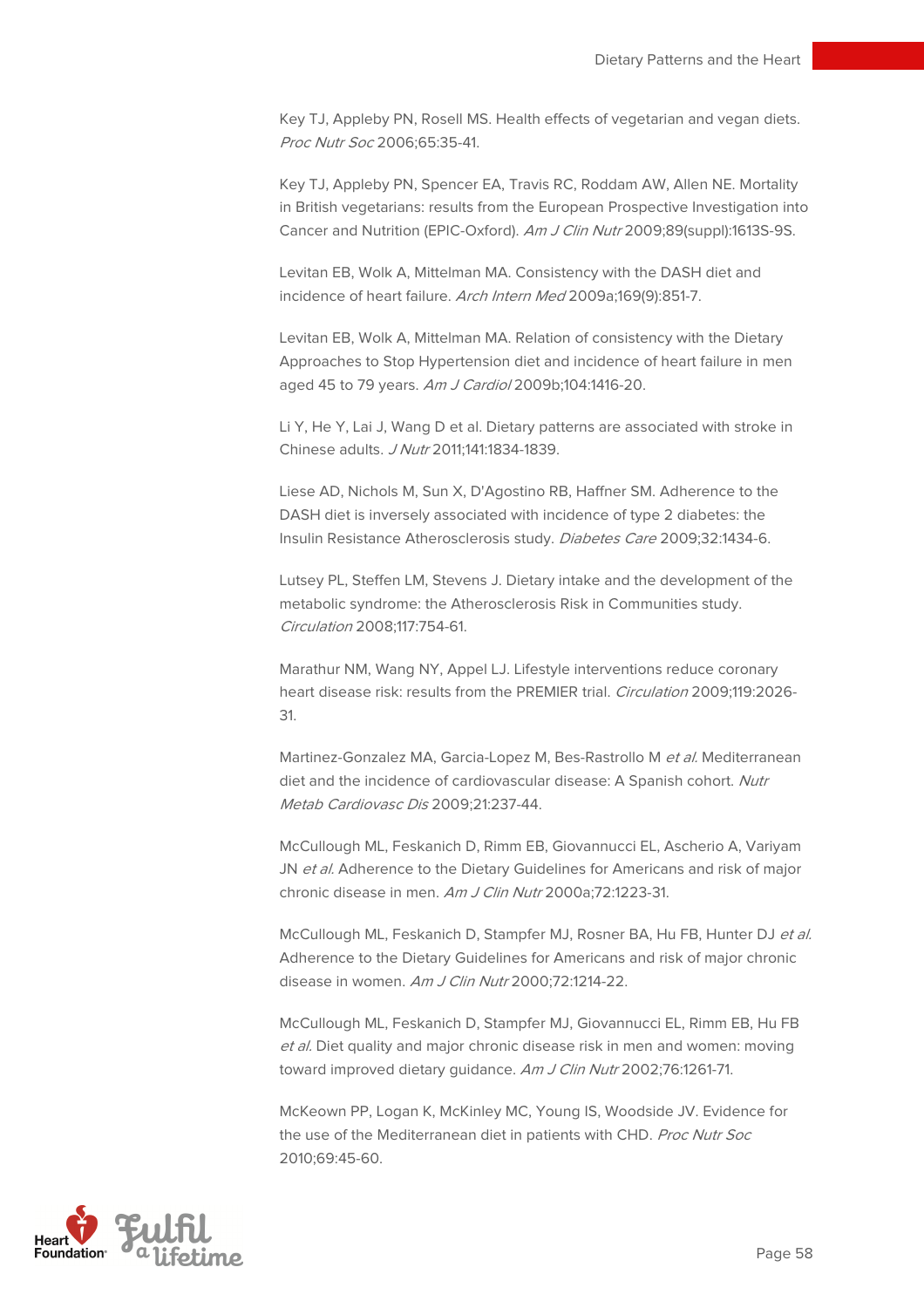Mente A, de Koning L, Shannon HS, Anand SS. A systematic review of the evidence supporting a causal link between dietary factors and coronary heart disease. Arch Intern Med 2009;169(7):659-669.

Ministry of Health. Food and Nutrition Guidelines for Healthy Adults: A background paper. Ministry of Health, Wellington, 2003.

Mitrou PN, Kipnis V, Thiebaut ACM et al. Mediterranean dietary pattern and prediction of all-cause mortality in a US population. Results from the NIH-AARP diet and health study. Arch Intern Med 2007;167:2461-68.

Mizoue T, Yamaji T, Tabata S, Yamaguchi K, Ogawa S, Mineshita M, Kono S. Dietary patterns and glucose tolerance abnormalities in Japanese men. J Nutr 2006;136:1352-8.

Nakamura Y, Ueshima H, Okamura T, Kadowaki T, Hayakawa T, Kita Y et al. A Japanese diet and 19-year mortality: National Integrated Project for Prospective Observation of Non-Communicable Diseases and its Trends in Aged, 1980. Brit J Nutr 2009;101:1696-705.

Nanri A, Shimazu T, Takachi R, Ishihara J, Mizoue T, Noda M et al. Dietary patterns and type 2 diabetes in Japanese men and women: the Japan Public Health Center-based prospective study. Eur J Clin Nutr 2013;67:18-24.

Obarzanek E, Sacks FM, Vollmer WM, Bray GA, Miller ER, Lin PH et al. Effects on blood lipids of a blood pressure-lowering diet: the Dietary Approaches to Stop Hypertension (DASH) trial. Am J Clin Nutr 2001;74:80-9.

Odegaard AO, Koh W-P, Butler L, Duval S, Gross MD et al. Dietary patterns and incident type 2 diabetes in Chinese men and women. Diabetes Care 2011a;34:880-885.

Odegaard AO, Koh W-P, Gross MD, Yuan J-M, Pereira MA. Combined lifestyle factors and cardiovascular disease mortality in Chinese men and women: the Singapore Chinese Health Study. Circulation 2011b;124:2847-2854.

Osler M, Heitmann BL, Gerdes LU, Jorgensen L, Schroll M. Dietary patterns and mortality in Danish men and women: a prospective observational study. Brit J Nutr 2001;85:219-25.

Osler M, Andreasen AH, Heitmann B, Hoidrup S, Gerdes U, Jorgensen LM, Schroll M. Food intake patterns and risk of coronary heart diseasae: a prospetive cohort study examining the use of traditional scoring techniques. Eur J Clin Nutr 2002;56:568-74.

Panagiotakos DB, Pitsavos C, Stefandis C. Dietary patterns: A Mediterranean diet score and its relation to clinical and biological markers of cardiovascular disease risk. Nutr Metab Cardiovasc Dis 2006;16(8):559-68.

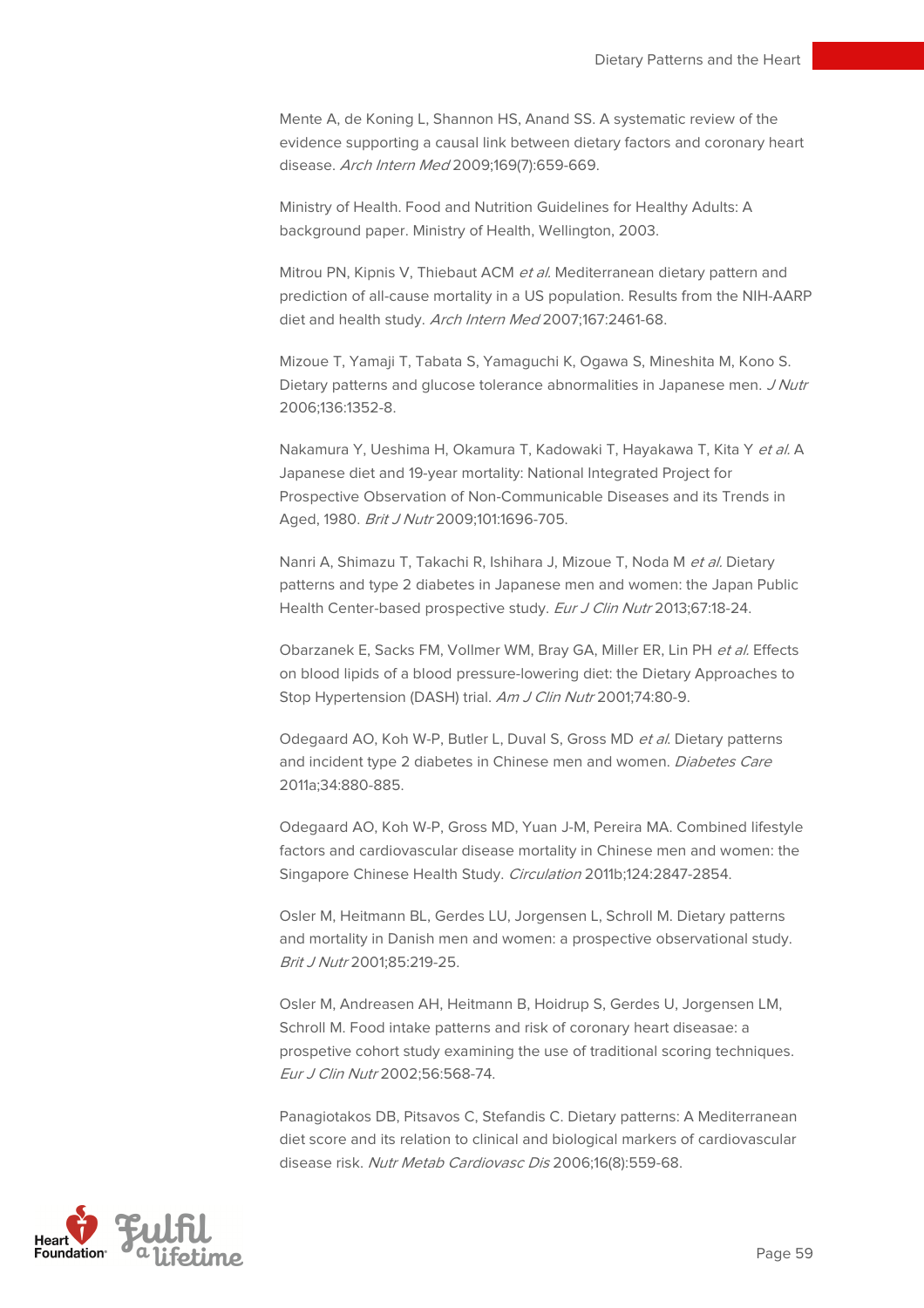Pettersen BJ, Anousheh R, Fan J, Jaceldo-Siegl K, Fraser GE. Vegetarian diets and blood pressure among white subjects: results from the Adventist Health Study-2 (AHS-2). Public Health Nutr 2012;15(10):1909-1916.

Ruiz-Canela M, Martinez-Gonzales MA. Olive oil in the primary prevention of cardiovascular disease. Maturitas 2011;68:245-250.

Rumawas ME, Meigs JB, Dwyer JT, McKeown NM, Jacques PF. Mediterraneanstyle dietary pattern, reduced risk of metabolic syndrome traits, and incidence in the Framingham Offspring Cohort. Am J Clin Nutr 2009;90:1608-14.

Sacks FM, Svetkey LP, Vollmer WM, Appel LJ, Bray GA, Harsha D et al. Effects on blood pressure of reduced dietary sodium and the Dietary Approaches to Stop Hypertension (DASH) diet. DASH-Sodium Collaborative Research Group. N Engl J Med 2001;344(1):3-10.

SACN (Scientific Advisory Committee on Nutrition).Salt and health. The Stationery Office, Norwich.

Schulze MB, Hoffmann K, Kroke A, Boeing H. Risk of hypertension among women in the EPIC-Potsdam study: comparison of relative risk estiates for exploratory and hypothesis-oriented dietary patterns. Am J Epidemiol 2003;158:365-73.

Shimazu T, Kuriyama S, Hozawa A, Ohmori K, Sato Y, Nakaya N et al. Dietary patterns and cardiovascular disease mortality in Japan: a prospective cohort study. Int J Epidemiol 2007;36:600-9.

Sofi F, Cesari F, Abbate R, Gensini GF, Casini A. Adherence to Mediterranean diet and health status: meta-analysis. BMJ 2008;337:a1344.

Sofi F, Abbate R, Gensini GF, Casini A. Accruing evidence on benefits of adherence to the Mediterranean diet on health: an updated systematic review and meta-analysis. Am J Clin Nutr 2010;92:1189-96.

Stricker MD, Onland-Moret NC, Boer JMA, van der Shouw YT, Verschuren WMM, May AM et al. Dietary patterns derived from principal component- and k-means cluster analysis: long-term association with coronary heart disease and stroke. Nutr Metab Cardiovasc Dis 2012; 20(3):157-64.

Thomas HV, Davey GK, Key TJ. Oestradiol and sex-hormone-binding globulin in pre-menopausal and post-menopausal meat-eaters, vegetarians and vegans. Br J Cancer 1999;80:1470-5.

Tonstad S, Stewart K, Oda K, Batech M, Herring RP, Fraser GE. Vegetarian diets and incidence of diabetes in the Adventist Health Study-2. Nutr Metab Cardiovasc Dis 2011; doi:10.1016/j.numecd.2011.07.004.

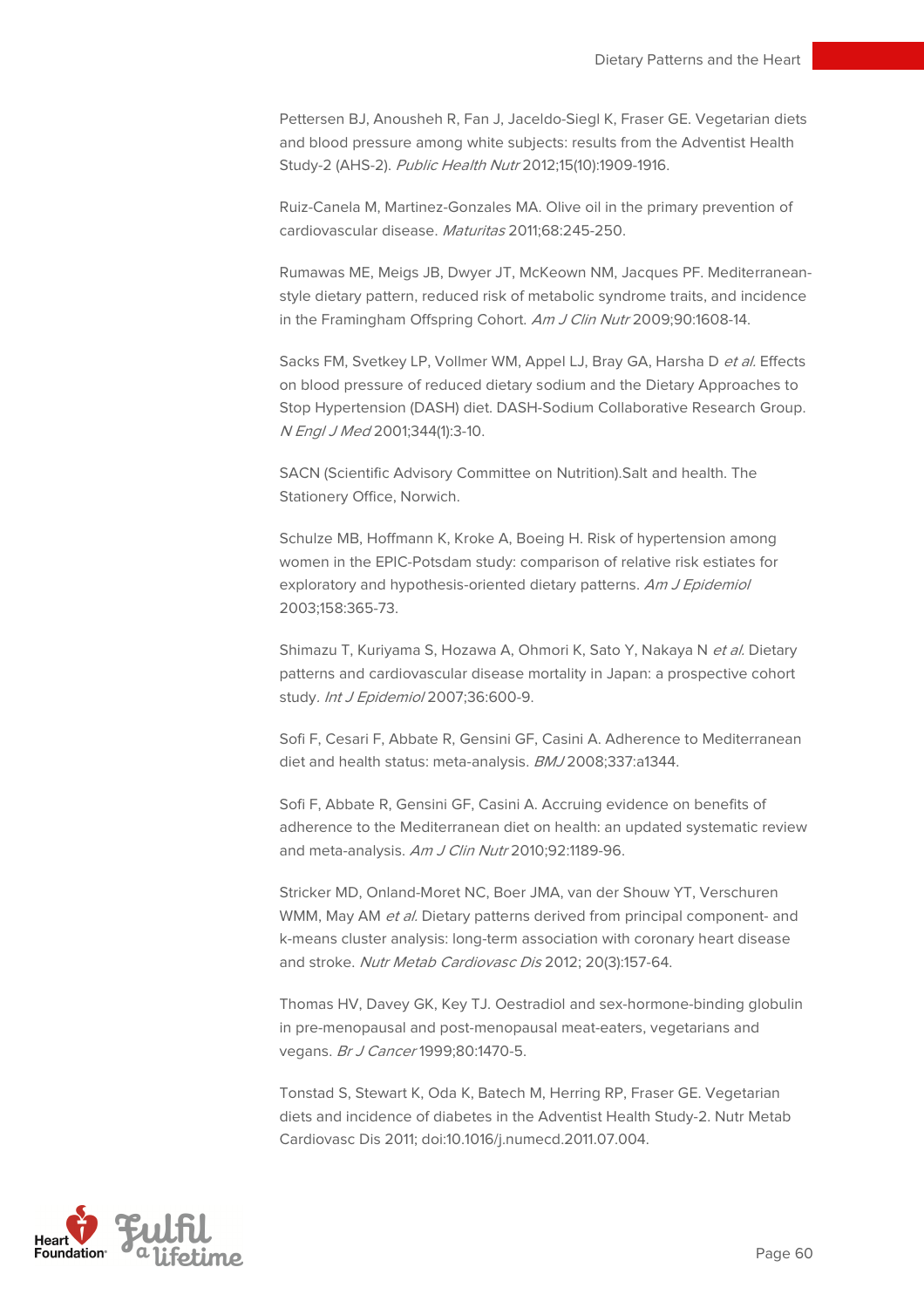Trichopoulou A, Kouris-Blazos A, Wahlqvist ML, Gnardellis C, Lagiou P et al. Diet and overall survival in elderly people. BMJ 1995:311:1457.

Trichopoulou A, Costacou T, Bamia C, Trichopoulos D. Adherence to a Mediterranean diet and survival in a Greek population. NEJM 2003;348(226):2599-608.

University of Otago and Ministry of Health. A Focus on Nutrition: Key findings of the 2008/09 New Zealand Adult Nutrition Survey. Ministry of Health, Wellington, 2011.

U.S. Department of Health and Human Services. DASH Eating Plan. Your guide to lowering your blood pressure with DASH. Washington, 2006.

U.S. Department of Health and Human Services 2006. The DASH Eating Plan. Washington, 2003.

Van Dam RM, Rimm EB, Willett WC, Stampfer MJ, Hu FB. Dietary patterns and risk of type 2 diabetes mellitus in U.S. men. Ann Intern Med 2002;136:201-209.

Vang A, Singh PN, Lee JW, Haddad EH, Brinegar CH. Meats, processed meats, obesity, weight gain and occurrence of diabetes among adults: findings from Adventist Health Studies. Ann Nutr Metab 2008;52:96-104.

Villegas R, Salim A, Flynn A, Perry IJ. Prudent diet and the risk of insulin resistance. Nutr Metab Cardiovasc Dis 2004;14(6):334-43.

Villegas R, Liu S, Gao Y, Yang G, Li H et al. Prospective study of dietary carbohydrates, glycemic index, glycemic load, and incidence of type 2 diabetes mellitus in middle-aged Chinese women. Arch Intern Med 2007;167:2310-6.

Villegas R, Yang G, Gao Y-T, Cai H, Li H et al. Dietary patterns are associated with lower incidence of type 2 diabetes in middle-aged women: the Shanghai Women's Health Study. Int J Epidemiol 2010;39:889-899.

Willcox DC, Willcox BJ, Todoriki H, Suzuku M. The Okinawan Diet: health implications of a low-calorie, nutrient-dense, antioxidant-rich dietary pattern low in glycemic load. J Am Coll Nutr 2009;28(Suppl):500S-516S.

Yang SY, Li XJ, Zhang W, Liu CQ, Zhang HJ, Lin JR et al. Chinese lactovegetarian diet exerts favorable effects on metabolic parameters, intimamedia thickness, and cardiovascular risks in healthy men. Nutr Clin Pract 2012;27(3):392-398.

Zamora D, Gordon-Larsen P, He K, Jacobs DR, Shikany JM, Popkin BM. Are the 2005 Dietary Guidelines for Americans Associated with reduced risk of type 2 diabetes and cardiometabolic risk factors? Twenty-year findings from the CARDIA study. Diabetes Care 2011;34:1183-85.